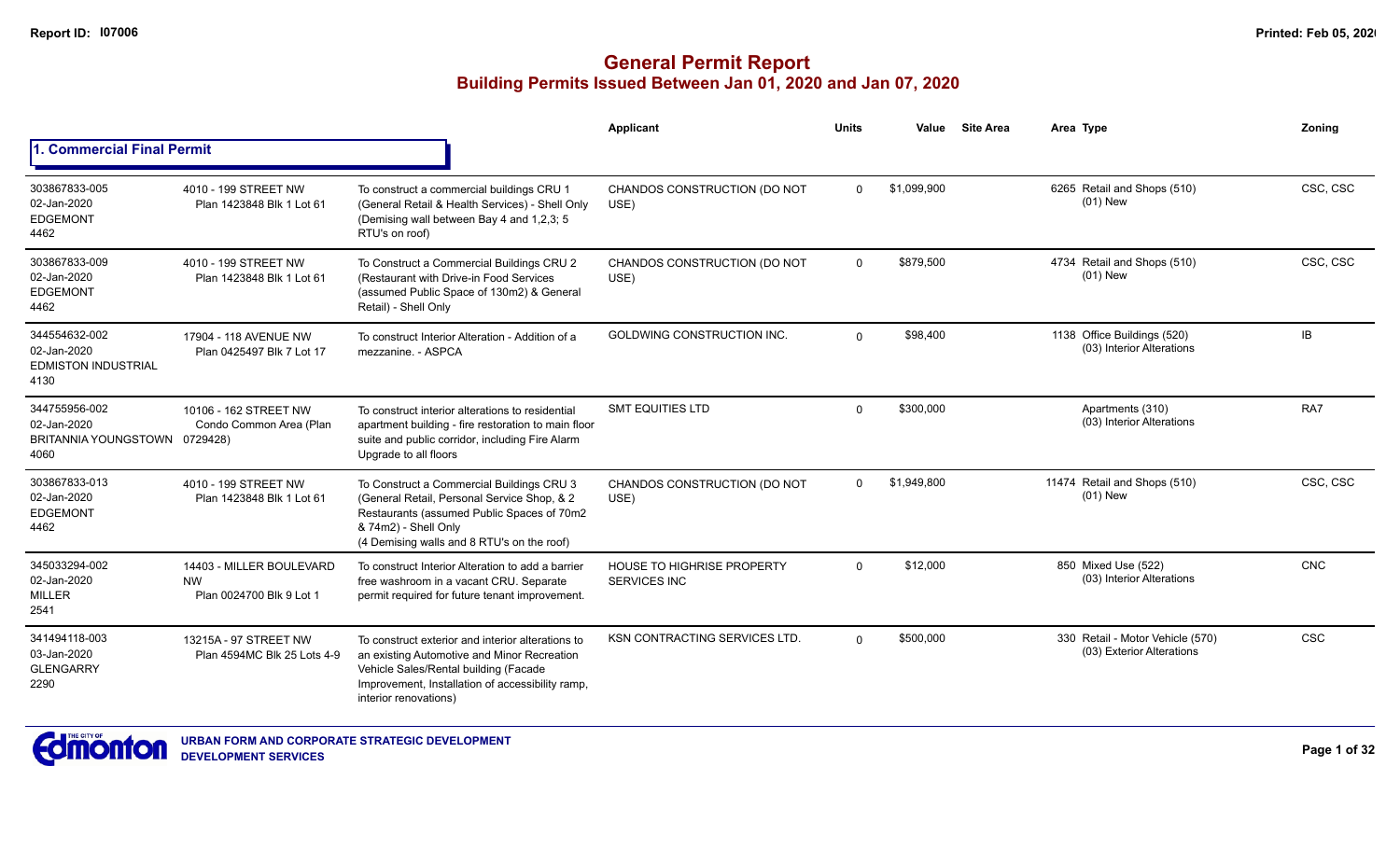|                                                                                    |                                                                              |                                                                                                                                                                                                                                               | Applicant                         | <b>Units</b> | Value       | <b>Site Area</b> | Area Type                                                        | Zonina          |
|------------------------------------------------------------------------------------|------------------------------------------------------------------------------|-----------------------------------------------------------------------------------------------------------------------------------------------------------------------------------------------------------------------------------------------|-----------------------------------|--------------|-------------|------------------|------------------------------------------------------------------|-----------------|
| . Commercial Final Permit                                                          |                                                                              |                                                                                                                                                                                                                                               |                                   |              |             |                  |                                                                  |                 |
| 347059282-002<br>03-Jan-2020<br><b>WEST SHEFFIELD</b><br><b>INDUSTRIAL</b><br>4600 | 11150 - 163 STREET NW<br>Plan 8821409 Blk 1 Lot 3                            | To construct interior alterations to a commercial<br>building (install additional storage racking to<br>warehouse area) - Princess Auto.                                                                                                      | MULHOLLAND, ANTHONY               | $\mathbf 0$  | \$108,000   |                  | Storage Buildings, Warehouses (460)<br>(03) Interior Alterations | <b>IB</b>       |
| 286309019-014<br>03-Jan-2020<br><b>BONNIE DOON</b><br>6040                         | 1 - BONNIE DOON SHOPPING<br><b>CENTRE NW</b><br>Plan 2224KS Blk 3 Lots A.B.C | To construct interior alterations in an existing<br>portion of Commercial School (Makami College)<br>for new Child Care Service (90 children)<br>new demising wall at the reception area, pony<br>walls throughout, new change tables + sink. | MAK-A-MINI CHILDCARE SOCIETY      | $\Omega$     | \$5,000     |                  | Post-secondary Institutions (624)<br>(03) Interior Alterations   | DC <sub>2</sub> |
| 350022497-001<br>03-Jan-2020<br><b>DOWNTOWN</b><br>1090                            | 10818 - JASPER AVENUE NW<br>Plan 0722045 Blk 8 Lot 87A                       | To construct exterior alterations to an existing<br>retail building - Rexall. Installing a new set of<br>sliding doors to create a vestibule.                                                                                                 | <b>GREYSTONE DESIGN GROUP INC</b> | $\Omega$     | \$20,000    |                  | Retail and Shops (510)<br>(03) Interior Alterations              | <b>JAMSC</b>    |
| 303541416-015<br>03-Jan-2020<br><b>OLIVER</b><br>1150                              | 10022 - 110 STREET NW<br>Plan 1922766 Blk 10 Lot 50A                         | To construct PHASE 2 COVERED WAY<br>HOARDING for CX Grandin Tower. January 1,<br>2020 to March 1, 2021                                                                                                                                        | ITC CONSTRUCTION AB INC           | $\mathbf 0$  | \$10,000    |                  | Hoarding (910)<br>(03) Exterior Alterations                      | RA <sub>9</sub> |
| 302715974-012<br>03-Jan-2020<br><b>TERRA LOSA</b><br>4540                          | 9915 - 178 STREET NW<br>Plan 9723089 Blk 1 Lot 3                             | To construct a commercial building SHELL ONLY<br>with retail on main and daycare on second floor<br>-17 RTUs, no demising walls, no washrooms-<br>WEST POINT SOUTH BUILDING 10. Separate<br>permit required for tenant improvements.          | <b>CHANDOS CONSTRUCTION LTD</b>   | $\Omega$     | \$3,400,000 |                  | 11360 Retail and Shops (510)<br>$(01)$ New                       | DC <sub>2</sub> |
| 302715974-007<br>03-Jan-2020<br><b>TERRA LOSA</b><br>4540                          | 9915 - 178 STREET NW<br>Plan 9723089 Blk 1 Lot 3                             | To construct a commercial building SHELL<br>ONLY, no demising walls, no washrooms, 8<br>RTUS - WEST POINT SOUTH BUILDING 11<br>Separate permits required for tenant<br>improvement.                                                           | <b>CHANDOS CONSTRUCTION LTD</b>   | $\Omega$     | \$1,500,000 |                  | 9920 Retail and Shops (510)<br>$(01)$ New                        | DC <sub>2</sub> |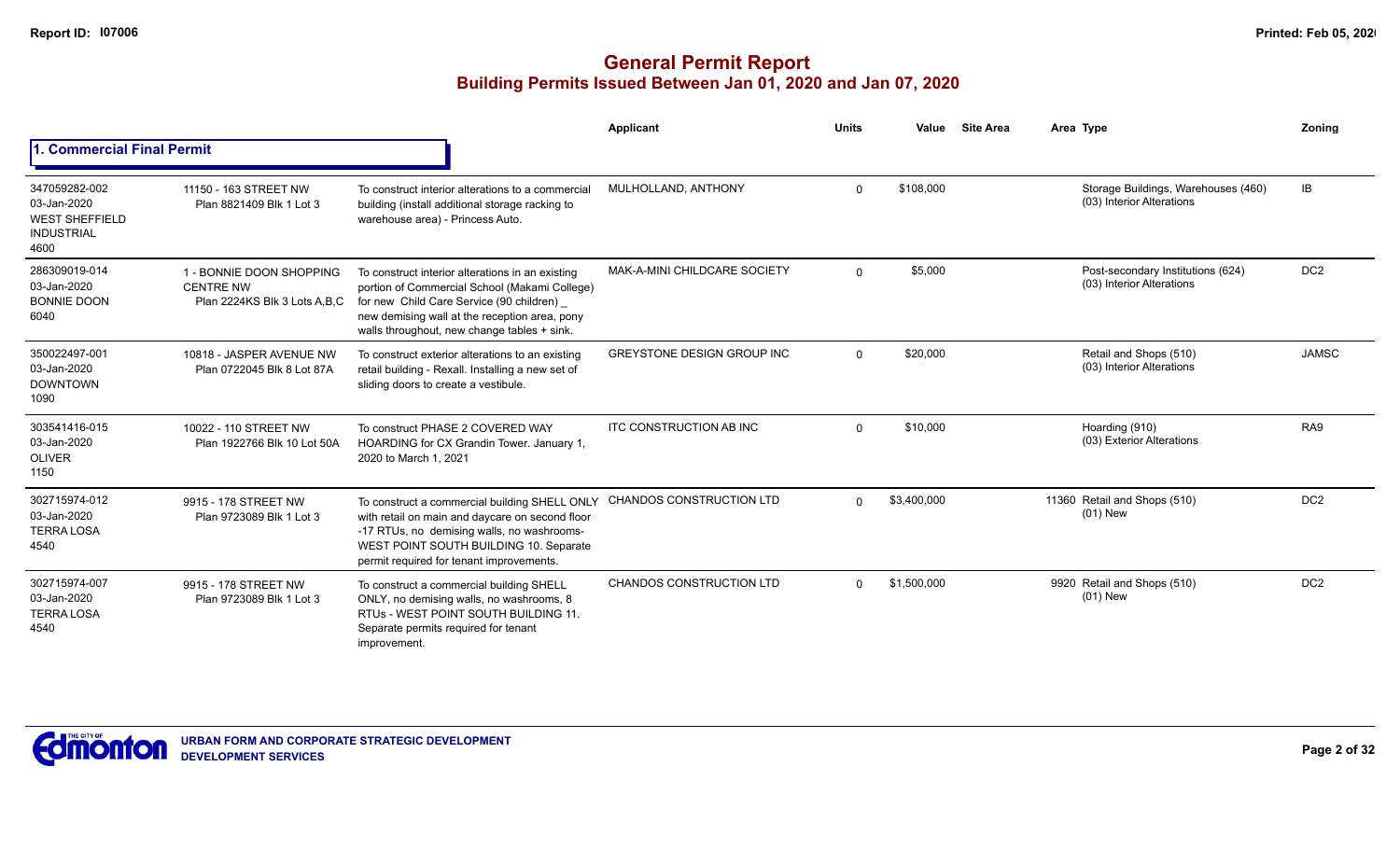|                                                                |                                                    |                                                                                                                                                                                                       | Applicant                    | <b>Units</b> | Value       | <b>Site Area</b> | Area Type                                                               | Zoning          |
|----------------------------------------------------------------|----------------------------------------------------|-------------------------------------------------------------------------------------------------------------------------------------------------------------------------------------------------------|------------------------------|--------------|-------------|------------------|-------------------------------------------------------------------------|-----------------|
| 1. Commercial Final Permit                                     |                                                    |                                                                                                                                                                                                       |                              |              |             |                  |                                                                         |                 |
| 261326257-011<br>03-Jan-2020<br><b>RITCHIE</b><br>6610         | 10145 - 81 AVENUE NW<br>Plan I Blk 51 Lots 1-3     | To erect exterior hoarding (Fenced Enclosure<br>on sidewalk and roadway) and a pedestrian<br>walkway on the road. FEBRUARY 2019 -<br>JANUARY 31, 2020.                                                | STANLEY CONSTRUCTION LTD     | $\Omega$     | \$5,000     |                  | Hoarding (910)<br>(03) Exterior Alterations                             | DC1             |
| 136858383-016<br>06-Jan-2020<br>ELLERSLIE INDUSTRIAL<br>6214   | 1230 - 91 STREET SW<br>Plan 0728307 Blk 1 Lot 5    | To construct interior alterations to an office<br>building. (2nd-Floor, Suite 201)                                                                                                                    | TRISTATE SIGNATURE HOMES LTD | $\Omega$     | \$100,000   |                  | 5680 Office Buildings (520)<br>(03) Interior Alterations                | EIB             |
| 237871214-010<br>06-Jan-2020<br>ALBERTA AVENUE<br>1010         | 9351 - 118 AVENUE NW<br>Plan 7626AK Blk 34 Lot 12  | To erect temporary structures (1-40'x75' tent,<br>1-air supported structure (Igloo), 1-36' yurt,<br>3-sea cans (storage)) at various locations<br>along 118 Avenue, between 90 street to 95<br>street | ARTS ON THE AVENUE SOCIETY   | $\Omega$     | \$15,000    |                  | Temporary Structures (999)<br>$(01)$ New                                | CB <sub>2</sub> |
|                                                                |                                                    | Festival: Deep Freeze Winter Festival<br>Set up: January 10, 2020<br>Event Dates: January 11 & 12, 2020<br>Take Down: January 13, 2020                                                                |                              |              |             |                  |                                                                         |                 |
| 279176817-038<br>06-Jan-2020<br>ELLERSLIE INDUSTRIAL<br>6214   | 3504 - EWING TRAIL SW<br>Plan 1324849 Blk 5 Lot 10 | To construct footings and foundation for<br>Touch-Less Car Wash "Building C"                                                                                                                          | <b>CANBIAN INC.</b>          | $\Omega$     | \$5,000     |                  | 991 Service Stations, Repair Garages (572)<br>(04) Footing & Foundation | EIB             |
| 311957412-008<br>06-Jan-2020<br><b>CLOVER BAR AREA</b><br>2160 | 2904 - 121 AVENUE NE<br>Plan 1920951 Blk 1 Lot 1   | To construct a building (F2 classification) for<br>General Contractor Services use.                                                                                                                   | KELLER CONSTRUCTION LTD      | $\Omega$     | \$2,200,000 |                  | 10000 Storage Buildings, Warehouses (460)<br>$(01)$ New                 | IM              |
| 345315568-003<br>06-Jan-2020<br>RIVER VALLEY WHITEMUD<br>5400  | 13204 - FOX DRIVE NW<br>Plan 9825678 Lot 2         | To demolish a City of Edmonton barn (Barn 3)                                                                                                                                                          | DELNOR CONSTRUCTION LTD      | $\Omega$     | \$20,000    |                  | Storage Buildings, Warehouses (460)<br>(99) Demolition                  | A, A            |

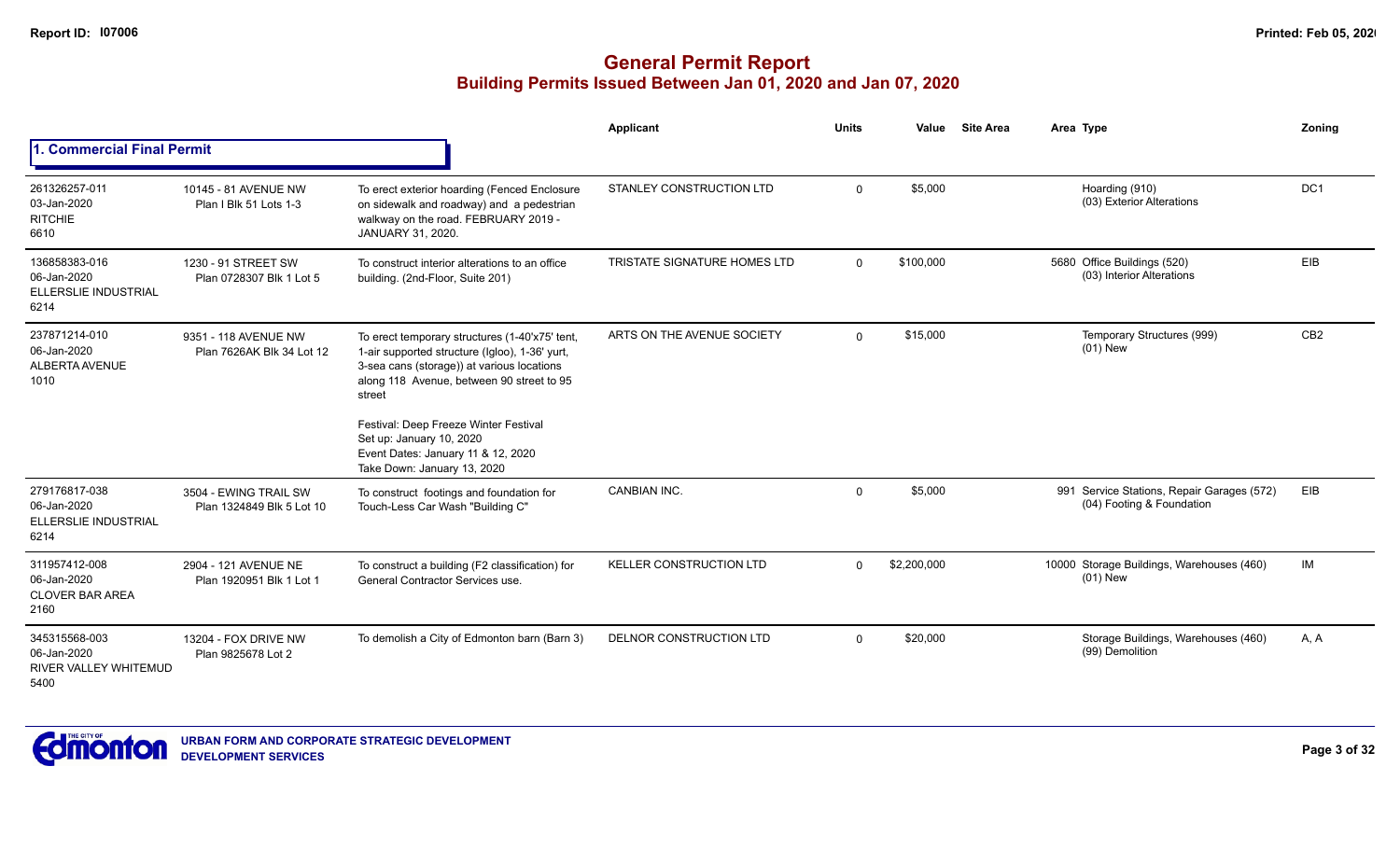|                                                                                      |                                                                             |                                                                                                                                                       | Applicant                                               | <b>Units</b> | Value     | <b>Site Area</b> | Area Type                                                    | Zoning          |
|--------------------------------------------------------------------------------------|-----------------------------------------------------------------------------|-------------------------------------------------------------------------------------------------------------------------------------------------------|---------------------------------------------------------|--------------|-----------|------------------|--------------------------------------------------------------|-----------------|
| <b>Commercial Final Permit</b>                                                       |                                                                             |                                                                                                                                                       |                                                         |              |           |                  |                                                              |                 |
| 347411145-003<br>06-Jan-2020<br>ROPER INDUSTRIAL<br>6640                             | 5003 - 55 AVENUE NW<br>Plan 1025566 Blk 3 Lot 9                             | To construct Interior Alterations within an<br>existing office floor space. Constructing four<br>new office rooms. Amnor Group Inc                    | AMNOR GROUP INC.                                        | $\Omega$     | \$8,500   |                  | 1275 Office Buildings (520)<br>(03) Interior Alterations     | <b>CSC</b>      |
| 347384171-002<br>06-Jan-2020<br><b>HIGHLANDS</b><br>2330                             | 6521 - 118 AVENUE NW<br>Plan 1412NY Blk 18 Lot 12A                          | To construct interior alterations (adding new<br>walls without electrical) to a commercial<br>building. - The Mustard Seed Thrift Store               | THE MUSTARD SEED                                        | $\Omega$     | \$15,800  |                  | 500 Retail and Shops (510)<br>(03) Interior Alterations      | CB <sub>1</sub> |
| 344691002-002<br>06-Jan-2020<br><b>DOWNTOWN</b><br>1090                              | 10060 - JASPER AVENUE NW<br>Plan 8221723 Lot C                              | To construct interior/exterior alterations to<br>existing food service kiosk for new tenant -<br>new exhaust canopy and Mua "Green Onion<br>Cake Man" | <b>GSKSC GROUP INC</b>                                  | $\Omega$     | \$20,000  |                  | 140 Restaurants and Bars (540)<br>(03) Interior Alterations  | <b>CCA</b>      |
| 136858383-015<br>06-Jan-2020<br>ELLERSLIE INDUSTRIAL<br>6214                         | 1230C - 91 STREET SW<br>Condo Common Area (Plan<br>1921745,1920749,1923361) | To construct an interior alterations to an existing<br>office building. (3rd-Floor, Suite 301)                                                        | TRISTATE SIGNATURE HOMES LTD                            | $\Omega$     | \$100,000 |                  | 6060 Office Buildings (520)<br>(03) Interior Alterations     | EIB             |
| 343597025-002<br>07-Jan-2020<br><b>MEADOWLARK PARK</b><br>4310                       | 1 - MEADOWLARK PARK<br>SHOPPING CENTRE NW<br>Plan 9924575 Blk 10 Lot 2      | To construct Interior Alteration for a new clinic -<br><b>Remediun Clinic</b>                                                                         | WOLSKI DESIGN GROUP LTD.                                | $\Omega$     | \$40,000  |                  | 1705 Retail and Shops (510)<br>(03) Interior Alterations     | <b>CSC</b>      |
| 332635046-005<br>07-Jan-2020<br><b>CORONET ADDITION</b><br><b>INDUSTRIAL</b><br>6090 | 7925 - ARGYLL ROAD NW<br>Plan 3131KS Blk 2 Lot 7                            | To Demolish a General Industrial Building.                                                                                                            | KOLMAR PROPERTIES LTD.                                  | $\Omega$     | \$248,000 |                  | 25403 Storage Buildings, Warehouses (460)<br>(99) Demolition | IB              |
| 347524730-002<br>07-Jan-2020<br><b>ATHLONE</b><br>3010                               | 12928 - 127 STREET NW<br>Plan 5573KS Blk 62 Lots<br>1,2U,3,16               | To construct interior alterations for a new Indian<br>Take out - Take Out Indian Restaurant and Fresh<br><b>Meat Store</b>                            | TAKE OUT INDIAN RESTAURANT AND<br><b>FRESH MEAT LTD</b> | $\Omega$     | \$60,000  |                  | Mixed Use (522)<br>(03) Interior Alterations                 | <b>CNC</b>      |

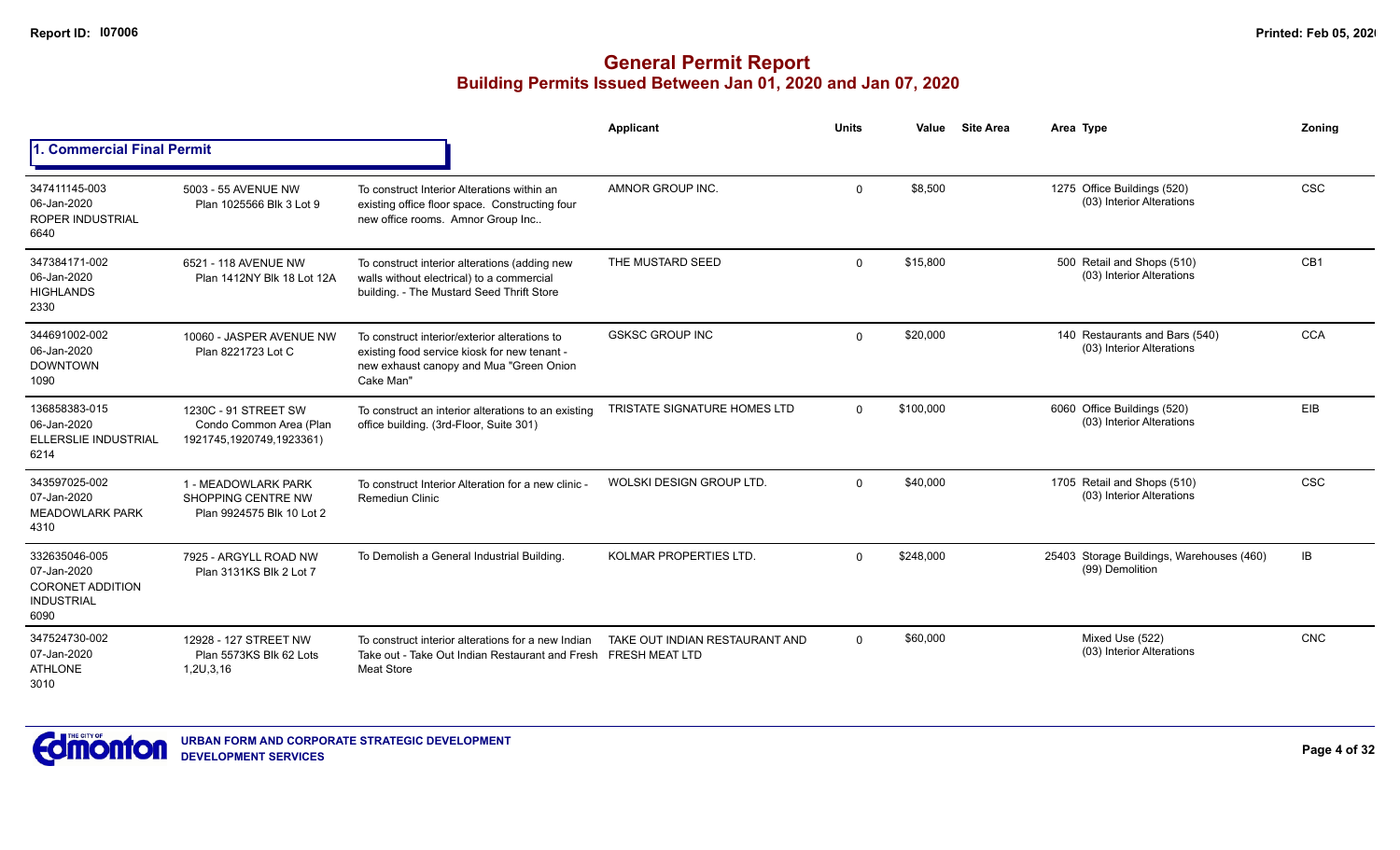# **General Permit Report Building Permits Issued Between Jan 01, 2020 and Jan 07, 2020**

|                                                                     |                                                                                                             |                                                                                                                                                                                                                                       | Applicant                         | <b>Units</b> | Value     | <b>Site Area</b> | Area Type                                                              | Zoning          |
|---------------------------------------------------------------------|-------------------------------------------------------------------------------------------------------------|---------------------------------------------------------------------------------------------------------------------------------------------------------------------------------------------------------------------------------------|-----------------------------------|--------------|-----------|------------------|------------------------------------------------------------------------|-----------------|
| 1. Commercial Final Permit                                          |                                                                                                             |                                                                                                                                                                                                                                       |                                   |              |           |                  |                                                                        |                 |
| 345794147-005<br>07-Jan-2020<br><b>STRATHCONA</b><br>5480           | 8230 - 105 STREET NW<br>Plan I Blk 66 Lots 34-36                                                            | To construct Interior Alterations (new office<br>walls, new flooring, lighting and electrical, new<br>sink in staff room) for a new tenant<br>- Breathe Health & Performance                                                          | <b>RIDGELINE IMPROVEMENTS LTD</b> | $\Omega$     | \$35,000  |                  | 2700 Office Buildings (520)<br>(03) Interior Alterations               | CB <sub>2</sub> |
| 348906047-002<br>07-Jan-2020<br>ELLERSLIE INDUSTRIAL<br>6214        | 904 - PARSONS ROAD SW<br>Plan 0821823 Blk 16 Lot 9                                                          | To construct Interior Alteration for a new retail<br>store - TELUS Store                                                                                                                                                              | <b>CLEARWEST SOLUTIONS</b>        | $\Omega$     | \$100,000 |                  | 1374 Retail and Shops (510)<br>(03) Interior Alterations               | CB <sub>2</sub> |
| 346641184-002<br>07-Jan-2020<br><b>CHAPPELLE AREA</b><br>5462       | 3105C - 141 STREET SW<br>Condo Common Area (Plan<br>1922086)<br>3169 - 141 STREET SW<br>Plan 1922086 Unit 3 | To construct Interior Alteration for a new tenant<br>(initial fitup) - Martial Art TKD studio                                                                                                                                         | SPAN ARCHITECTURE INC             | $\Omega$     | \$20,000  |                  | 1453 Mixed Use (522)<br>(03) Interior Alterations                      | DC <sub>2</sub> |
| 346732557-002<br>07-Jan-2020<br><b>TERRACE HEIGHTS</b><br>6730      | 10213 - 75 STREET NW<br>Plan 2011AO Blk 10 Lot 11                                                           | To change the use of portion of single detached<br>residence to production kitchen for home based<br>business - "Yumaste" - producing cakes and<br>various baked goods, and construct interior<br>alterations - relocate laundry area | CHEN, MICHELLE                    | $\Omega$     | \$4,000   |                  | 314 Single Detached House (110)<br>(10) Convert Residential to Non-Res | RF <sub>1</sub> |
| 340794470-002<br>07-Jan-2020<br><b>RIVER VALLEY LAURIER</b><br>3382 | Plan 1223199 Blk 1 Lot 1                                                                                    | 13221 - BUENA VISTA ROAD NW To construct a Tiger Viewing Shelter with open<br>trellis roof.                                                                                                                                           | PCL CONSTRUCTION MANAGEMENT IN    | $\Omega$     | \$951.000 |                  | Outdoor Recreational Buildings (562)<br>(03) Exterior Alterations      | AN. A           |
| 251517108-002<br>07-Jan-2020<br>CALLINGWOOD SOUTH<br>4080           | 17655 - 64 AVENUE NW<br>Plan 8622439 Blk 13 Lot 11SR                                                        | To move on 2 portables to an existing Public<br>Education Service - Our Lady of the Prairies                                                                                                                                          | <b>EDMONTON CATHOLIC SCHOOLS</b>  | $\Omega$     | \$150,000 |                  | 2034 Elementary Schools (620)<br>(12) Move Building OnSite             | <b>US</b>       |

**6. House Building Permit**

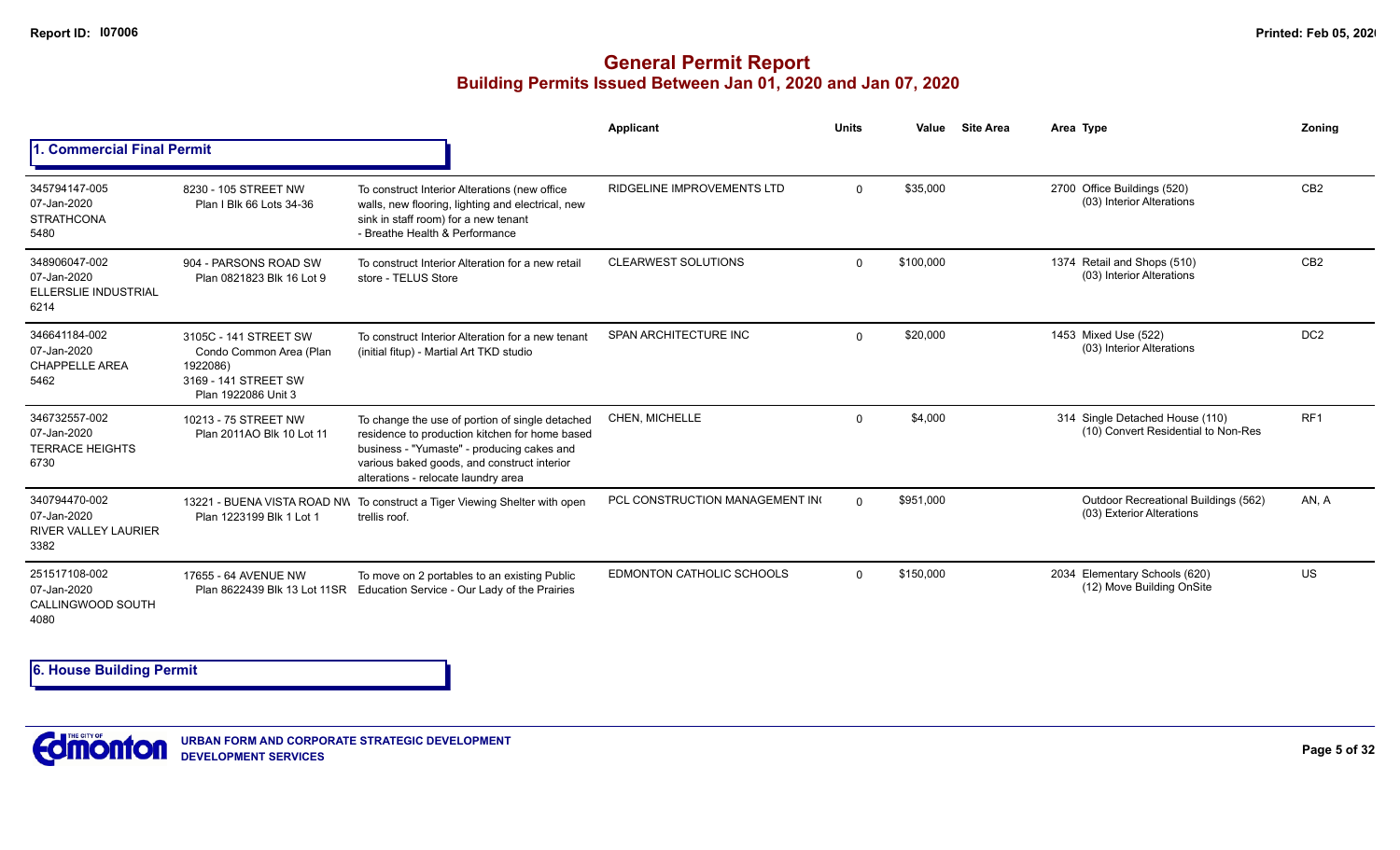|                                                             |                                                    |                                                                                                                                                                                                           | Applicant                   | <b>Units</b> | <b>Site Area</b><br>Value | Area Type |                                                                     | Zoning          |
|-------------------------------------------------------------|----------------------------------------------------|-----------------------------------------------------------------------------------------------------------------------------------------------------------------------------------------------------------|-----------------------------|--------------|---------------------------|-----------|---------------------------------------------------------------------|-----------------|
| 6. House Building Permit                                    |                                                    |                                                                                                                                                                                                           |                             |              |                           |           |                                                                     |                 |
| 344186984-002<br>02-Jan-2020<br>CAVANAGH<br>5467            | Plan 1822233 Blk 6 Lot 40                          | 2749 - COLLINS CRESCENT SW To construct a Single Detached House with<br>front attached Garage and Side door.                                                                                              | <b>EXCEL HOMES</b>          |              | \$214.000                 |           | 1861 Single Detached House (110)<br>(01) Building - New<br>2-storey | <b>RMD</b>      |
| 348742589-002<br>02-Jan-2020<br><b>LAUREL</b><br>6444       | 1430 - 24A STREET NW<br>Plan 1922780 Blk 14 Lot 7  | To construct a Single Detached House with<br>front attached Garage, Unenclosed Front<br>Porch, fireplace and side door.                                                                                   | PARKWOOD MASTER BUILDER INC |              | \$270,400                 |           | 2351 Single Detached House (110)<br>(01) Building - New<br>2-storey | <b>RSL</b>      |
| 347049136-002<br>02-Jan-2020<br><b>EDGEMONT</b><br>4462     | 1805 - ERKER WAY NW<br>Plan 1920341 Blk 1 Lot 5    | To construct a Single Detached House with<br>front attached Garage, Unenclosed Front<br>Porch, rear uncovered deck (3.96m x 2.44m)<br>and fireplace.                                                      | <b>AKASH HOMES LTD</b>      |              | \$224,800                 |           | 1955 Single Detached House (110)<br>(01) Building - New<br>2-storey | DC <sub>1</sub> |
| 348442053-002<br>02-Jan-2020<br><b>SCHONSEE</b><br>2700     | 17304 - 74 STREET NW<br>Plan 1223878 Blk 8 Lot 30  | To construct a Single Detached House with<br>front attached Garage, Unenclosed Front<br>Porch, balcony (4.67m x 3.05m), covered deck<br>$(4.67m \times 3.05m)$ and fireplace.                             | WHITE EAGLE HOMES LTD.      |              | \$264,800                 |           | 2303 Single Detached House (110)<br>(01) Building - New<br>2-storey | <b>RSL</b>      |
| 343718390-002<br>02-Jan-2020<br><b>KESWICK AREA</b><br>5576 | 4051 - KINSELLA WAY SW<br>Plan 1920220 Blk 3 Lot 9 | To construct a Single Detached House with<br>front attached Garage, Unenclosed Front<br>Porch, fireplace and side door.                                                                                   | <b>COVENTRY HOMES INC</b>   |              | \$241,800                 |           | 2103 Single Detached House (110)<br>(01) Building - New<br>2-storey | <b>RMD</b>      |
| 348235500-002<br>02-Jan-2020<br><b>ROSENTHAL</b><br>4750    | 8022 - 222A STREET NW<br>Plan 1723550 Blk 1 Lot 61 | To construct a Single Detached House with<br>front attached Garage, Unenclosed Front Porch<br>and to develop a Secondary Suite in the<br>Basement. 2 Bedrooms, 1 Bathroom, 1 Mech<br>Room, 1 Family Room. | PACESETTER HOMES LTD        | 2            | \$262,700                 |           | 2284 Single Detached House (110)<br>(01) Building - New<br>2-storey | <b>RSL</b>      |
| 348049377-002<br>03-Jan-2020<br><b>SECORD</b><br>4487       | 22531 - 96 AVENUE NW<br>Plan 1723645 Blk 6 Lot 138 | To construct a Single Detached House with<br>front attached Garage and Unenclosed Front<br>Porch.                                                                                                         | PACESETTER HOMES LTD        |              | \$201,800                 |           | 1755 Single Detached House (110)<br>(01) Building - New<br>2-storey | <b>RMD</b>      |

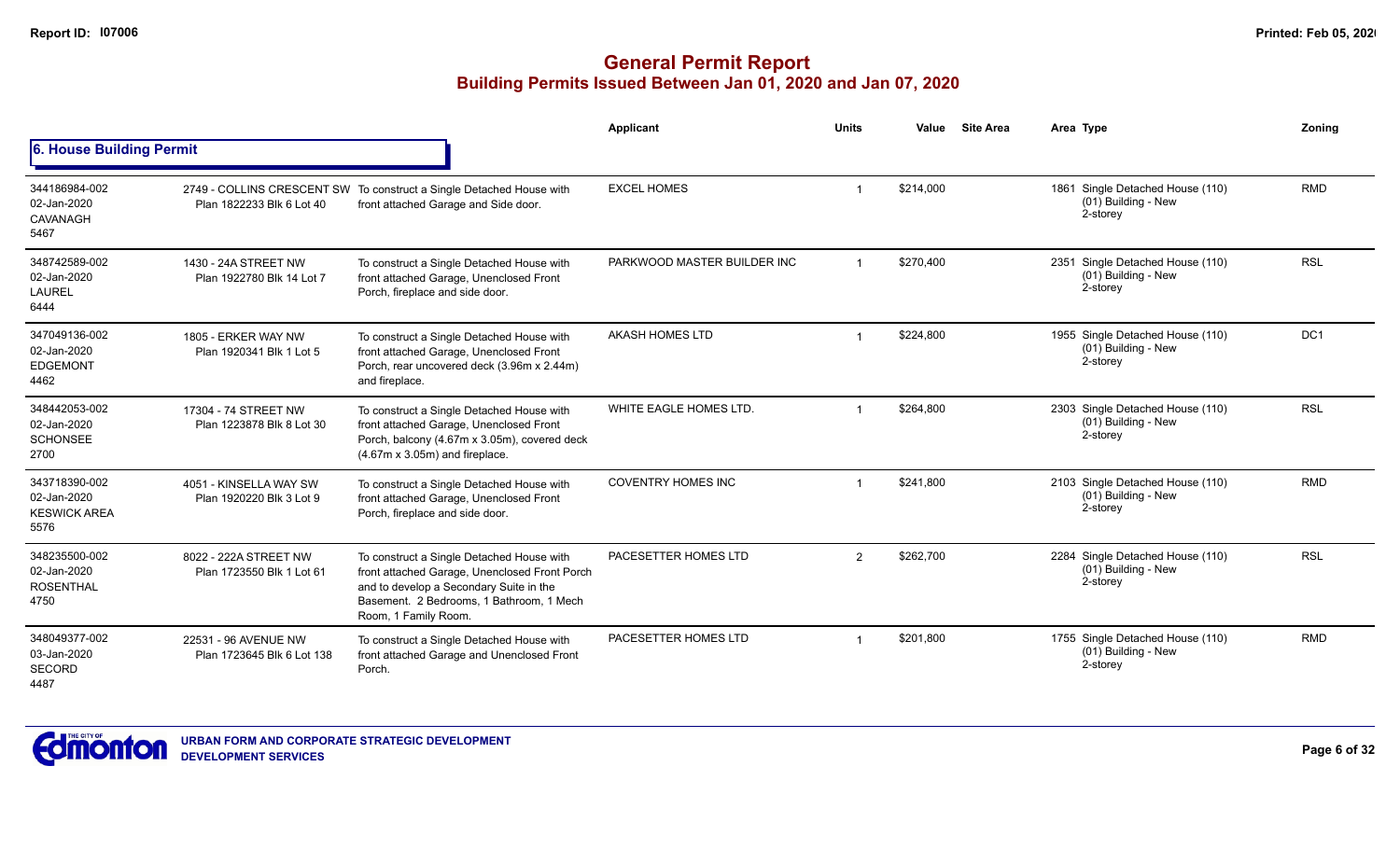|                                                                      |                                                                                                                                                                                                                                                                                          |                                                                                                                                                                                                | Applicant                    | <b>Units</b>             | Value<br><b>Site Area</b> | Area Type                                                           | Zoning          |
|----------------------------------------------------------------------|------------------------------------------------------------------------------------------------------------------------------------------------------------------------------------------------------------------------------------------------------------------------------------------|------------------------------------------------------------------------------------------------------------------------------------------------------------------------------------------------|------------------------------|--------------------------|---------------------------|---------------------------------------------------------------------|-----------------|
| 6. House Building Permit                                             |                                                                                                                                                                                                                                                                                          |                                                                                                                                                                                                |                              |                          |                           |                                                                     |                 |
| 346537385-002<br>02-Jan-2020<br>LAUREL<br>6444                       | 1806 - 25A STREET NW<br>Plan 1722382 Blk 9 Lot 78                                                                                                                                                                                                                                        | To construct a Single Detached House with<br>balcony, Unenclosed Front Porch and side<br>door.                                                                                                 | LANDMARK LEGACY HOMES INC    |                          | \$205,900                 | 1790 Single Detached House (110)<br>(01) Building - New<br>2-storey | DC1             |
| 344508899-002<br>02-Jan-2020<br><b>CRYSTALLINA NERA WEST</b><br>2463 | 7347 - 178 AVENUE NW<br>Plan 1920842 Blk 10 Lot 25                                                                                                                                                                                                                                       | To construct a Single Detached House with<br>front attached Garage, Unenclosed Front Porch<br>and partial (Basement development (family<br>room), NOT to be used as an additional<br>Dwelling) | DAYTONA HOMES INC            |                          | \$244,100                 | 2123 Single Detached House (110)<br>(01) Building - New<br>2-storey | DC1, DC1        |
| 346854705-002<br>02-Jan-2020<br>CAVANAGH<br>5467                     | 3333 - CHECKNITA COMMON SV<br>Plan 1820144 Blk 4 Lot 34                                                                                                                                                                                                                                  | To construct a Single Detached House with<br>Unenclosed Front Porch.                                                                                                                           | <b>EXCEL HOMES</b>           |                          | \$185,600                 | 1614 Single Detached House (110)<br>(01) Building - New<br>2-storey | <b>RMD</b>      |
| 347167441-002<br>02-Jan-2020<br><b>ROSENTHAL</b><br>4750             | 1243 - ROSENTHAL<br><b>BOULEVARD NW</b><br>Plan 1923107 Blk 7 Lot 1<br>1245 - ROSENTHAL<br><b>BOULEVARD NW</b><br>Plan 1923107 Blk 7 Lot 2<br>1247 - ROSENTHAL<br><b>BOULEVARD NW</b><br>Plan 1923107 Blk 7 Lot 3<br>1249 - ROSENTHAL<br><b>BOULEVARD NW</b><br>Plan 1923107 Blk 7 Lot 4 | To construct a 4 Dwelling unit Row House with<br>Unenclosed Front Porches.                                                                                                                     | PACESETTER HOMES LTD         | $\boldsymbol{\varDelta}$ | \$575,800                 | 5007 Row House (330)<br>(01) Building - New<br>2-storey             | RF <sub>5</sub> |
| 345381089-002<br>02-Jan-2020<br><b>LAUREL</b><br>6444                | 2649 - 12 AVENUE NW<br>Plan 1723189 Blk 8 Lot 37<br>2647 - 12 AVENUE NW<br>Plan 1723189 Blk 8 Lot 38                                                                                                                                                                                     | To construct a Semi-Detached House with front<br>attached Garages, Unenclosed Front Porches,<br>and side doors.                                                                                | STERLING HOMES EDMONTON LTD. | 2                        | \$353,900                 | 3077 Semi-Detached House (210)<br>(01) Building - New<br>2-storey   | RF4             |

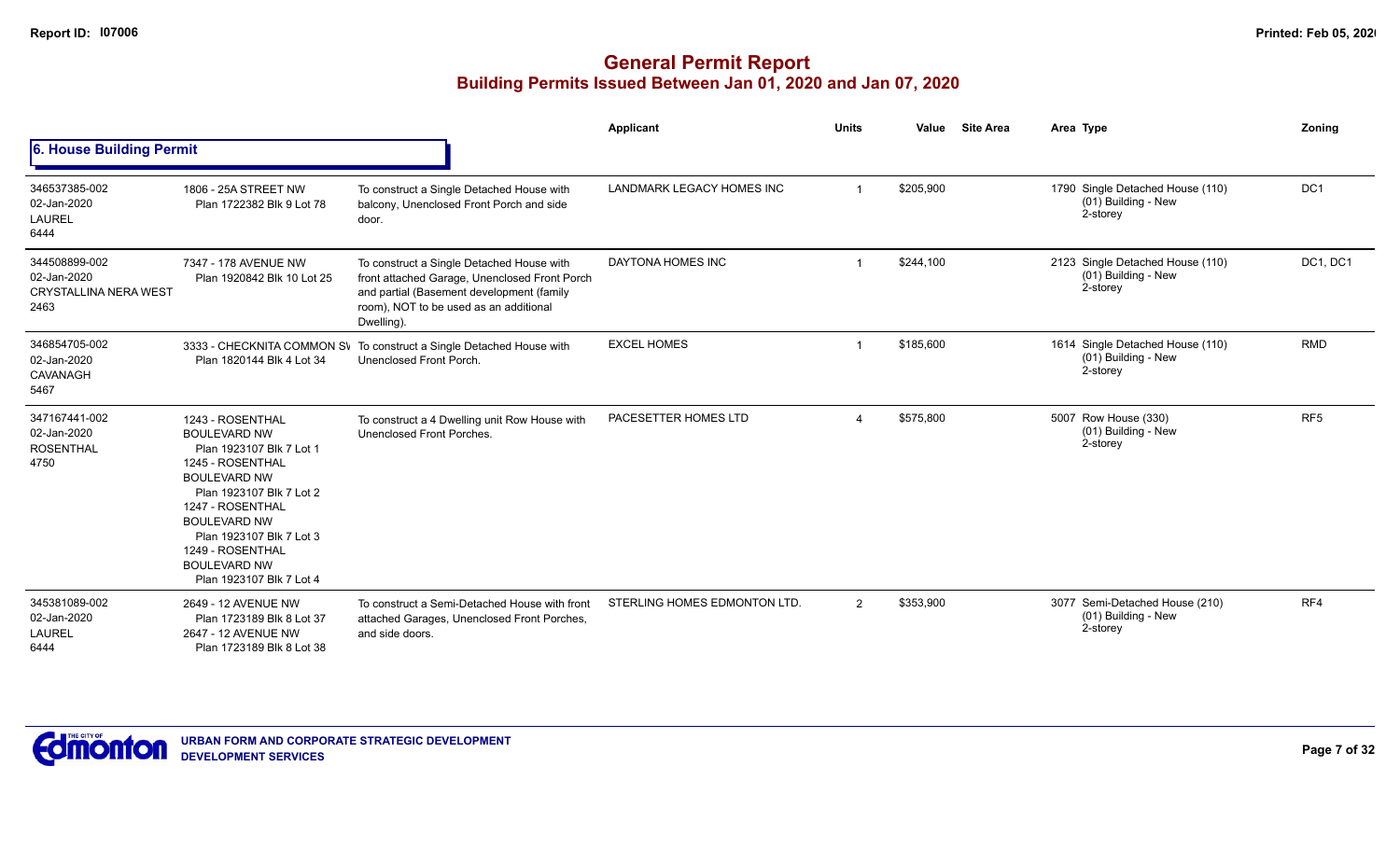|                                                                             |                                                                                                                              |                                                                                                                                                                                                                                 | Applicant                    | <b>Units</b> | Value     | <b>Site Area</b> | Area Type                                                           | Zoning          |
|-----------------------------------------------------------------------------|------------------------------------------------------------------------------------------------------------------------------|---------------------------------------------------------------------------------------------------------------------------------------------------------------------------------------------------------------------------------|------------------------------|--------------|-----------|------------------|---------------------------------------------------------------------|-----------------|
| 6. House Building Permit                                                    |                                                                                                                              |                                                                                                                                                                                                                                 |                              |              |           |                  |                                                                     |                 |
| 345390157-002<br>02-Jan-2020<br>THE ORCHARDS AT<br><b>ELLERSLIE</b><br>6216 | 8030 - ORCHARDS GREEN SW<br>Plan 1723624 Blk 23 Lot 15                                                                       | To construct a Single Detached House with<br>Unenclosed Front Porch.                                                                                                                                                            | <b>ROHIT COMMUNITIES INC</b> |              | \$161,100 |                  | 1401 Single Detached House (110)<br>(01) Building - New<br>2-storey | <b>RMD</b>      |
| 347241913-002<br>02-Jan-2020<br>THE UPLANDS<br>4464                         | 2612 - 198 STREET NW<br>Plan 1721616 Blk 7 Lot 11                                                                            | To construct a Single Detached House with<br>with front attached Garage, balcony (above<br>garage), and Unenclosed Front Porch.                                                                                                 | DAYTONA HOMES INC            |              | \$275,800 |                  | 2398 Single Detached House (110)<br>(01) Building - New<br>2-storey | DC1             |
| 347247227-002<br>02-Jan-2020<br><b>STILLWATER</b><br>4468                   | 20204 - 16 AVENUE NW<br>Plan 1923073 Blk 11 Lot 39                                                                           | To construct a Single Detached House with<br>front attached Garage and Unenclosed Front<br>Porch.                                                                                                                               | <b>MATTAMY CORP</b>          |              | \$219,000 |                  | 1904 Single Detached House (110)<br>(01) Building - New<br>2-storey | <b>SLD</b>      |
| 345827738-002<br>02-Jan-2020<br>THE ORCHARDS AT<br><b>ELLERSLIE</b><br>6216 | 279 - ORCHARDS BOULEVARD<br>SW<br>Plan 1822472 Blk 22 Lot 25<br>277 - ORCHARDS BOULEVARD<br>SW<br>Plan 1822472 Blk 22 Lot 26 | To construct a Semi-Detached House with rear<br>uncovered decks (2.44m x 2.44m), Unenclosed<br>Front Porch and to develop Secondary Suites in<br>the Basement (each unit - 1 bedroom,<br>bathroom, mech rom, living room).      | FIVE STAR HOMES INC          |              | \$327,900 |                  | 2851 Semi-Detached House (210)<br>(01) Building - New<br>2-storey   | RF4             |
| 332829898-002<br>03-Jan-2020<br><b>HAZELDEAN</b><br>6290                    | 9112 - 71 AVENUE NW<br>Plan 1920274 Blk 9 Lot 6A                                                                             | To construct a Single Detached House, roof top<br>deck (with hot tub - rough in only), fireplace,<br>and Unenclosed Front Porch.                                                                                                | <b>ACCENT INFILLS LTD</b>    |              | \$265,000 |                  | 2304 Single Detached House (110)<br>(01) Building - New<br>2-storey | RF <sub>3</sub> |
| 341988051-002<br>03-Jan-2020<br>SECORD<br>4487                              | 22563 - 98 AVENUE NW<br>Plan 1920151 Blk 17 Lot 95                                                                           | To construct a Single Detached House with<br>Basement development (NOT to be used as an<br>additional Dwelling) (1 bedroom, 1 bathroom,<br>mechanical room), Unenclosed Front Porch and<br>rear uncovered deck (3.05m x 3.05m). | CRIMSON COVE HOMES INC       |              | \$143,500 |                  | 1248 Single Detached House (110)<br>(01) Building - New<br>2-storey | <b>RPL</b>      |

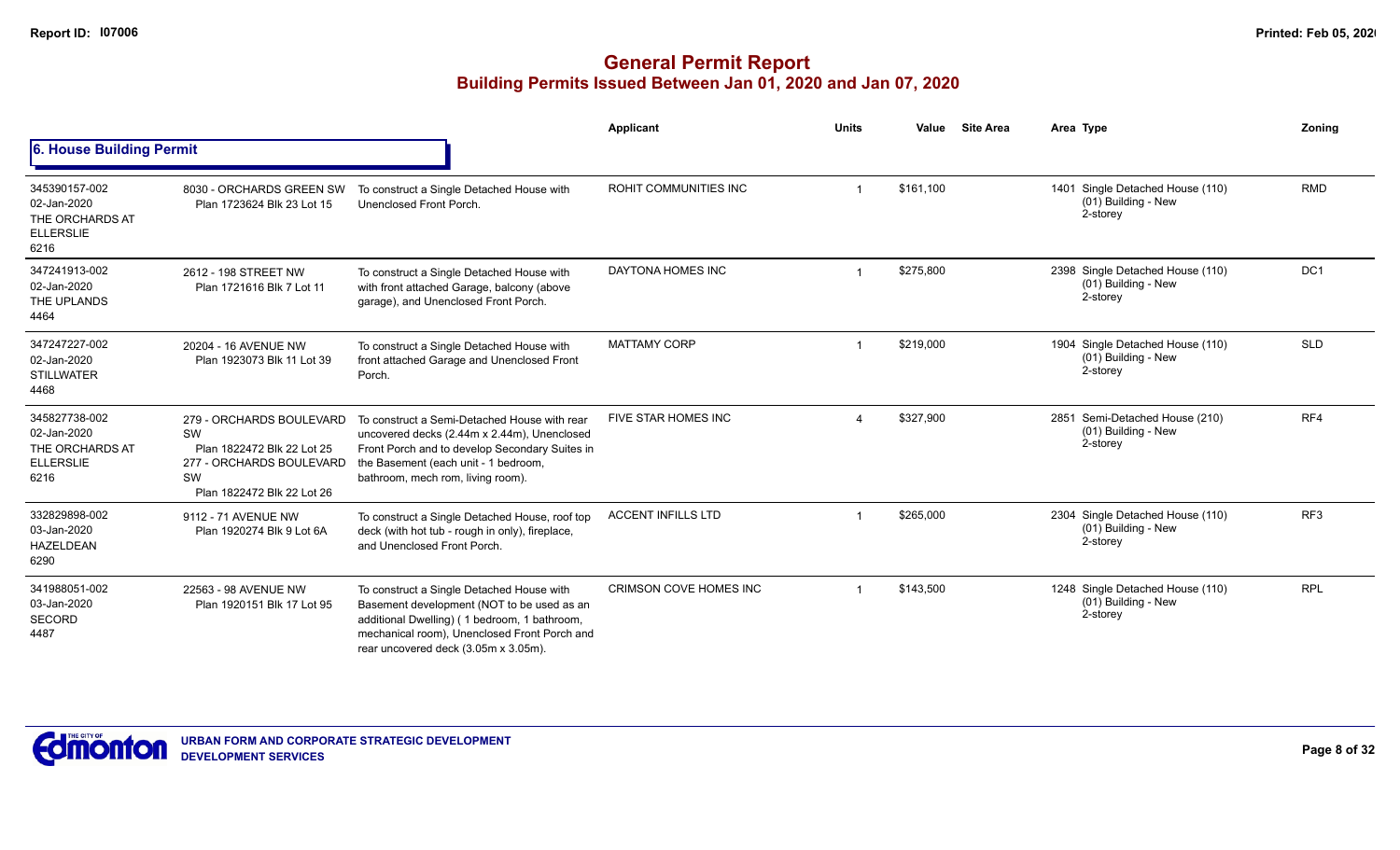|                                                             |                                                                                                                                                                                                                      |                                                                                                                                                                                                                                | Applicant                    | <b>Units</b> | Value     | <b>Site Area</b> | Area Type                                                           | Zoning     |
|-------------------------------------------------------------|----------------------------------------------------------------------------------------------------------------------------------------------------------------------------------------------------------------------|--------------------------------------------------------------------------------------------------------------------------------------------------------------------------------------------------------------------------------|------------------------------|--------------|-----------|------------------|---------------------------------------------------------------------|------------|
| <b>6. House Building Permit</b>                             |                                                                                                                                                                                                                      |                                                                                                                                                                                                                                |                              |              |           |                  |                                                                     |            |
| 345216887-002<br>06-Jan-2020<br><b>STILLWATER</b><br>4468   | 1624 - 203 STREET NW<br>Plan 1923073 Blk 12 Lot 29<br>1626 - 203 STREET NW<br>Plan 1923073 Blk 12 Lot 30<br>1628 - 203 STREET NW<br>Plan 1923073 Blk 12 Lot 31<br>1630 - 203 STREET NW<br>Plan 1923073 Blk 12 Lot 32 | To construct a 4 Dwelling unit Row House with<br>front attached Garages, Unenclosed Front<br>Porches and balconies (Lot 29: 6.15m x 2.06m,<br>Lot 30: 3.96m x 2.41m, Lot 31: 3.96m x 2.41m.<br>Lot 32: 6.15m x 2.06m).         | <b>MATTAMY CORP</b>          |              | \$657,200 |                  | 5715 Row House (330)<br>(01) Building - New                         | <b>SRH</b> |
| 348050207-002<br>03-Jan-2020<br><b>CHARLESWORTH</b><br>6661 | 228 - 36 STREET SW<br>Plan 1922728 Blk 13 Lot 52                                                                                                                                                                     | To construct a Single Detached House with<br>front attached Garage, Unenclosed Front<br>Porch, rear uncovered deck (9.14m x 3.35m),<br>and side door.                                                                          | <b>HOMES BY KAY INC</b>      |              | \$260,900 |                  | 2269 Single Detached House (110)<br>(01) Building - New<br>2-storey | <b>RMD</b> |
| 346557982-002<br>03-Jan-2020<br><b>LAUREL</b><br>6444       | 1116 - 28 STREET NW<br>Plan 1722070 Blk 25 Lot 12                                                                                                                                                                    | To construct a Single Detached House with<br>front attached Garage, Unenclosed Front<br>Porch, fireplace, and Secondary Suite in the<br>basement. 2 Bedrooms, 1 Bathroom, 1 Mech<br>Room, 1 Rec Room, 1 Kitchen, 1 Dining Room | <b>ACTIVE HOMES LTD</b>      | 2            | \$317.300 |                  | 2759 Single Detached House (110)<br>(01) Building - New<br>2-storey | <b>RMD</b> |
| 349078210-002<br>03-Jan-2020<br>CAVANAGH<br>5467            | 2756 - COLLINS CRESCENT SW<br>Plan 1822233 Blk 5 Lot 21                                                                                                                                                              | To construct a Single Detached House with<br>front attached Garage, Unenclosed Front<br>Porch, rear uncovered deck (3.66m x 3.05m),<br>fireplace and walkout Basement.                                                         | STERLING HOMES EDMONTON LTD. |              | \$291,600 |                  | 2536 Single Detached House (110)<br>(01) Building - New<br>2-storey | <b>RSL</b> |
| 346993842-002<br>03-Jan-2020<br><b>KESWICK AREA</b><br>5576 | 2005 - KROETSCH CRESCENT<br>SW<br>Plan 1920225 Blk 8 Lot 11                                                                                                                                                          | To construct a Single Detached House with<br>Unenclosed Front Porch and to install a<br>Renewable Energy Device (6 Solar-electric<br>(PV) panels on the roof).                                                                 | JAYMAN MASTERBUILT INC       |              | \$186,000 |                  | 1617 Single Detached House (110)<br>(01) Building - New<br>2-storey | <b>RMD</b> |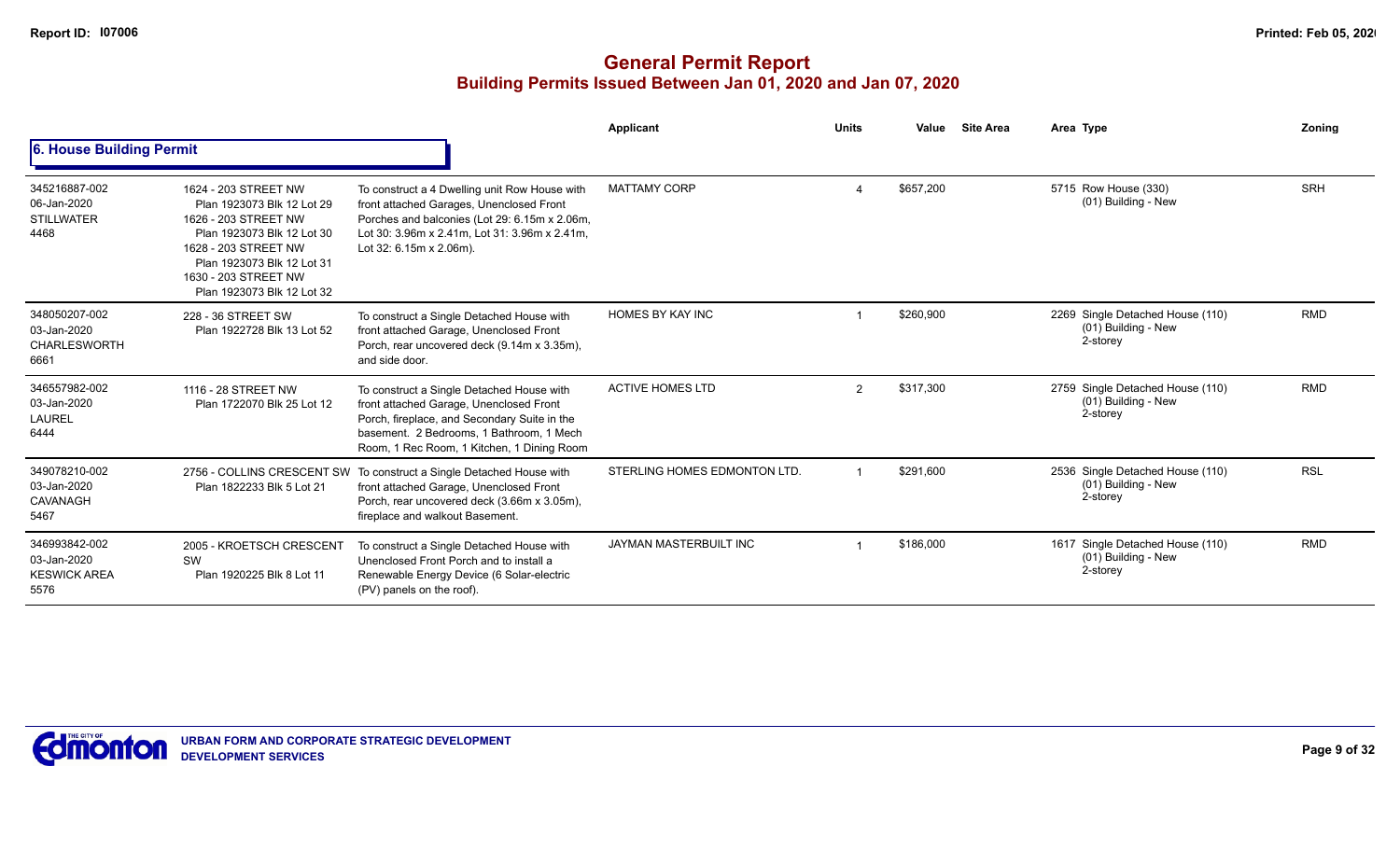|                                                                             |                                                                                                                                                                                                                  |                                                                                                                                                          | <b>Applicant</b>       | <b>Units</b> | Value     | <b>Site Area</b> | Area Type                                                           | Zoning          |
|-----------------------------------------------------------------------------|------------------------------------------------------------------------------------------------------------------------------------------------------------------------------------------------------------------|----------------------------------------------------------------------------------------------------------------------------------------------------------|------------------------|--------------|-----------|------------------|---------------------------------------------------------------------|-----------------|
| 6. House Building Permit                                                    |                                                                                                                                                                                                                  |                                                                                                                                                          |                        |              |           |                  |                                                                     |                 |
| 347217206-002<br>03-Jan-2020<br><b>GLENRIDDING RAVINE</b><br>5579           | 16618 - 31 AVENUE SW<br>Plan 1922383 Blk 5 Lot 19<br>16620 - 31 AVENUE SW<br>Plan 1922383 Blk 5 Lot 20<br>16622 - 31 AVENUE SW<br>Plan 1922383 Blk 5 Lot 21<br>16624 - 31 AVENUE SW<br>Plan 1922383 Blk 5 Lot 22 | To construct a 4 unit Row Housing Development<br>with Unenclosed Front Porches.                                                                          | DAYTONA HOMES INC      |              | \$638,700 |                  | 5554 Row House (330)<br>(01) Building - New<br>2-storey             | <b>RMD</b>      |
| 347290620-002<br>03-Jan-2020<br>THE ORCHARDS AT<br><b>ELLERSLIE</b><br>6216 | SW<br>Plan 1822450 Blk 16 Lot 65                                                                                                                                                                                 | 3031 - CHOKECHERRY COMMO To construct a Single Detached House with<br>front attached Garage and Unenclosed Front<br>Porch.                               | <b>EXCEL HOMES</b>     |              | \$216,300 |                  | 1881 Single Detached House (110)<br>(01) Building - New<br>2-storey | <b>RMD</b>      |
| 346810386-002<br>03-Jan-2020<br><b>CHAPPELLE AREA</b><br>5462               | 4630 - CHARLES WAY SW<br>Plan 1820476 Blk 26 Lot 13                                                                                                                                                              | To construct a Single Detached House with<br>front attached Garage, Unenclosed Front<br>Porch, rear uncovered deck (5.28m x 2.74m)<br>and fireplace.     | ALLSEASON CUSTOM HOMES |              | \$290,600 |                  | 2527 Single Detached House (110)<br>(01) Building - New<br>2-storey | <b>RSL</b>      |
| 346847965-002<br>03-Jan-2020<br>CAVANAGH<br>5467                            | 3078 - CHECKNITA WAY SW<br>Plan 1820144 Blk 4 Lot 23                                                                                                                                                             | To construct a Single Detached House with<br>Unenclosed Front Porch.                                                                                     | <b>EXCEL HOMES</b>     |              | \$183,300 |                  | 1594 Single Detached House (110)<br>(01) Building - New<br>2-storey | <b>RMD</b>      |
| 346864735-002<br>03-Jan-2020<br><b>KESWICK AREA</b><br>5576                 | 2014 - KROETSCH CRESCENT<br>SW<br>Plan 1920225 Blk 7 Lot 56                                                                                                                                                      | To construct a Single Detached House with<br>front attached Garage, Unenclosed Front Porch<br>and side door.                                             | <b>EXCEL HOMES</b>     |              | \$213,800 |                  | 1859 Single Detached House (110)<br>(01) Building - New<br>2-storey | <b>RMD</b>      |
| 346904849-002<br>03-Jan-2020<br>THE ORCHARDS AT<br><b>ELLERSLIE</b><br>6216 | 8619 - MAYDAY WYND SW<br>Plan 1820076 Blk 2 Lot 35                                                                                                                                                               | To construct a Single Detached House with<br>front attached Garage, fireplace, Unenclosed<br>Front Porch and rear uncovered deck (4.27 m x<br>$3.05$ m). | <b>ART HOMES</b>       |              | \$270,300 |                  | 2350 Single Detached House (110)<br>(01) Building - New<br>2-storey | DC <sub>1</sub> |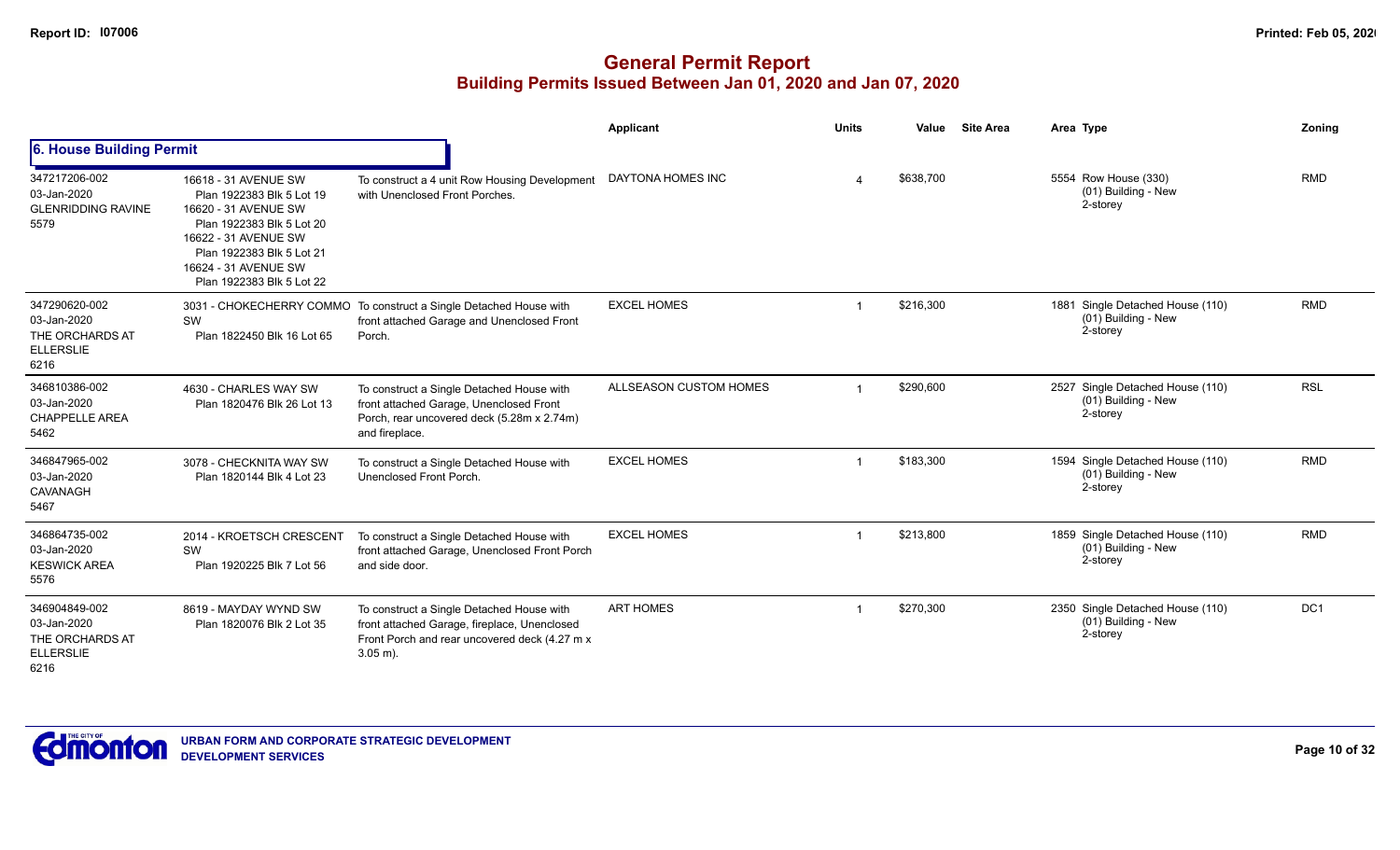|                                                               |                                                      |                                                                                                                                                                                                                                                                            | Applicant                                              | <b>Units</b> | Value     | <b>Site Area</b> | Area Type                                                             | Zonina          |
|---------------------------------------------------------------|------------------------------------------------------|----------------------------------------------------------------------------------------------------------------------------------------------------------------------------------------------------------------------------------------------------------------------------|--------------------------------------------------------|--------------|-----------|------------------|-----------------------------------------------------------------------|-----------------|
| 6. House Building Permit                                      |                                                      |                                                                                                                                                                                                                                                                            |                                                        |              |           |                  |                                                                       |                 |
| 346852640-002<br>03-Jan-2020<br>CAVANAGH<br>5467              | 3082 - CHECKNITA WAY SW<br>Plan 1820144 Blk 4 Lot 25 | To construct a Single Detached House with<br>Unenclosed Front Porch and side door.                                                                                                                                                                                         | <b>EXCEL HOMES</b>                                     |              | \$169,200 |                  | 1471 Single Detached House (110)<br>(01) Building - New<br>2-storey   | <b>RMD</b>      |
| 339453124-004<br>03-Jan-2020<br><b>HOLYROOD</b><br>6310       | 7639 - 92 AVENUE NW<br>Plan 1922643 Blk 24 Lot 28B   | To construct a Single Detached House with<br>Basement development (NOT to be used as an<br>additional Dwelling, 1 Bedroom, 1 Bathroom, 1<br>Mech Room, 1 Living Room), fireplace and<br>veranda.                                                                           | <b>MACKLYNN CONSTRUCTION &amp; DESIGN</b>              |              | \$191,200 |                  | 1663 Single Detached House (110)<br>(01) Building - New<br>2-storey   | RF <sub>1</sub> |
| 312961239-002<br>03-Jan-2020<br>WESTMOUNT<br>3440             | 40 - SYLVANCROFT LANE NW<br>Plan 1821775 Unit 16     | To construct a Single Detached House with a<br>front covered landing @2.26m in height, front<br>attached underground Garage, rear uncovered<br>deck (2.6m x 5.64m @ 2.06m in height),<br>fireplace and Basement development (NOT to<br>be used as an additional Dwelling). | 2002995 ALBERTA LTD O/A ALAIR<br><b>HOMES EDMONTON</b> |              | \$233,100 |                  | 2027 Single Detached House (110)<br>(01) Building - New<br>2-storey   | RF <sub>3</sub> |
| 322728825-002<br>03-Jan-2020<br>PATRICIA HEIGHTS<br>4390      | 509 - HILLCREST POINT NW<br>Plan 1224818 Blk 1 Lot 4 | To construct a Single Detached House with<br>attached Garages, Unenclosed Front Porch,<br>fireplace, rear uncovered deck(s) (deck 1 -<br>4.84 m x 1.6 m) (deck 2 - 5.64 m x 5.46 m), and<br>Basement development (NOT to be used as an<br>additional Dwelling).            | AVERTON HOMES (ALBERTA) INC                            |              | \$647.600 |                  | 5631 Single Detached House (110)<br>$(01)$ Building - New<br>2-storey | <b>RSL</b>      |
| 346489382-002<br>03-Jan-2020<br><b>TRUMPETER AREA</b><br>4471 | 20884 - 131 AVENUE NW<br>Plan 1922667 Blk 8 Lot 141  | To construct a Single Detached House with<br>front attached Garage, Unenclosed Front Porch<br>and to install a Renewable Energy Device (6<br>Solar-electric (PV) panels on the roof).                                                                                      | <b>JAYMAN MASTERBUILT INC</b>                          |              | \$219.700 |                  | 1910 Single Detached House (110)<br>(01) Building - New<br>2-storey   | DC <sub>1</sub> |
| 346250287-002<br>03-Jan-2020<br><b>WEBBER GREENS</b><br>4740  | 9320 - 206 STREET NW<br>Plan 1823471 Blk 36 Lot 66   | To construct a Single Detached House with<br>front attached Garage, Unenclosed Front Porch<br>and fireplace.                                                                                                                                                               | DAYTONA HOMES INC                                      |              | \$283,100 |                  | 2462 Single Detached House (110)<br>(01) Building - New<br>2-storey   | <b>RSL</b>      |

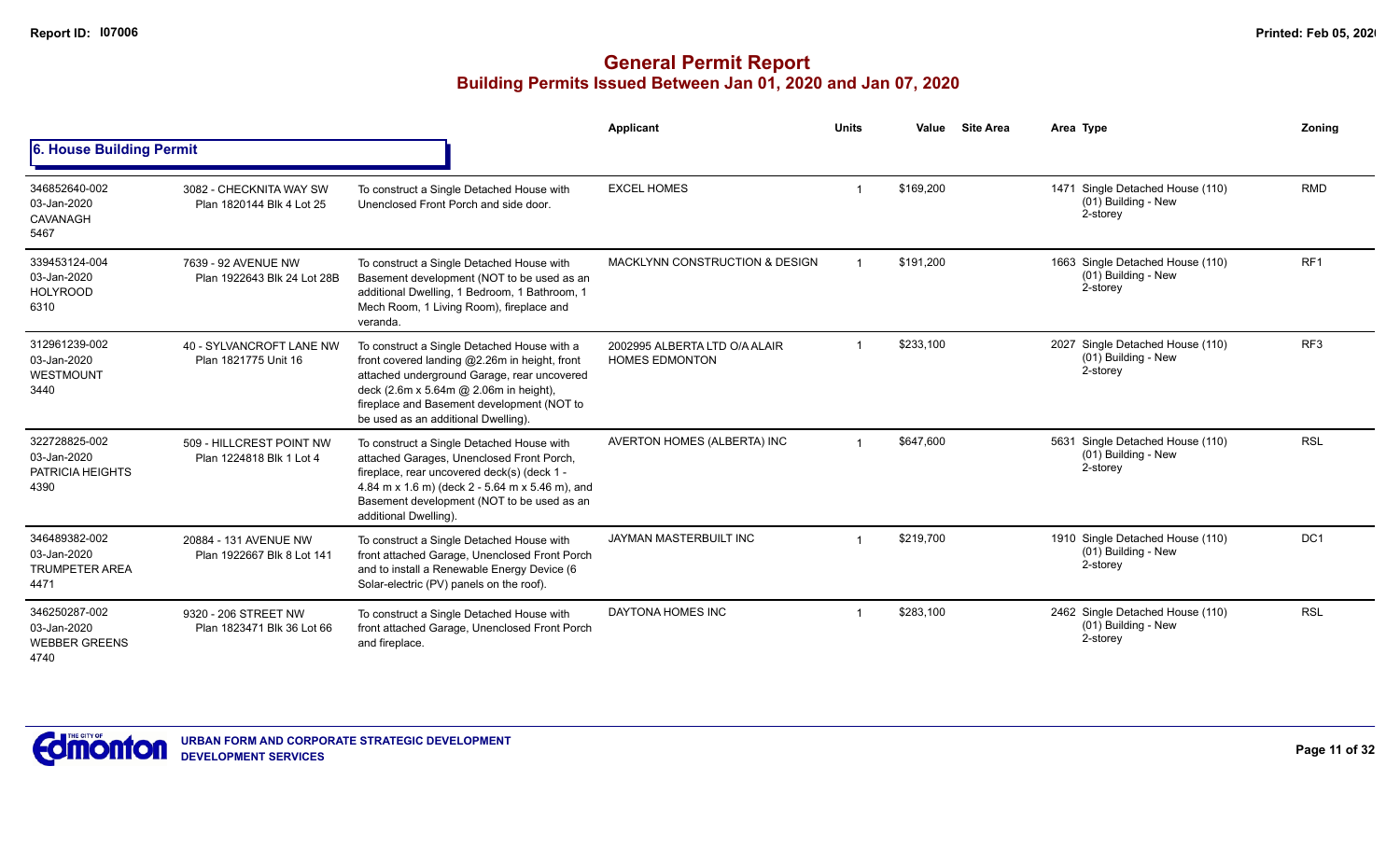|                                                                  |                                                     |                                                                                                                                                                                        | <b>Applicant</b>            | <b>Units</b> | Value<br><b>Site Area</b> | Area Type                                                           | Zonina          |
|------------------------------------------------------------------|-----------------------------------------------------|----------------------------------------------------------------------------------------------------------------------------------------------------------------------------------------|-----------------------------|--------------|---------------------------|---------------------------------------------------------------------|-----------------|
| 6. House Building Permit                                         |                                                     |                                                                                                                                                                                        |                             |              |                           |                                                                     |                 |
| 346270456-002<br>03-Jan-2020<br><b>STILLWATER</b><br>4468        | 1627 - 203 STREET NW<br>Plan 1923073 Blk 11 Lot 27  | To construct a Single Detached House with<br>front attached Garage and Unenclosed Front<br>Porch.                                                                                      | <b>MATTAMY CORP</b>         |              | \$184,600                 | 1605 Single Detached House (110)<br>(01) Building - New<br>2-storey | <b>SLD</b>      |
| 345085154-002<br>06-Jan-2020<br><b>LAUREL</b><br>6444            | 2435 - 15 AVENUE NW<br>Plan 1922772 Blk 11 Lot 35   | To construct a Single Detached House with<br>front attached Garage, Unenclosed Front<br>Porch, fireplace and side entrance.                                                            | PARKWOOD MASTER BUILDER     |              | \$234,400                 | 2038 Single Detached House (110)<br>(01) Building - New<br>2-storey | <b>RSL</b>      |
| 346401281-002<br>07-Jan-2020<br>THE UPLANDS<br>4464              | 2727 - 204 STREET NW<br>Plan 1721594 Blk 3 Lot 34   | To construct a Single Detached House with<br>front attached Garage, fireplace, rear<br>uncovered deck (7.92m x 3.66m), and<br>Unenclosed Front Porch.                                  | <b>HOMES BY AVI</b>         |              | \$286,400                 | 2490 Single Detached House (110)<br>(01) Building - New<br>2-storey | <b>RSL</b>      |
| 344578376-002<br>06-Jan-2020<br><b>WEST JASPER PLACE</b><br>4580 | 9839 - 153 STREET NW<br>Plan 1822715 Blk 37 Lot 18A | To construct a Single Detached House with<br>Unenclosed Front Porch, fireplace, Side door,<br>rear uncovered deck (5.18m x 3.05m) and to<br>develop a Secondary Suite in the Basement. | YASPIC HOME INSPECTIONS INC | 2            | \$206,200                 | 1793 Single Detached House (110)<br>(01) Building - New<br>2-storey | RF <sub>1</sub> |
| 347535502-002<br>06-Jan-2020<br><b>LAUREL</b><br>6444            | 1496 - 25 STREET NW<br>Plan 1922772 Blk 12 Lot 42   | To construct a Single Detached House with<br>front attached Garage, Unenclosed Front Porch<br>and rear uncovered deck (3.66m x 3.05m).                                                 | <b>VICTORY HOMES LTD</b>    |              | \$255,800                 | 2224 Single Detached House (110)<br>(01) Building - New<br>2-storey | <b>RSL</b>      |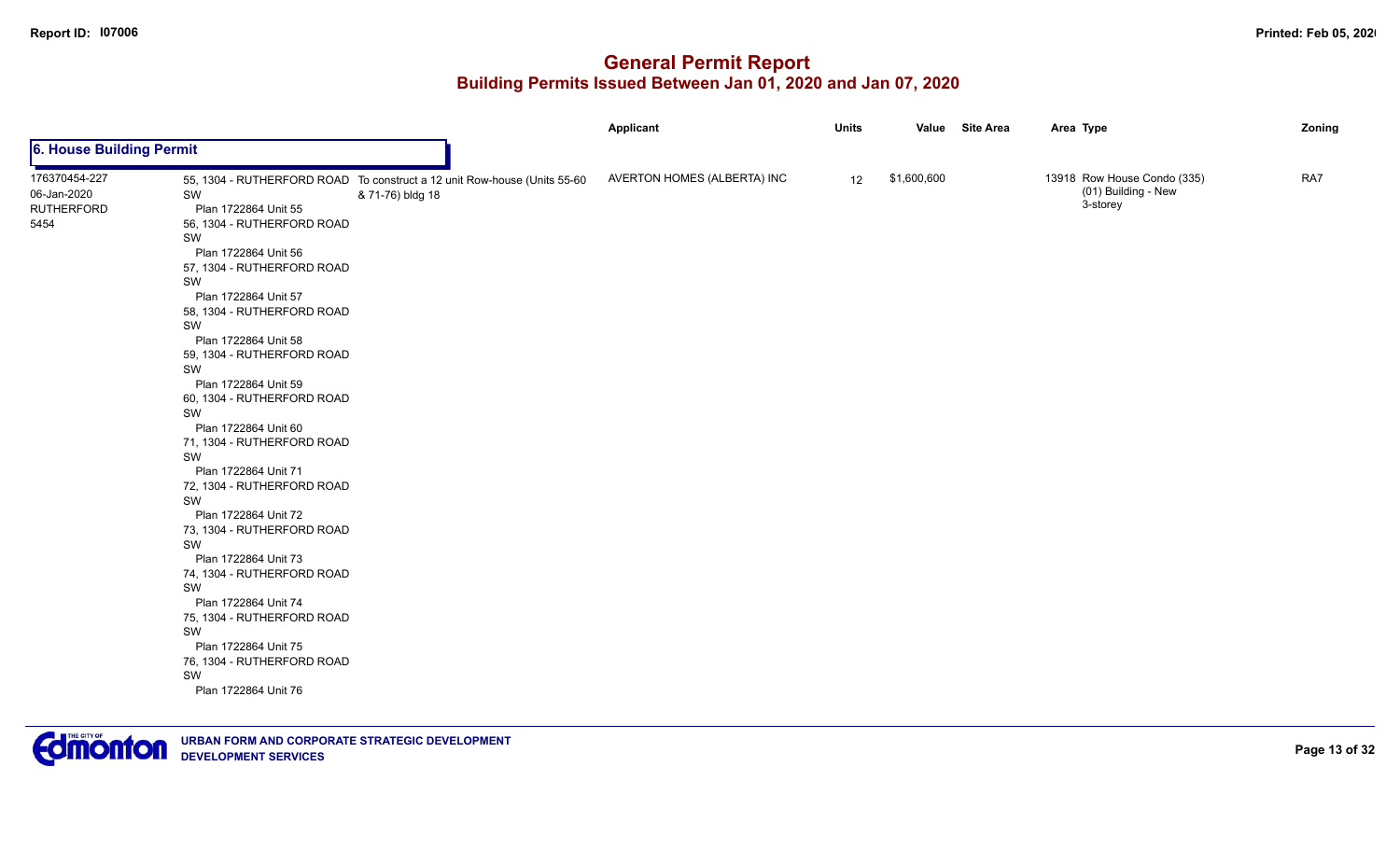|                                                             |                                                                                                                            |                                                                                                                                                                                             | Applicant                     | <b>Units</b>  | Value     | <b>Site Area</b> | Area Type                                                           | Zoning     |
|-------------------------------------------------------------|----------------------------------------------------------------------------------------------------------------------------|---------------------------------------------------------------------------------------------------------------------------------------------------------------------------------------------|-------------------------------|---------------|-----------|------------------|---------------------------------------------------------------------|------------|
| <b>6. House Building Permit</b>                             |                                                                                                                            |                                                                                                                                                                                             |                               |               |           |                  |                                                                     |            |
| 348350958-002<br>06-Jan-2020<br><b>WALKER</b><br>6662       | 1177 - WATT DRIVE SW<br>Plan 1823360 Blk 10 Lot 8                                                                          | To construct a Single Detached House with<br>Unenclosed Front Porch and Basement<br>development (NOT to be used as an additional<br>Dwelling).                                              | MORRISON HOMES (EDMONTON) LTD |               | \$161,800 |                  | 1407 Single Detached House (110)<br>(01) Building - New<br>2-storey | <b>RPL</b> |
| 344616057-002<br>06-Jan-2020<br><b>SECORD</b><br>4487       | 9724 - 224 STREET NW<br>Plan 1922462 Blk 25 Lot 89                                                                         | To construct a Single Detached House with<br>front attached Garage, Unenclosed Front Porch<br>and Secondary Suite in the basement (2<br>bedrooms, 1 bathroom, kitchen, mechanical<br>room). | CITY HOMES MASTER BUILDER INC | 2             | \$229,800 |                  | 1998 Single Detached House (110)<br>(01) Building - New<br>2-storey | <b>RMD</b> |
| 349126466-002<br>06-Jan-2020<br><b>EBBERS</b><br>2251       | 821 - EBBERS CRESCENT NW<br>Plan 1524922 Blk 8 Lot 76                                                                      | To construct a Single Detached House with<br>front attached Garage, Uncovered Front Porch,<br>fireplace and side door.                                                                      | STERLING HOMES EDMONTON LTD.  |               | \$291.600 |                  | 2536 Single Detached House (110)<br>(01) Building - New<br>2-storey | <b>RSL</b> |
| 349162150-002<br>06-Jan-2020<br><b>RAPPERSWILL</b><br>3370  | 12119 - 177 AVENUE NW<br>Plan 1425124 Blk 109 Lot 32                                                                       | To construct a Single Detached House with<br>front attached Garage, Unenclosed Front<br>Porch, fireplace and SIDE DOOR.                                                                     | STERLING HOMES EDMONTON LTD.  |               | \$291.600 |                  | 2536 Single Detached House (110)<br>(01) Building - New<br>2-storey | <b>RSL</b> |
| 343618206-002<br>06-Jan-2020<br><b>KESWICK AREA</b><br>5576 | 1956 - KROETSCH CRESCENT<br>SW<br>Plan 1920225 Blk 7 Lot 27<br>1958 - KROETSCH CRESCENT<br>SW<br>Plan 1920225 Blk 7 Lot 28 | To construct a Semi-detached House with front<br>attached Garages, rear uncovered decks<br>(3.05m x 3.66m) and Unenclosed Front<br>Porches.                                                 | <b>JAYA HOMES INC</b>         | $\mathcal{P}$ | \$344,000 |                  | 2991 Semi-Detached House (210)<br>(01) Building - New<br>2-storey   | RMD, RMD   |
| 343627199-002<br>06-Jan-2020<br><b>KESWICK AREA</b><br>5576 | 1964 - KROETSCH CRESCENT<br>SW<br>Plan 1920225 Blk 7 Lot 31<br>1966 - KROETSCH CRESCENT<br>SW<br>Plan 1920225 Blk 7 Lot 32 | To construct a Semi-detached House with front<br>attached Garages, rear uncovered decks<br>(3.05m x 3.05m) and Unenclosed Front<br>Porches.                                                 | <b>JAYA HOMES INC</b>         | 2             | \$313,100 |                  | 2723 Semi-Detached House (210)<br>(01) Building - New<br>2-storey   | RMD, RMD   |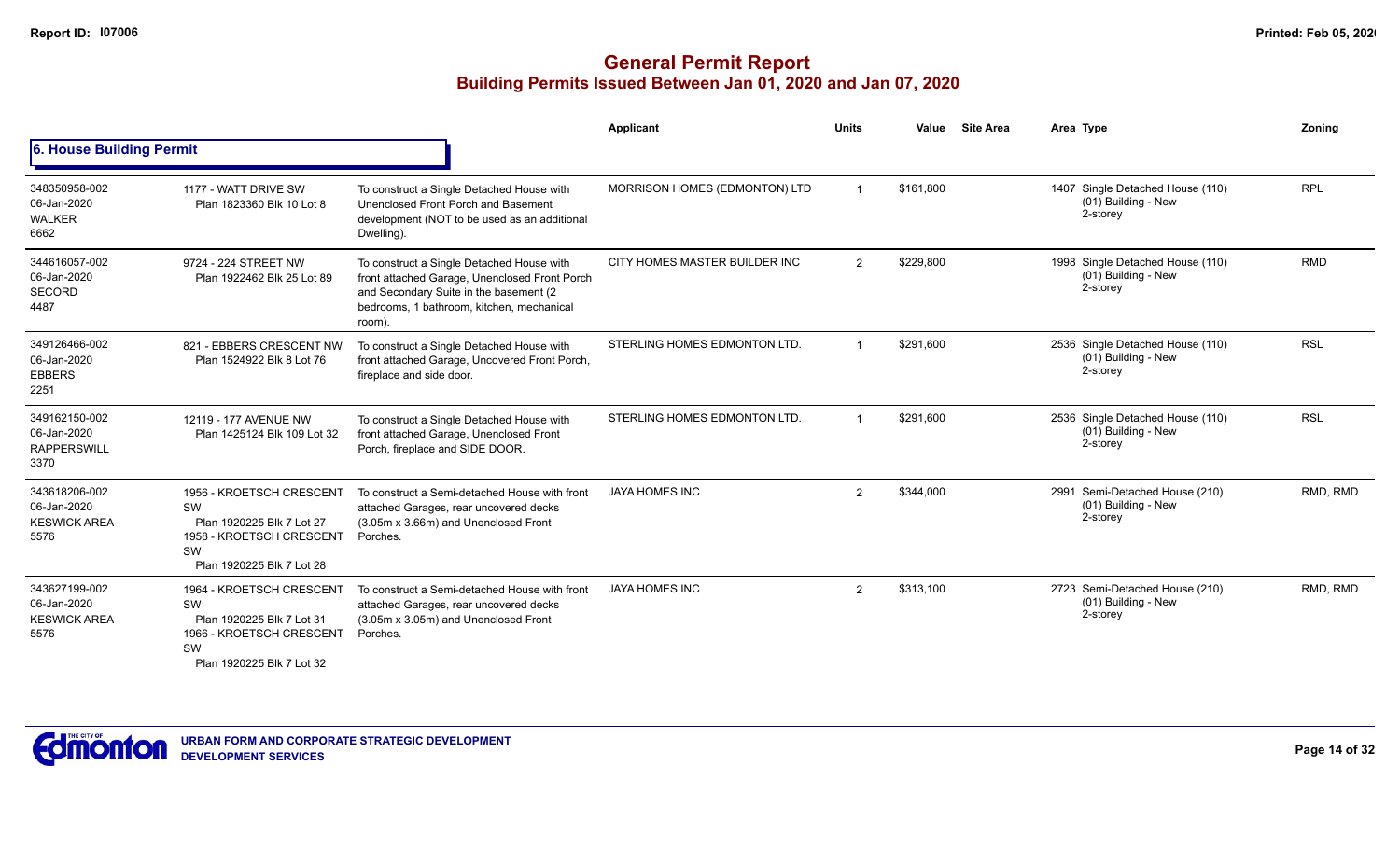|                                                                             |                                                    |                                                                                                                                                                                                                    | Applicant                    | <b>Units</b> | Value     | <b>Site Area</b> | Area Type                                                           | Zonina          |
|-----------------------------------------------------------------------------|----------------------------------------------------|--------------------------------------------------------------------------------------------------------------------------------------------------------------------------------------------------------------------|------------------------------|--------------|-----------|------------------|---------------------------------------------------------------------|-----------------|
| 6. House Building Permit                                                    |                                                    |                                                                                                                                                                                                                    |                              |              |           |                  |                                                                     |                 |
| 343435716-002<br>06-Jan-2020<br><b>LAUREL</b><br>6444                       | 1439 - 25 STREET NW<br>Plan 1822989 Blk 14 Lot 17  | To construct a Single Detached House with<br>front attached Garage, Unenclosed Front Porch<br>and Basement development (NOT to be used as<br>an additional Dwelling) (2 bedrooms, 1<br>bathroom, mechanical room). | <b>COVENTRY HOMES INC</b>    |              | \$274,700 |                  | 2389 Single Detached House (110)<br>(01) Building - New<br>2-storey | <b>RSL</b>      |
| 348085568-002<br>06-Jan-2020<br><b>SECORD</b><br>4487                       | 22804 - 96 AVENUE NW<br>Plan 1920924 Blk 26 Lot 15 | To construct a Single Detached House with<br>front attached Garage and Unenclosed Front<br>Porch.                                                                                                                  | DAYTONA HOMES INC            |              | \$242,400 |                  | 2108 Single Detached House (110)<br>(01) Building - New<br>2-storey | <b>RMD</b>      |
| 348183925-002<br>06-Jan-2020<br><b>KESWICK AREA</b><br>5576                 | 6087 - KING LANDING SW<br>Plan 1723517 Blk 4 Lot 7 | To construct a Single Detached House with<br>front attached Garage, Unenclosed Front<br>Porch, rear uncovered deck (3.35m x 3.66m),<br>and side door.                                                              | <b>ROHIT COMMUNITIES INC</b> |              | \$269,800 |                  | 2346 Single Detached House (110)<br>(01) Building - New<br>2-storey | RSL, RSL        |
| 348278058-002<br>06-Jan-2020<br><b>MAPLE</b><br>6441                        | 523 - 37 AVENUE NW<br>Plan 1922185 Blk 2 Lot 12    | To construct a Single Detached House with<br>front attached Garage and Unenclosed Front<br>Porch.                                                                                                                  | <b>BEDROCK HOMES LTD</b>     |              | \$285,900 |                  | 2486 Single Detached House (110)<br>(01) Building - New<br>2-storey | <b>RMD</b>      |
| 346885885-002<br>06-Jan-2020<br>THE ORCHARDS AT<br><b>ELLERSLIE</b><br>6216 | 8705 - MAYDAY LANE SW<br>Plan 1820076 Blk 4 Lot 15 | To construct a Single Detached House with<br>front attached Garage, Unenclosed Front<br>Porch, rear uncovered deck (3.66 m x 3.05 m).                                                                              | <b>ART HOMES</b>             |              | \$247.300 |                  | 2150 Single Detached House (110)<br>(01) Building - New<br>2-storey | DC <sub>1</sub> |
| 346715149-002<br>06-Jan-2020<br><b>STEWART GREENS</b><br>4486               | 20714 - 99A AVENUE NW<br>Plan 1524703 Blk 5 Lot 58 | To construct a Single Detached House with<br>front attached Garage, fireplace and<br>Unenclosed Front Porch.                                                                                                       | <b>KIRKLAND HOMES LTD</b>    |              | \$207,300 |                  | 1803 Single Detached House (110)<br>(01) Building - New<br>2-storey | <b>RMD</b>      |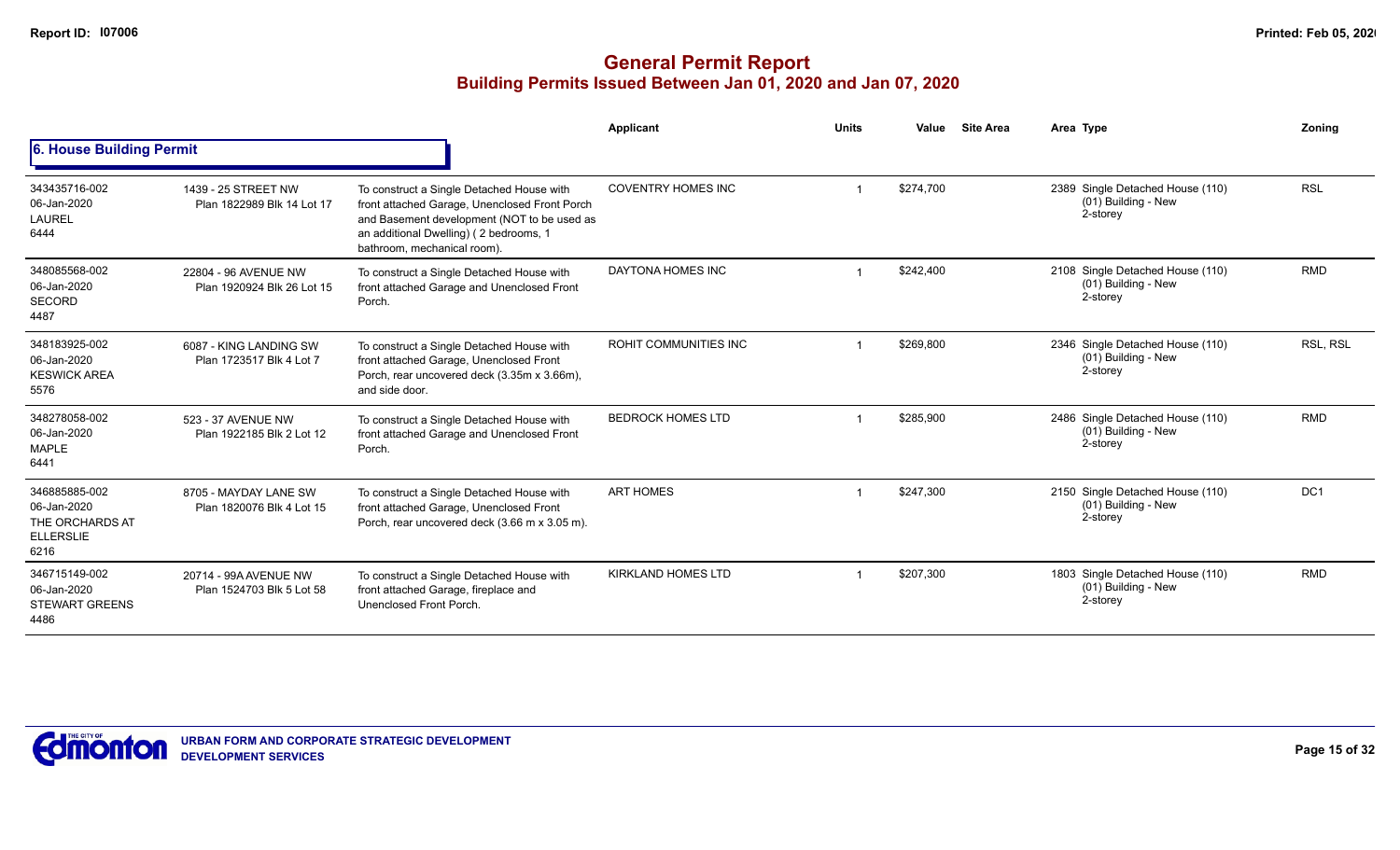|                                                                             |                                                                                                                                                                                                                                  |                                                                                                                                                                                                                                                                                 | Applicant                     | <b>Units</b>   | Value     | <b>Site Area</b> | Area Type                                                           | Zonina          |
|-----------------------------------------------------------------------------|----------------------------------------------------------------------------------------------------------------------------------------------------------------------------------------------------------------------------------|---------------------------------------------------------------------------------------------------------------------------------------------------------------------------------------------------------------------------------------------------------------------------------|-------------------------------|----------------|-----------|------------------|---------------------------------------------------------------------|-----------------|
| 6. House Building Permit                                                    |                                                                                                                                                                                                                                  |                                                                                                                                                                                                                                                                                 |                               |                |           |                  |                                                                     |                 |
| 347229305-002<br>06-Jan-2020<br>THE ORCHARDS AT<br><b>ELLERSLIE</b><br>6216 | 2733 - ORCHARDS ROAD SW<br>Plan 1822472 Blk 31 Lot 14<br>2731 - ORCHARDS ROAD SW<br>Plan 1822472 Blk 31 Lot 15<br>2729 - ORCHARDS ROAD SW<br>Plan 1822472 Blk 31 Lot 16                                                          | To construct a 3 Dwelling unit Row House with<br>Unenclosed Front Porches, rear uncovered<br>decks (3.35m x 3.05m) and 3 secondary suites.                                                                                                                                      | DAYTONA HOMES INC             | 6              | \$475,100 |                  | 4131 Row House (330)<br>(01) Building - New                         | RF <sub>5</sub> |
| 347323096-002<br>06-Jan-2020<br><b>ALLARD</b><br>5458                       | 4745 - ALWOOD BEND SW<br>Plan 1823179 Blk 19 Lot 21                                                                                                                                                                              | To construct a Single Detached House with<br>front attached Garage and Unenclosed Front<br>Porch.                                                                                                                                                                               | STERLING HOMES EDMONTON LTD.  | $\overline{1}$ | \$265,100 |                  | 2305 Single Detached House (110)<br>(01) Building - New<br>2-storey | RMD, RMD        |
| 345214406-002<br>07-Jan-2020<br><b>STILLWATER</b><br>4468                   | <b>NW</b><br>Plan 1923073 Blk 12 Lot 5<br><b>NW</b><br>Plan 1923073 Blk 12 Lot 6<br>862 - STILLWATER BOULEVARD<br><b>NW</b><br>Plan 1923073 Blk 12 Lot 7<br>860 - STILLWATER BOULEVARD<br><b>NW</b><br>Plan 1923073 Blk 12 Lot 8 | 866 - STILLWATER BOULEVARD To construct a 4 Dwelling unit Row House with<br>front attached Garages, Unenclosed front<br>Porches and balconies (Lot 5: 6.20m x 2.08m,<br>864 - STILLWATER BOULEVARD Lot 6: 3.99m x 2.44m, Lot 7: 3.99m x 2.44m, Lot<br>$8:6.20m \times 2.08m$ ). | <b>MATTAMY CORP</b>           |                | \$672,800 |                  | 5850 Row House (330)<br>(01) Building - New<br>2-storey             | <b>SRH</b>      |
| 347466196-002<br>07-Jan-2020<br><b>EDGEMONT</b><br>4462                     | <b>NW</b><br>Plan 1920259 Blk 6 Lot 9                                                                                                                                                                                            | 5205 - EDGEMONT BOULEVARE To construct a Single Detached House with<br>Unenclosed Front Porch.                                                                                                                                                                                  | <b>BROOKFIELD RESIDENTIAL</b> | -1             | \$163,300 |                  | 1420 Single Detached House (110)<br>(01) Building - New<br>2-storey | <b>RMD</b>      |
| 347194630-002<br>07-Jan-2020<br><b>KESWICK AREA</b><br>5576                 | 5847 - KOOTOOK LINK SW<br>Plan 1920109 Blk 10 Lot 7                                                                                                                                                                              | To construct a Single Detached House with<br>front attached Garage and Unenclosed Front<br>Porch.                                                                                                                                                                               | <b>EXCEL HOMES</b>            |                | \$200,100 |                  | 1740 Single Detached House (110)<br>(01) Building - New<br>2-storey | DC1             |

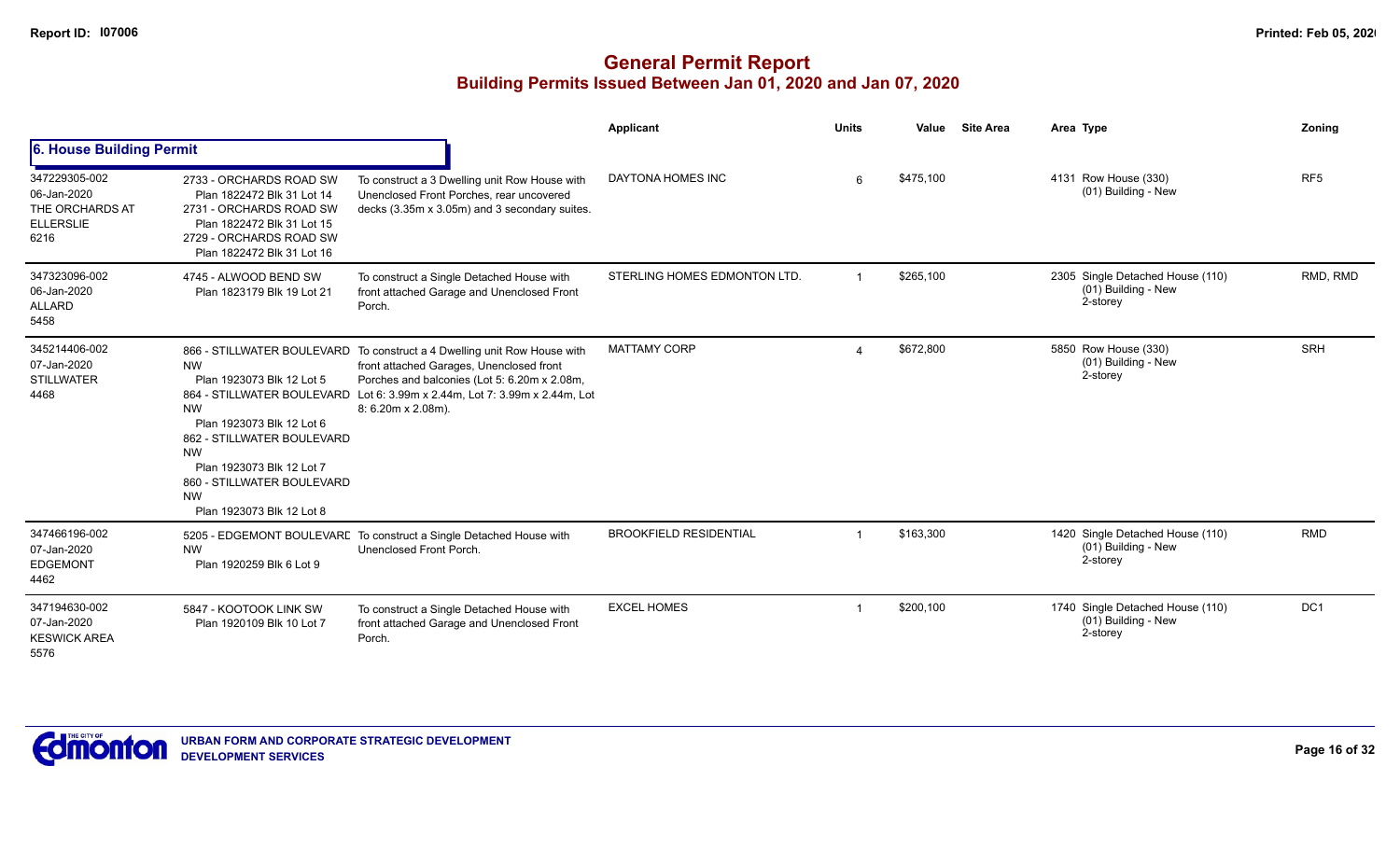|                                                                   |                                                     |                                                                                                                                                                                                                                             | <b>Applicant</b>               | <b>Units</b> | Value     | <b>Site Area</b> | Area Type                                                           | Zoning          |
|-------------------------------------------------------------------|-----------------------------------------------------|---------------------------------------------------------------------------------------------------------------------------------------------------------------------------------------------------------------------------------------------|--------------------------------|--------------|-----------|------------------|---------------------------------------------------------------------|-----------------|
| 6. House Building Permit                                          |                                                     |                                                                                                                                                                                                                                             |                                |              |           |                  |                                                                     |                 |
| 348037625-002<br>07-Jan-2020<br><b>SECORD</b><br>4487             | 22319 - 94 AVENUE NW<br>Plan 1723442 Blk 14 Lot 42  | To construct a Single Detached House with<br>front attached Garage, fireplace and<br>Unenclosed Front Porch.                                                                                                                                | <b>COVENTRY HOMES INC.</b>     |              | \$239,100 |                  | 2079 Single Detached House (110)<br>(01) Building - New<br>2-storey | <b>RMD</b>      |
| 349030445-002<br>07-Jan-2020<br><b>WALKER</b><br>6662             | 2304 - 53 STREET SW<br>Plan 1922598 Blk 11 Lot 28   | To construct a Single Detached House with<br>front attached Garage, Unenclosed Front<br>Porch, Basement development (NOT to be used<br>as an additional Dwelling) (2 bedrooms, 1<br>bathroom, mechanical room), fireplace and side<br>door. | LANDMARK CLASSIC INC           |              | \$295,600 |                  | 2570 Single Detached House (110)<br>(01) Building - New<br>2-storey | <b>RSL</b>      |
| 349203492-002<br>07-Jan-2020<br><b>SECORD</b><br>4487             | 9648 - 223 STREET NW<br>Plan 1425542 Blk 24 Lot 36  | To construct a Single Detached House with<br>front attached Garage, Unenclosed Front<br>Porch, fireplace and side door.                                                                                                                     | STERLING HOMES EDMONTON LTD.   |              | \$291,600 |                  | 2536 Single Detached House (110)<br>(01) Building - New<br>2-storey | <b>RSL</b>      |
| 349604153-002<br>07-Jan-2020<br><b>MCCONACHIE AREA</b><br>2521    | 17912 - 62 STREET NW<br>Plan 1823225 Blk 30 Lot 13  | To construct a Single Detached House with<br>Unenclosed Front Porch and Basement<br>development - 1 bedroom, bathroom, mech<br>room & family area (NOT to be used as an<br>additional Dwelling) and veranda.                                | <b>MONTORIO HOMES LTD</b>      |              | \$176,000 |                  | 1530 Single Detached House (110)<br>(01) Building - New<br>2-storey | <b>RPL</b>      |
| 349004269-002<br>07-Jan-2020<br><b>GLENRIDDING RAVINE</b><br>5579 | 15624 - 14 AVENUE SW<br>Plan 1723488 Blk 20 Lot 25  | To construct a Single Detached House with<br>front attached Garage, Unenclosed Front Porch<br>and fireplace.                                                                                                                                | LANDMARK CLASSIC INC           |              | \$255,200 |                  | 2219 Single Detached House (110)<br>(01) Building - New<br>2-storey | <b>RSL</b>      |
| 343022807-006<br>07-Jan-2020<br><b>INGLEWOOD</b><br>3240          | 11602 - 127 STREET NW<br>Plan 1823075 Blk 2A Lot 23 | To construct a Single Detached House with<br>Unenclosed Front Porch and Basement<br>development with wet bar (NOT to be used as<br>an additional Dwelling).                                                                                 | <b>DIAMOND CREST HOMES INC</b> |              | \$227,500 |                  | 1978 Single Detached House (110)<br>(01) Building - New<br>2-storey | RF <sub>3</sub> |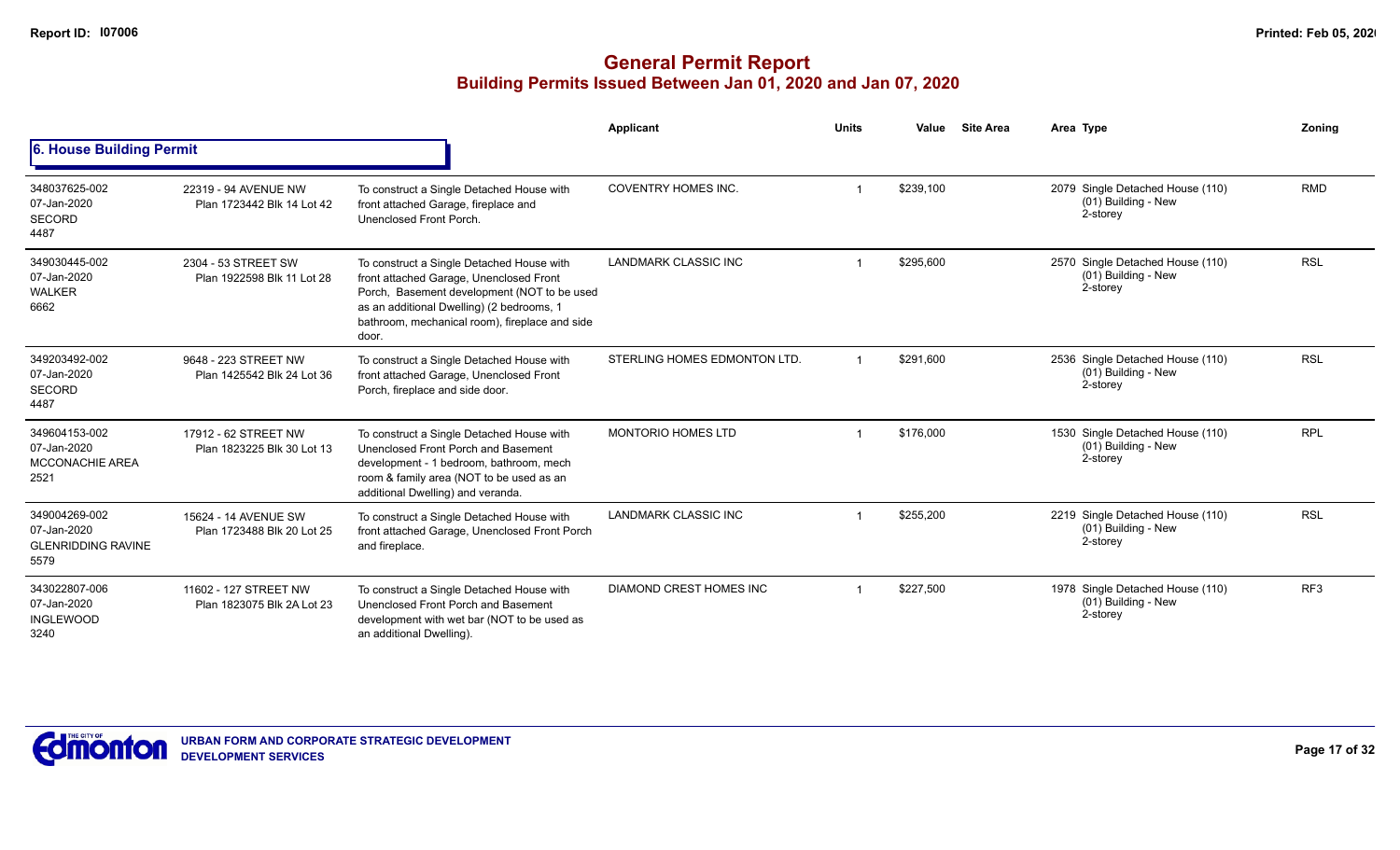|                                                                             |                                                        |                                                                                                                                                                                                       | Applicant            | <b>Units</b>            | <b>Site Area</b><br>Value | Area Type                                                           | Zoning          |
|-----------------------------------------------------------------------------|--------------------------------------------------------|-------------------------------------------------------------------------------------------------------------------------------------------------------------------------------------------------------|----------------------|-------------------------|---------------------------|---------------------------------------------------------------------|-----------------|
| <b>6. House Building Permit</b>                                             |                                                        |                                                                                                                                                                                                       |                      |                         |                           |                                                                     |                 |
| 346532078-002<br>07-Jan-2020<br><b>CY BECKER</b><br>2611                    | 1024 - CY BECKER ROAD NW<br>Plan 1823038 Blk 19 Lot 60 | To construct a Single Detached House with<br>front attached Garage, fireplace, Unenclosed<br>Front Porch, rear uncovered deck (3.20m x<br>2.44m) and walkout Basement.                                | PACESETTER HOMES LTD | $\overline{\mathbf{1}}$ | \$205,200                 | 1784 Single Detached House (110)<br>(01) Building - New<br>2-storey | DC <sub>1</sub> |
| 347042253-002<br>07-Jan-2020<br>THE ORCHARDS AT<br><b>ELLERSLIE</b><br>6216 | 3717 - CHERRY LOOP SW<br>Plan 1722652 Blk 16 Lot 9     | To construct a Single Detached House with<br>front attached Garage and Unenclosed Front<br>Porch.                                                                                                     | <b>HOMES BY AVI</b>  | -1                      | \$222,900                 | 1938 Single Detached House (110)<br>(01) Building - New<br>2-storey | <b>RMD</b>      |
| 346266857-002<br>07-Jan-2020<br>THE ORCHARDS AT<br><b>ELLERSLIE</b><br>6216 | SW<br>Plan 1822463 Blk 16 Lot 100                      | 2951 - CHOKECHERRY COMMO To construct a Single Detached House with<br>front attached Garage, Unenclosed Front Porch<br>and rear uncovered deck (4.27m x 3.05m).                                       | <b>HOMES BY AVI</b>  | $\overline{1}$          | \$268,200                 | 2332 Single Detached House (110)<br>(01) Building - New<br>2-storey | <b>RMD</b>      |
| 346676996-002<br>07-Jan-2020<br><b>GRIESBACH</b><br>3111                    | <b>NW</b><br>Plan 1822264 Blk 27 Lot 7                 | 6222 - HAMPTON GRAY AVENUE To construct a Single Detached House with<br>Unenclosed Front Porch, rear uncovered deck<br>$(2.74m \times 3.05m)$ , and side door.                                        | <b>HOMES BY AVI</b>  | -1                      | \$166,400                 | 1447 Single Detached House (110)<br>(01) Building - New<br>2-storey | <b>GLG</b>      |
| 347194411-002<br>07-Jan-2020<br><b>KESWICK AREA</b><br>5576                 | 6240 - KING VISTA SW<br>Plan 1723517 Blk 4 Lot 26      | To construct a Single Detached House with<br>front attached Garage and Unenclosed Front<br>Porch.                                                                                                     | <b>EXCEL HOMES</b>   | -1                      | \$200,100                 | 1740 Single Detached House (110)<br>(01) Building - New<br>2-storey | DC <sub>1</sub> |
| <b>Home Improvement Permit</b>                                              |                                                        |                                                                                                                                                                                                       |                      |                         |                           |                                                                     |                 |
| 312024800-001<br>02-Jan-2020<br><b>KENSINGTON</b><br>3250                   | 11715 - 137 AVENUE NW<br>Plan 4124MC Blk 25 Lot 15     | To install a Renewable Energy Device On a<br>House (17 Solar PhotoVoltaic (PV) Panel(s) on<br>the Roof) and on an Accessory Building,<br>Garage (14 Solar PhotoVoltaic (PV) Panel(s) on<br>the Roof). | AAIZA YAHYA          | $\Omega$                | \$0                       | Single Detached House (110)<br>(03) Exterior Alterations            | RF <sub>1</sub> |

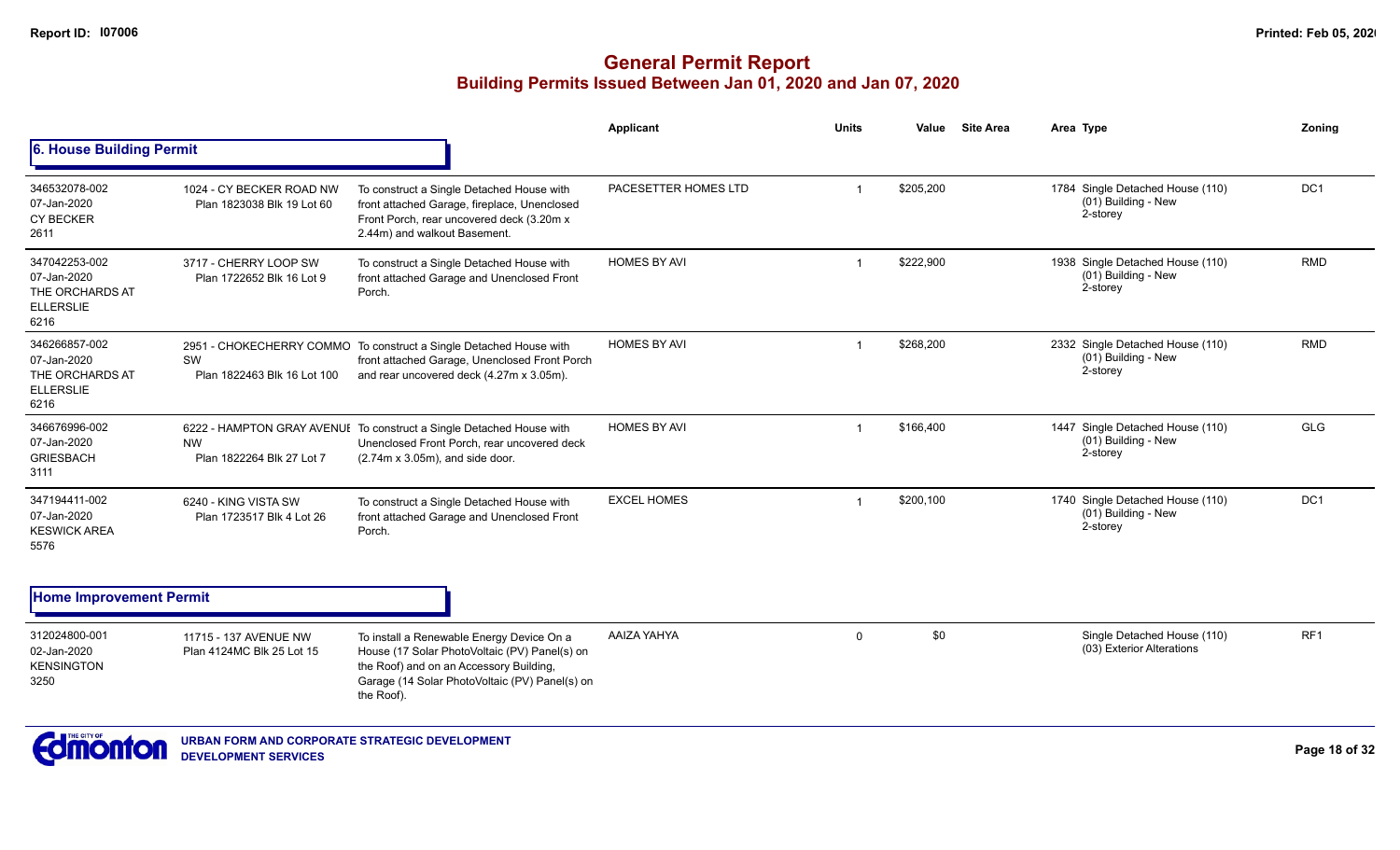|                                                                  |                                                                     |                                                                                                                                                                                                                                                                                                                                                                                              | Applicant                 | <b>Units</b> | Value    | <b>Site Area</b> | Area Type                                                            | <b>Zoning</b>   |
|------------------------------------------------------------------|---------------------------------------------------------------------|----------------------------------------------------------------------------------------------------------------------------------------------------------------------------------------------------------------------------------------------------------------------------------------------------------------------------------------------------------------------------------------------|---------------------------|--------------|----------|------------------|----------------------------------------------------------------------|-----------------|
| <b>Home Improvement Permit</b>                                   |                                                                     |                                                                                                                                                                                                                                                                                                                                                                                              |                           |              |          |                  |                                                                      |                 |
| 324365340-001<br>03-Jan-2020<br><b>GARNEAU</b><br>5200           | 11122 - UNIVERSITY AVENUE<br><b>NW</b><br>Plan 9020523 Blk 2 Lot 32 | To construct exterior alterations (new side<br>door, and enlarge a basement window 0.38m x<br>1.22m) and to develop a Secondary Suite in the<br>Basement of a Single Detached House House,<br>and to construct a Roof-Top Terrace on a rear<br>detached Garage (5.95m x 7.14m).<br>(Secondary Suite: 2 Bedrooms, 1 Mechanical/<br>storage room, 1 Bathroom, 1 Kitchen, and 1<br>Living room) | <b>REVIVE CONTRACTING</b> | $\Omega$     | \$10,800 |                  | 43 Single Detached House (110)<br>(03) Deck Attached                 | RF <sub>3</sub> |
| 324365340-001<br>03-Jan-2020<br><b>GARNEAU</b><br>5200           | 11122 - UNIVERSITY AVENUE<br><b>NW</b><br>Plan 9020523 Blk 2 Lot 32 | To construct exterior alterations (new side<br>door, and enlarge a basement window 0.38m x<br>1.22m) and to develop a Secondary Suite in the<br>Basement of a Single Detached House House,<br>and to construct a Roof-Top Terrace on a rear<br>detached Garage (5.95m x 7.14m).<br>(Secondary Suite: 2 Bedrooms, 1 Mechanical/<br>storage room, 1 Bathroom, 1 Kitchen, and 1<br>Living room) | <b>REVIVE CONTRACTING</b> |              | \$20,000 |                  | 99 Single Detached House (110)<br>(07) Add Suites to Single Dwelling | RF <sub>3</sub> |
| 325008041-001<br>02-Jan-2020<br><b>TERWILLEGAR TOWNE</b><br>5640 | 1063 - TORY ROAD NW<br>Plan 0022847 Blk 71 Lot 9                    | To construct an addition (sunroom below<br>existing rear deck).                                                                                                                                                                                                                                                                                                                              | PARK ONE CONSTRUCTION     | $\Omega$     | \$80,000 |                  | Single Detached House (110)<br>(02) Addition                         | RF <sub>1</sub> |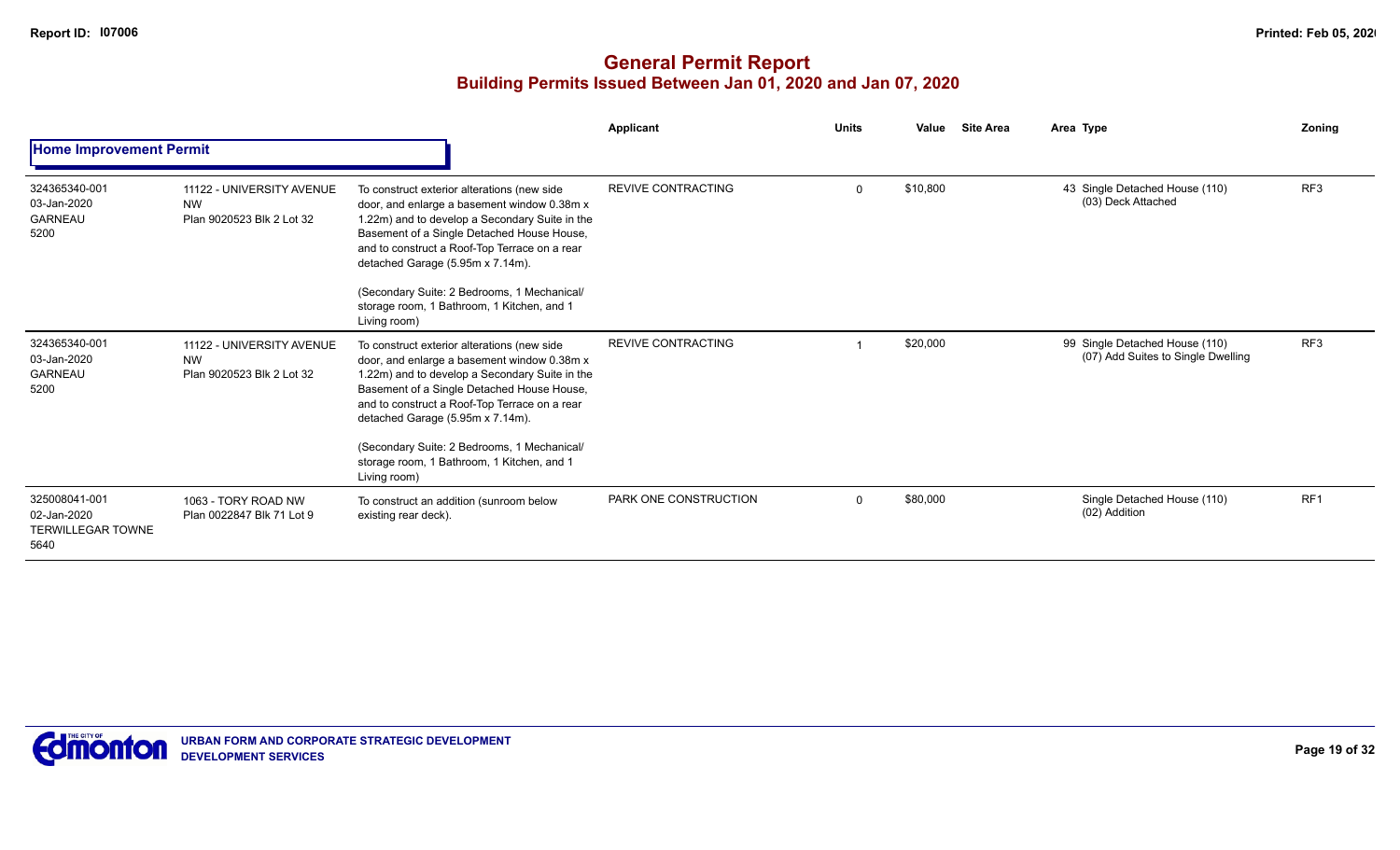|                                                  |                                                  |                                                                                                                                                                                                                                                                                                                                                                                                                                                                                                                        | Applicant             | <b>Units</b> | Value   | <b>Site Area</b> | Area Type                                                | <b>Zoning</b> |
|--------------------------------------------------|--------------------------------------------------|------------------------------------------------------------------------------------------------------------------------------------------------------------------------------------------------------------------------------------------------------------------------------------------------------------------------------------------------------------------------------------------------------------------------------------------------------------------------------------------------------------------------|-----------------------|--------------|---------|------------------|----------------------------------------------------------|---------------|
| <b>Home Improvement Permit</b>                   |                                                  |                                                                                                                                                                                                                                                                                                                                                                                                                                                                                                                        |                       |              |         |                  |                                                          |               |
| 327285537-001<br>07-Jan-2020<br>LYNNWOOD<br>4280 | 15408 - 81 AVENUE NW<br>Plan 5580KS Blk 1 Lot 10 | To construct interior alterations to the Basement<br>(removing walls and rooms, and installing new<br>stairs) and main floor (converting bedroom 1<br>and bedroom 2 into one bedroom, kitchen and<br>bathroom renovation) and to construct exterior<br>alterations (two new windows - front<br>elevation; new window and double doors - rear<br>elevation) and to construct a rear uncovered<br>deck (7.25m x 4.54m @ 0.82m in Height) and to<br>construct a front uncovered deck (6.7m x<br>1.52m @ 0.79m in Height). | <b>PERMIT MASTERS</b> | 0            |         |                  | Single Detached House (110)<br>(03) Exterior Alterations | RF1           |
| 327285537-001<br>07-Jan-2020<br>LYNNWOOD<br>4280 | 15408 - 81 AVENUE NW<br>Plan 5580KS Blk 1 Lot 10 | To construct interior alterations to the Basement<br>(removing walls and rooms, and installing new<br>stairs) and main floor (converting bedroom 1<br>and bedroom 2 into one bedroom, kitchen and<br>bathroom renovation) and to construct exterior<br>alterations (two new windows - front<br>elevation; new window and double doors - rear<br>elevation) and to construct a rear uncovered<br>deck (7.25m x 4.54m @ 0.82m in Height) and to<br>construct a front uncovered deck (6.7m x<br>1.52m @ 0.79m in Height). | <b>PERMIT MASTERS</b> | $\mathbf 0$  |         |                  | Single Detached House (110)<br>(03) Interior Alterations | RF1           |
| 327285537-001<br>07-Jan-2020<br>LYNNWOOD<br>4280 | 15408 - 81 AVENUE NW<br>Plan 5580KS Blk 1 Lot 10 | To construct interior alterations to the Basement<br>(removing walls and rooms, and installing new<br>stairs) and main floor (converting bedroom 1<br>and bedroom 2 into one bedroom, kitchen and<br>bathroom renovation) and to construct exterior<br>alterations (two new windows - front<br>elevation; new window and double doors - rear<br>elevation) and to construct a rear uncovered<br>deck (7.25m x 4.54m @ 0.82m in Height) and to<br>construct a front uncovered deck (6.7m x<br>1.52m @ 0.79m in Height). | <b>PERMIT MASTERS</b> | $\mathbf 0$  | \$2,600 |                  | 10 Single Detached House (110)<br>(03) Deck Attached     | RF1           |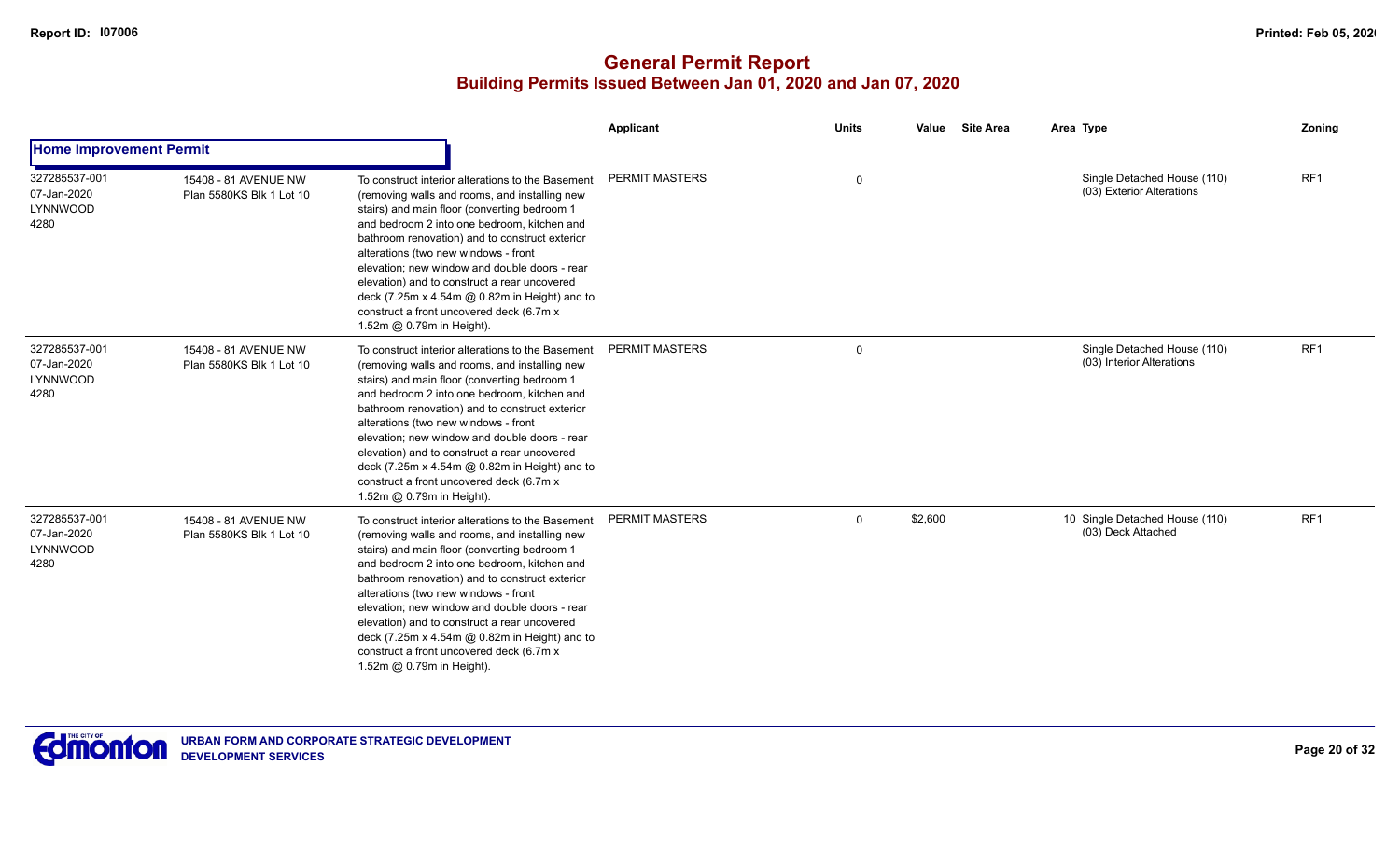|                                                                  |                                                      |                                                                                                                                                                                                                                                                                                                                                                                                                                                                                                                        | Applicant                | <b>Units</b> | Value   | <b>Site Area</b> | Area Type                                                         | Zoning          |
|------------------------------------------------------------------|------------------------------------------------------|------------------------------------------------------------------------------------------------------------------------------------------------------------------------------------------------------------------------------------------------------------------------------------------------------------------------------------------------------------------------------------------------------------------------------------------------------------------------------------------------------------------------|--------------------------|--------------|---------|------------------|-------------------------------------------------------------------|-----------------|
| <b>Home Improvement Permit</b>                                   |                                                      |                                                                                                                                                                                                                                                                                                                                                                                                                                                                                                                        |                          |              |         |                  |                                                                   |                 |
| 327285537-001<br>07-Jan-2020<br>LYNNWOOD<br>4280                 | 15408 - 81 AVENUE NW<br>Plan 5580KS Blk 1 Lot 10     | To construct interior alterations to the Basement<br>(removing walls and rooms, and installing new<br>stairs) and main floor (converting bedroom 1<br>and bedroom 2 into one bedroom, kitchen and<br>bathroom renovation) and to construct exterior<br>alterations (two new windows - front<br>elevation: new window and double doors - rear<br>elevation) and to construct a rear uncovered<br>deck (7.25m x 4.54m @ 0.82m in Height) and to<br>construct a front uncovered deck (6.7m x<br>1.52m @ 0.79m in Height). | <b>PERMIT MASTERS</b>    | $\Omega$     | \$8,300 |                  | 33 Single Detached House (110)<br>(03) Deck Attached              | RF <sub>1</sub> |
| 327635970-001<br>03-Jan-2020<br><b>HIGHLANDS</b><br>2330         | 11307 - 61 STREET NW<br>Plan 3642AJ Blk 16 Lot 2     | To demolish an Accessory building (detached<br>Garage with additions).                                                                                                                                                                                                                                                                                                                                                                                                                                                 | KATERENCHUK, KANE        | $\Omega$     | \$3,400 |                  | Detached Garage(010)<br>(99) Demolition                           | RF <sub>1</sub> |
| 341054847-001<br>03-Jan-2020<br><b>WEST JASPER PLACE</b><br>4580 | 9818 - 154 STREET NW<br>Plan 5229AD Blk 17 Lot 7     | To construct interior alterations to a Single<br>Detached House (remove existing spice<br>kitchen), existing without permits.                                                                                                                                                                                                                                                                                                                                                                                          | SWAPNA DAVIS KUTHOKATHAN | $\Omega$     | \$2,800 |                  | Single Detached House (110)<br>(03) Interior Alterations          | RF <sub>1</sub> |
| 341493828-001<br>03-Jan-2020<br><b>HIGHLANDS</b><br>2330         | 11207 - 67 STREET NW<br>Plan 600U Blk 14 Lot 3       | To construct a rear uncovered deck (irregular<br>shape, 7.36m x 2.56m @ 0.7m in Height).                                                                                                                                                                                                                                                                                                                                                                                                                               | <b>NIGRO MANUCCI</b>     | $\Omega$     | \$4,700 |                  | 19 Single Detached House (110)<br>(03) Deck Attached              | RF <sub>1</sub> |
| 341723289-001<br>07-Jan-2020<br><b>RAPPERSWILL</b><br>3370       | 12036 - 173 AVENUE NW<br>Plan 1324798 Blk 106 Lot 20 | To construct a rear uncovered deck (6.10m x<br>3.66m @ 0.61m in Height) to a Single Detached<br>House.                                                                                                                                                                                                                                                                                                                                                                                                                 | <b>EDMONTON DECKS</b>    | $\Omega$     | \$5,600 |                  | 22 Single Detached House (110)<br>(03) Deck Attached              | <b>RSL</b>      |
| 342528159-001<br>07-Jan-2020<br><b>BERGMAN</b><br>2090           | 12237 - 49 STREET NW<br>Plan 6445KS Blk 39 Lot 16    | To construct an Accessory Building (addition to<br>an existing Accessory building, 7.31m x 2.44m).                                                                                                                                                                                                                                                                                                                                                                                                                     | LAPPALAINEN, OTTO        | $\Omega$     | \$0     |                  | 18 Addition To Existing Accessory Building<br>(01) Building - New | RF <sub>1</sub> |

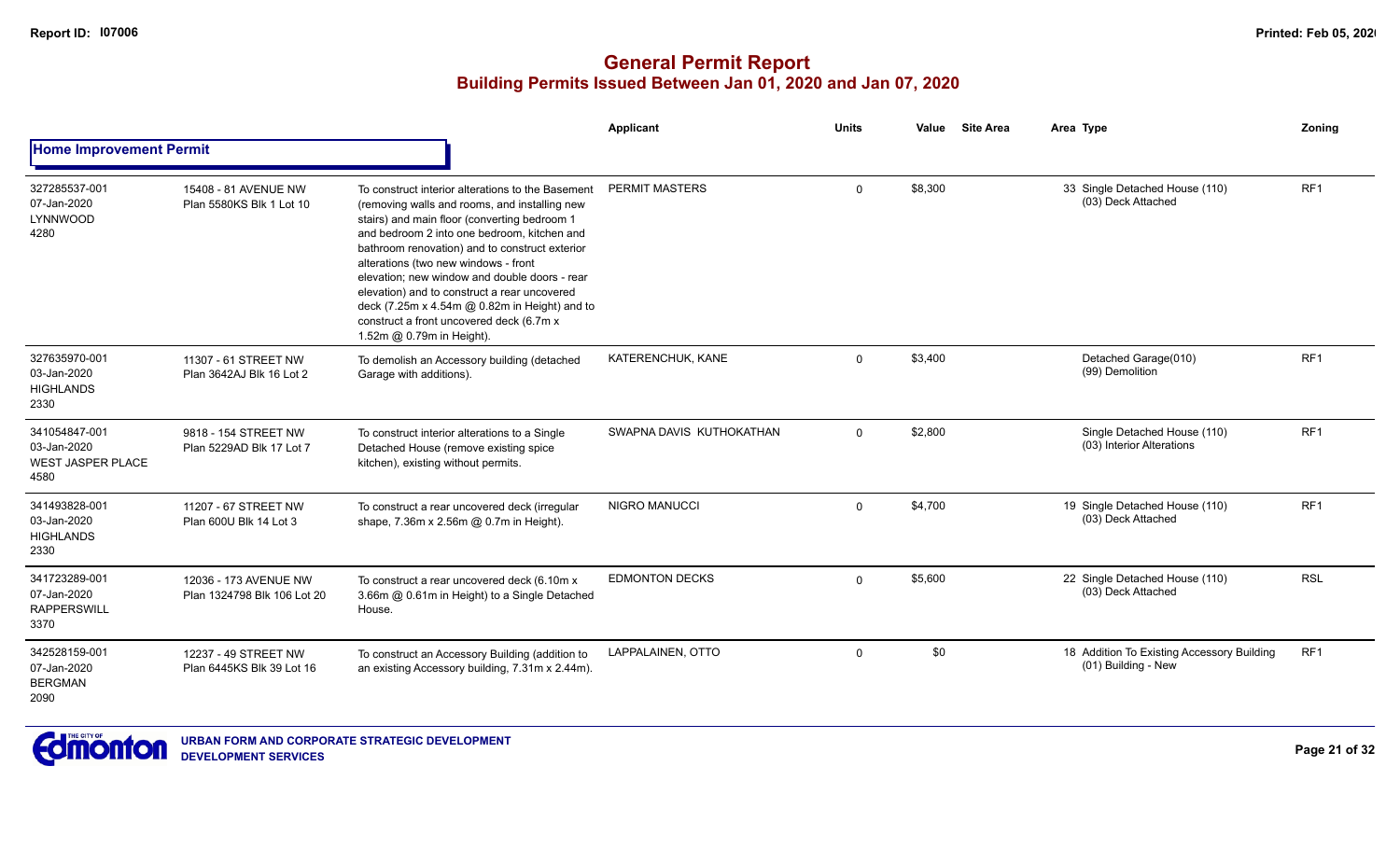|                                                           |                                                       |                                                                                               | Applicant                               | <b>Units</b> | Value   | <b>Site Area</b> | Area Type                                            | Zoning          |
|-----------------------------------------------------------|-------------------------------------------------------|-----------------------------------------------------------------------------------------------|-----------------------------------------|--------------|---------|------------------|------------------------------------------------------|-----------------|
| <b>Home Improvement Permit</b>                            |                                                       |                                                                                               |                                         |              |         |                  |                                                      |                 |
| 343012893-001<br>06-Jan-2020<br><b>EDGEMONT</b><br>4462   | 3396 - ERLANGER BEND NW<br>Plan 1920259 Blk 4 Lot 8   | To construct an Accessory Building (rear<br>detached Garage (5.49m x 6.71m)).                 | <b>BROOKFIELD RESIDENTIAL PROPERTIE</b> | $\Omega$     | \$5,900 |                  | 37 Detached Garage (010)<br>(01) Building - New      | <b>RMD</b>      |
| 343052465-001<br>03-Jan-2020<br><b>KENSINGTON</b><br>3250 | 13228A - 122 STREET NW<br>Plan 4766KS Blk 15 Lot 26   | To construct a side uncovered deck to a<br>Garden Suite (7.31m x 2.20m @ 2.80m in<br>Height). | FRESH CARPENTRY & CONTRACTING<br>INC.   | $\mathbf 0$  | \$4,000 |                  | 16 Single Detached House (110)<br>(03) Deck Attached | RF <sub>1</sub> |
| 343222938-001<br>07-Jan-2020<br><b>EDGEMONT</b><br>4462   | 3395 - ERLANGER BEND NW<br>Plan 1920259 Blk 2 Lot 20  | To construct an Accessory Building (rear<br>detached Garage (6.10m x 6.10m)).                 | <b>BROOKFIELD RESIDENTIAL PROPERTIE</b> | $\Omega$     | \$6,000 |                  | 37 Detached Garage (010)<br>(01) Building - New      | <b>RMD</b>      |
| 343226139-001<br>07-Jan-2020<br><b>EDGEMONT</b><br>4462   | 3391 - ERLANGER BEND NW<br>Plan 1920259 Blk 2 Lot 22  | To construct an Accessory Building (rear<br>detached Garage (6.10m x 6.10m)).                 | <b>BROOKFIELD RESIDENTIAL PROPERTIE</b> | $\Omega$     | \$4,400 |                  | 27 Detached Garage (010)<br>(01) Building - New      | <b>RMD</b>      |
| 343231696-001<br>07-Jan-2020<br><b>EDGEMONT</b><br>4462   | 3387 - ERLANGER BEND NW<br>Plan 1920259 Blk 2 Lot 24  | To construct an Accessory Building (rear<br>detached Garage (6.10m x 6.10m)).                 | <b>BROOKFIELD RESIDENTIAL PROPERTIE</b> | $\Omega$     | \$6,000 |                  | 37 Detached Garage (010)<br>(01) Building - New      | <b>RMD</b>      |
| 343234884-001<br>07-Jan-2020<br>PAISLEY<br>5469           | 1009 - PAISLEY DRIVE SW<br>Plan 1720738 Blk 13 Lot 16 | To construct an Accessory Building (rear<br>detached Garage (6.10m x 6.10m)).                 | <b>BROOKFIELD RESIDENTIAL PROPERTIE</b> | $\Omega$     | \$6,000 |                  | 37 Detached Garage (010)<br>(01) Building - New      | <b>HVLD</b>     |
| 343239364-001<br>07-Jan-2020<br>PAISLEY<br>5469           | 550 - PATERSON WAY SW<br>Plan 1821022 Blk 15 Lot 11   | To construct an Accessory Building (detached<br>Garage, 6.10m x 6.10m).                       | <b>BROOKFIELD RESIDENTIAL PROPERTIE</b> | $\Omega$     | \$6,000 |                  | 37 Detached Garage (010)<br>(01) Building - New      | <b>HVLD</b>     |

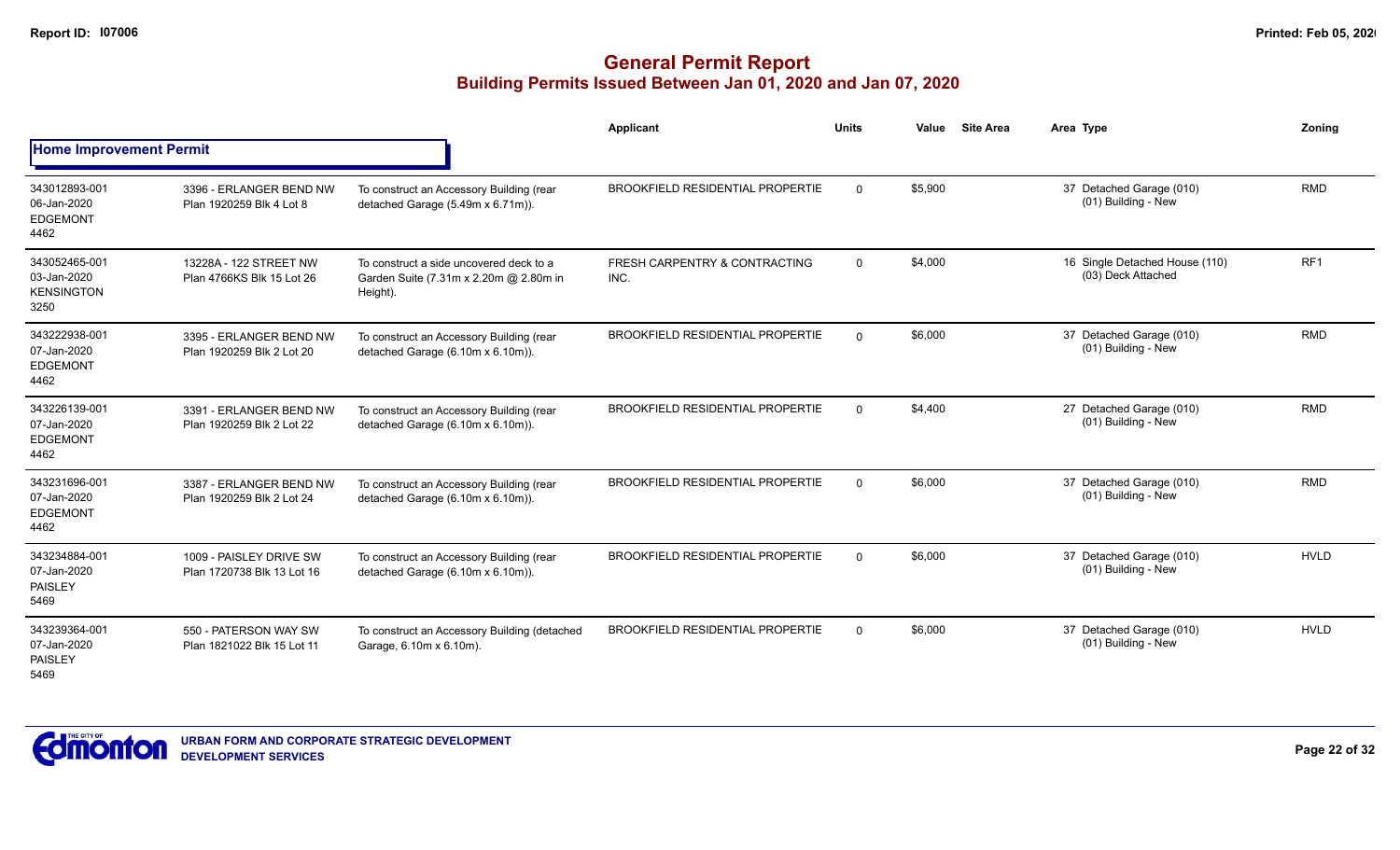|                                                               |                                                   |                                                                                                                                                      | Applicant                      | <b>Units</b> | Value    | <b>Site Area</b> | Area Type                                                             | Zonina          |
|---------------------------------------------------------------|---------------------------------------------------|------------------------------------------------------------------------------------------------------------------------------------------------------|--------------------------------|--------------|----------|------------------|-----------------------------------------------------------------------|-----------------|
| <b>Home Improvement Permit</b>                                |                                                   |                                                                                                                                                      |                                |              |          |                  |                                                                       |                 |
| 343270035-001<br>07-Jan-2020<br><b>TAMARACK</b><br>6443       | 3551 - 14 STREET NW<br>Plan 0726190 Blk 4 Lot 70  | To develop a Secondary Suite in the Basement<br>of a Single Detached House (2 Bed, 1 Bath,<br>Living Room, Kitchen).                                 | <b>GURSAHIB SINGH</b>          | -1           | \$40,000 |                  | 110 Single Detached House (110)<br>(07) Add Suites to Single Dwelling | <b>RSL</b>      |
| 343628904-001<br>07-Jan-2020<br><b>ALLENDALE</b><br>5010      | 6602 - 107 STREET NW<br>Plan 1412HW Blk 7 Lot 1   | To demolish a Single Detached House and<br>Accessory building (detached Garage).                                                                     | <b>R &amp; R BUILDINGS LTD</b> | $\mathbf 0$  | \$3,400  |                  | Detached Garage(010)<br>(99) Demolition                               | RF <sub>3</sub> |
| 343628904-001<br>07-Jan-2020<br><b>ALLENDALE</b><br>5010      | 6602 - 107 STREET NW<br>Plan 1412HW Blk 7 Lot 1   | To demolish a Single Detached House and<br>Accessory building (detached Garage).                                                                     | R & R BUILDINGS LTD            | $-1$         | \$6,500  |                  | Single Detached House (110)<br>(99) Demolition                        | RF <sub>3</sub> |
| 343725243-001<br>06-Jan-2020<br><b>HOLLICK-KENYON</b><br>2340 | 5403 - 164 AVENUE NW<br>Plan 0423249 Blk 51 Lot 1 | To construct interior alterations to a Single<br>Detached House (Basement development, NOT<br>to be used as an additional Dwelling).                 | <b>KIRILL CHIKIN</b>           | $\mathbf 0$  | \$10,000 |                  | Single Detached House (110)<br>(03) Interior Alterations              | <b>RSL</b>      |
| 343742023-001<br>03-Jan-2020<br><b>PARKVIEW</b><br>3330       | 14343 - 92A AVENUE NW<br>Plan 6054HW Blk 7 Lot 26 | To construct exterior alterations to a Single<br>Detached House (replace existing skylight and<br>truss repairs).                                    | KALKATIC ENGINEERING           | $\mathbf 0$  |          |                  | Single Detached House (110)<br>(03) Exterior Alterations              | RF <sub>1</sub> |
| 343742023-001<br>03-Jan-2020<br><b>PARKVIEW</b><br>3330       | 14343 - 92A AVENUE NW<br>Plan 6054HW Blk 7 Lot 26 | To construct exterior alterations to a Single<br>Detached House (replace existing skylight and<br>truss repairs).                                    | <b>KALKATIC ENGINEERING</b>    | $\mathbf 0$  |          |                  | Single Detached House (110)<br>(03) Interior Alterations              | RF <sub>1</sub> |
| 343791060-001<br>07-Jan-2020<br><b>LAUREL</b><br>6444         | 1821 - 16A AVENUE NW<br>Plan 1620504 Blk 1 Lot 40 | To construct interior alterations to a Single<br>Detached House (Basement development with<br>wet bar. NOT to be used as an additional<br>Dwelling). | MEHAKJOT, JASPREET             | $\mathbf 0$  | \$20,200 |                  | Single Detached House (110)<br>(03) Interior Alterations              | <b>RSL</b>      |

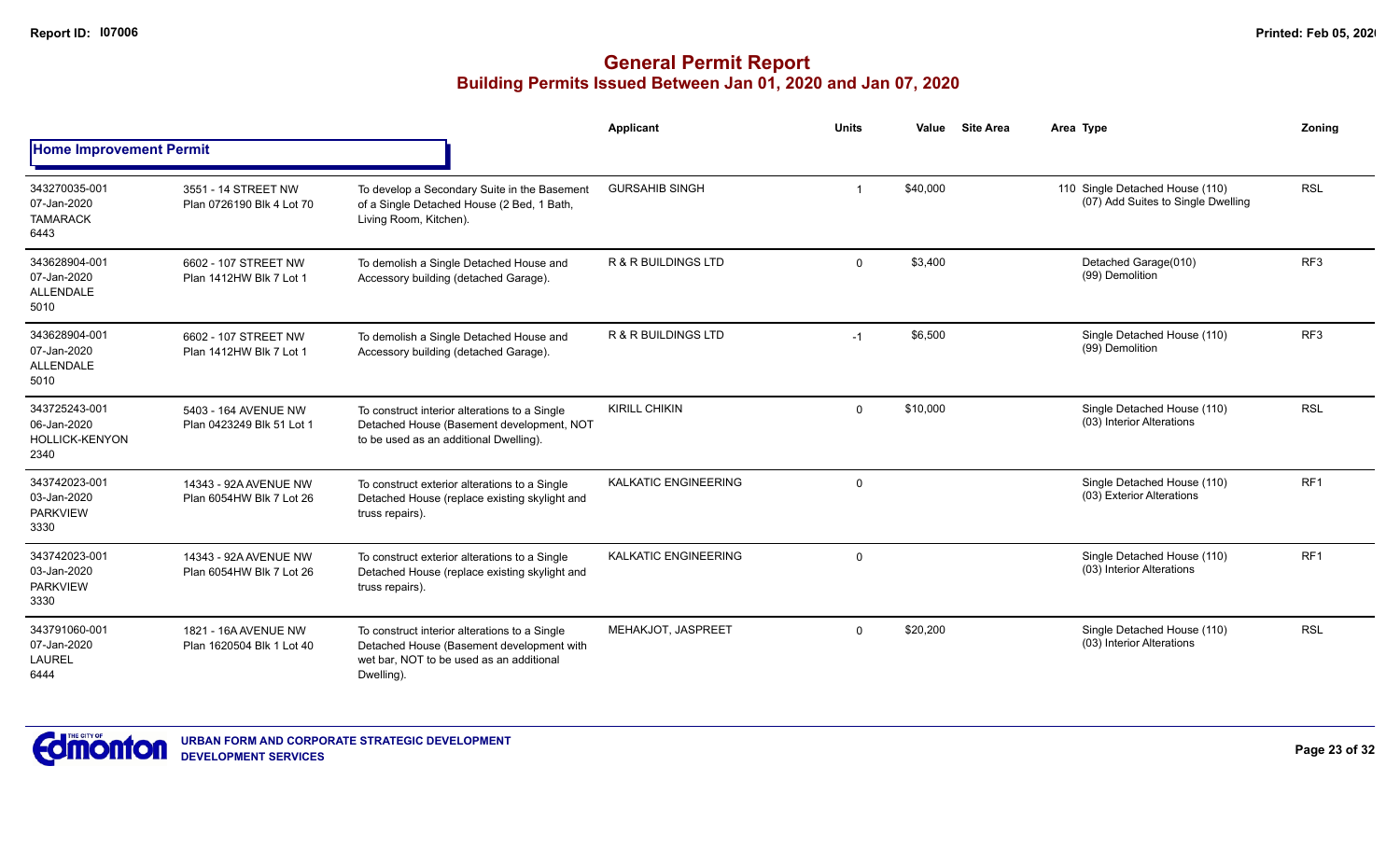|                                                                  |                                                             |                                                                                                                                   | Applicant                     | <b>Units</b> | Value    | <b>Site Area</b> | Area Type                                                             | Zonina          |
|------------------------------------------------------------------|-------------------------------------------------------------|-----------------------------------------------------------------------------------------------------------------------------------|-------------------------------|--------------|----------|------------------|-----------------------------------------------------------------------|-----------------|
| <b>Home Improvement Permit</b>                                   |                                                             |                                                                                                                                   |                               |              |          |                  |                                                                       |                 |
| 343924537-001<br>07-Jan-2020<br><b>PARKDALE</b><br>1160          | 8811 - 117 AVENUE NW<br>Condo Common Area (Plan<br>1923621) | To construct an Accessory building (mutual<br>detached Garage, 7.32m x 6.71m).                                                    | <b>VIDA NOVA HOMES LTD</b>    | $\mathbf 0$  | \$7,900  |                  | 49 Detached Garage (010)<br>(01) Building - New                       | RF <sub>3</sub> |
| 344073148-001<br>02-Jan-2020<br><b>CARLISLE</b><br>3090          | 11907 - 138 AVENUE NW<br>Plan 7823434 Blk 33 Lot 36         | To construct a rear uncovered deck to a Single<br>Detached House, existing without permits<br>(6.09m x 4.87m @ 0.80m in Height).  | SAXTON, RAYMOND GEORGE        | $\mathbf{0}$ | \$7,500  |                  | 30 Single Detached House (110)<br>(03) Deck Attached                  | RF <sub>1</sub> |
| 344535258-001<br>07-Jan-2020<br><b>JASPER PARK</b><br>4230       | 8916 - 150 STREET NW<br>Plan 1624251 Blk 7A Lot 4A          | To develop a Secondary Suite in the basement<br>of a Single Detached House.                                                       | <b>DEAN MILLIS</b>            | -1           | \$45,000 |                  | 604 Single Detached House (110)<br>(07) Add Suites to Single Dwelling | RF <sub>1</sub> |
| 344578376-004<br>02-Jan-2020<br><b>WEST JASPER PLACE</b><br>4580 | 9839 - 153 STREET NW<br>Plan 1822715 Blk 37 Lot 18A         | To construct an Accessory Building (detached<br>Garage (5.49m x 6.10m)).                                                          | YASPIC HOME INSPECTIONS INC   | $\mathbf 0$  | \$5,400  |                  | 33 Detached Garage (010)<br>(01) Building - New                       | RF <sub>1</sub> |
| 344864399-001<br>03-Jan-2020<br><b>STEWART GREENS</b><br>4486    | Plan 1820287 Blk 8 Lot 8                                    | 656 - LEWIS GREENS DRIVE NV To construct an Accessory Building (detached<br>Garage, 5.64m x 6.71m).                               | CITY HOMES MASTER BUILDER INC | $\mathbf{0}$ | \$6,100  |                  | 38 Detached Garage (010)<br>(01) Building - New                       | RF4             |
| 344953142-001<br>03-Jan-2020<br><b>ALLENDALE</b><br>5010         | 10606 - 61 AVENUE NW<br>Plan 2107HW Blk 25 Lot 1            | To develop a Secondary Suite in the Basement<br>of a Multi-unit House.                                                            | <b>ROBERT DAVIDSON</b>        | -1           | \$14,000 |                  | Row House (330)<br>(07) Add Suites to Single Dwelling                 | RF <sub>3</sub> |
| 345222776-001<br>02-Jan-2020<br>WINDERMERE<br>5570               | 3829 - WHITELAW PLACE NW<br>Plan 1025832 Blk 5 Lot 36       | To construct exterior alterations to a<br>Semi-detached House, existing without permits<br>(Driveway extension, 2.28 m x 5.59 m). | <b>LINCOLNBERG HOMES LTD</b>  | 0            |          |                  | Semi-Detached House (210)<br>(03) Exterior Alterations                | RF4             |

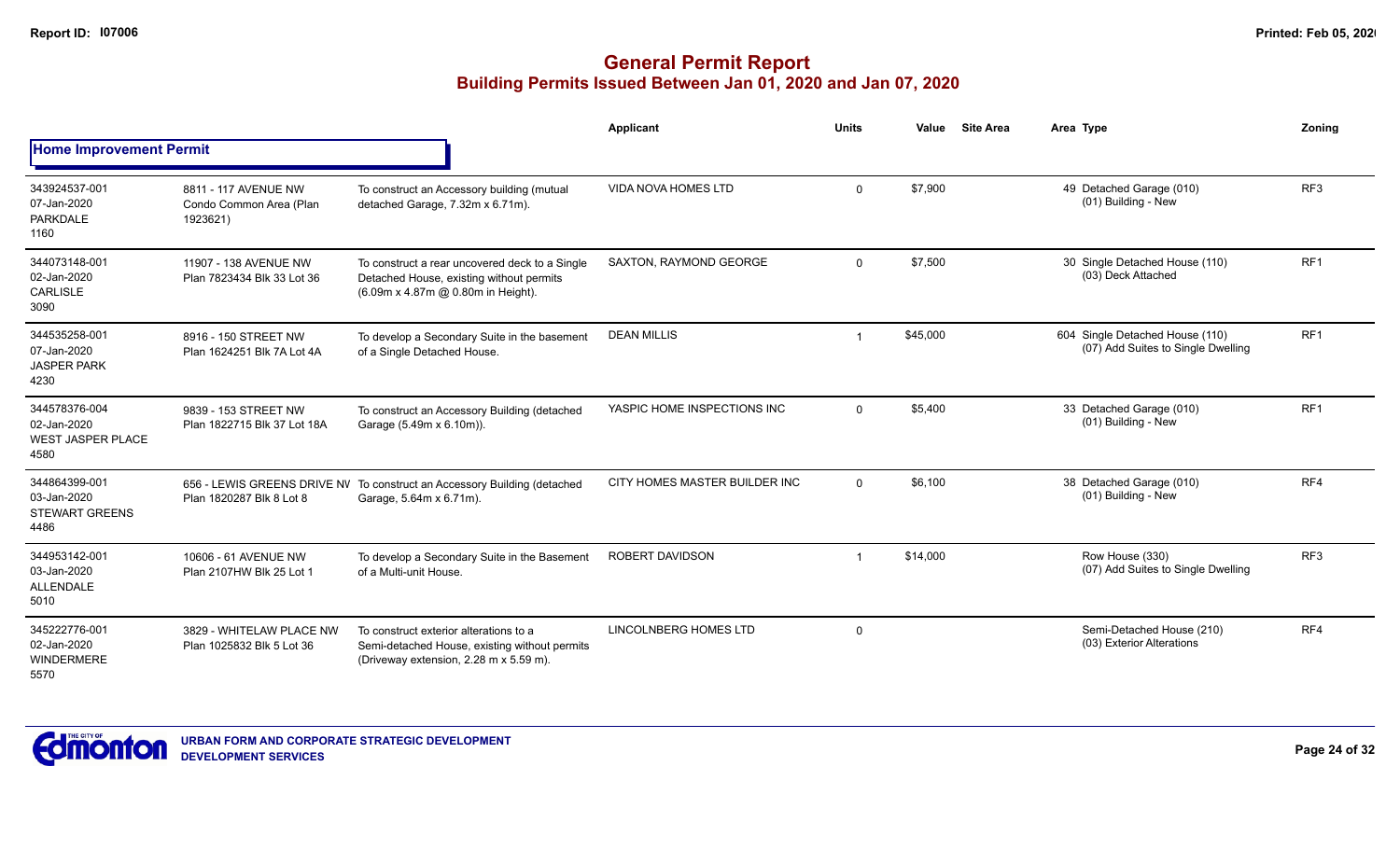|                                                                |                                                  |                                                                                        | <b>Applicant</b>             | <b>Units</b> | <b>Site Area</b><br>Value | Area Type                                      | Zoning          |
|----------------------------------------------------------------|--------------------------------------------------|----------------------------------------------------------------------------------------|------------------------------|--------------|---------------------------|------------------------------------------------|-----------------|
| <b>Home Improvement Permit</b>                                 |                                                  |                                                                                        |                              |              |                           |                                                |                 |
| 345985409-001<br>06-Jan-2020<br><b>THORNCLIFF</b><br>4560      | 8623 - 175 STREET NW<br>Plan 5908RS Blk 7 Lot 1A | To demolish a Single Detached House.                                                   | ALL WEST DEMOLITION LTD.     | $-1$         | \$6,500                   | Single Detached House (110)<br>(99) Demolition | RF <sub>1</sub> |
| 345989326-001<br>06-Jan-2020<br><b>THORNCLIFF</b><br>4560      | 8624 - 172 STREET NW<br>Plan 3782RS Blk 2 Lot 1  | To demolish a Single Detached House and<br>Accessory building (detached Garage).       | ALL WEST DEMOLITION LTD.     | $\mathbf 0$  | \$3,400                   | Detached Garage(010)<br>(99) Demolition        | RF <sub>1</sub> |
| 345989326-001<br>06-Jan-2020<br><b>THORNCLIFF</b><br>4560      | 8624 - 172 STREET NW<br>Plan 3782RS Blk 2 Lot 1  | To demolish a Single Detached House and<br>Accessory building (detached Garage).       | ALL WEST DEMOLITION LTD.     | $-1$         | \$6,500                   | Single Detached House (110)<br>(99) Demolition | RF <sub>1</sub> |
| 346007537-001<br>06-Jan-2020<br><b>MEADOWLARK PARK</b><br>4310 | 15701 - 89 AVENUE NW<br>Plan 6151KS Blk 8 Lot 4  | To demolish a Single Detached House.                                                   | ALL WEST DEMOLITION LTD.     | $-1$         | \$6,500                   | Single Detached House (110)<br>(99) Demolition | RF <sub>1</sub> |
| 346082856-001<br>03-Jan-2020<br><b>VIRGINIA PARK</b><br>1240   | 10860 - 73 STREET NW<br>Plan 759HW Blk 1 Lot 17  | To construct an Accessory Building (shed,<br>2.05m x 2.52m), existing without permits. | <b>GERHARDT KLANN</b>        | $\mathbf 0$  | \$200                     | 5 Shed (040)<br>(01) Building - New            | RF <sub>1</sub> |
| 346212281-001<br>02-Jan-2020<br><b>PARKDALE</b><br>1160        | 11511 - FORT ROAD NW<br>Plan RN50 Blk 101 Lot 3  | To demolish a Single Detached House and<br>attached Garage.                            | <b>CENTURYLAND HOMES LTD</b> | $\mathbf 0$  | \$3,400                   | Detached Garage(010)<br>(99) Demolition        | RF <sub>3</sub> |
| 346212281-001<br>02-Jan-2020<br>PARKDALE<br>1160               | 11511 - FORT ROAD NW<br>Plan RN50 Blk 101 Lot 3  | To demolish a Single Detached House and<br>attached Garage.                            | <b>CENTURYLAND HOMES LTD</b> | $-1$         | \$6,500                   | Single Detached House (110)<br>(99) Demolition | RF <sub>3</sub> |

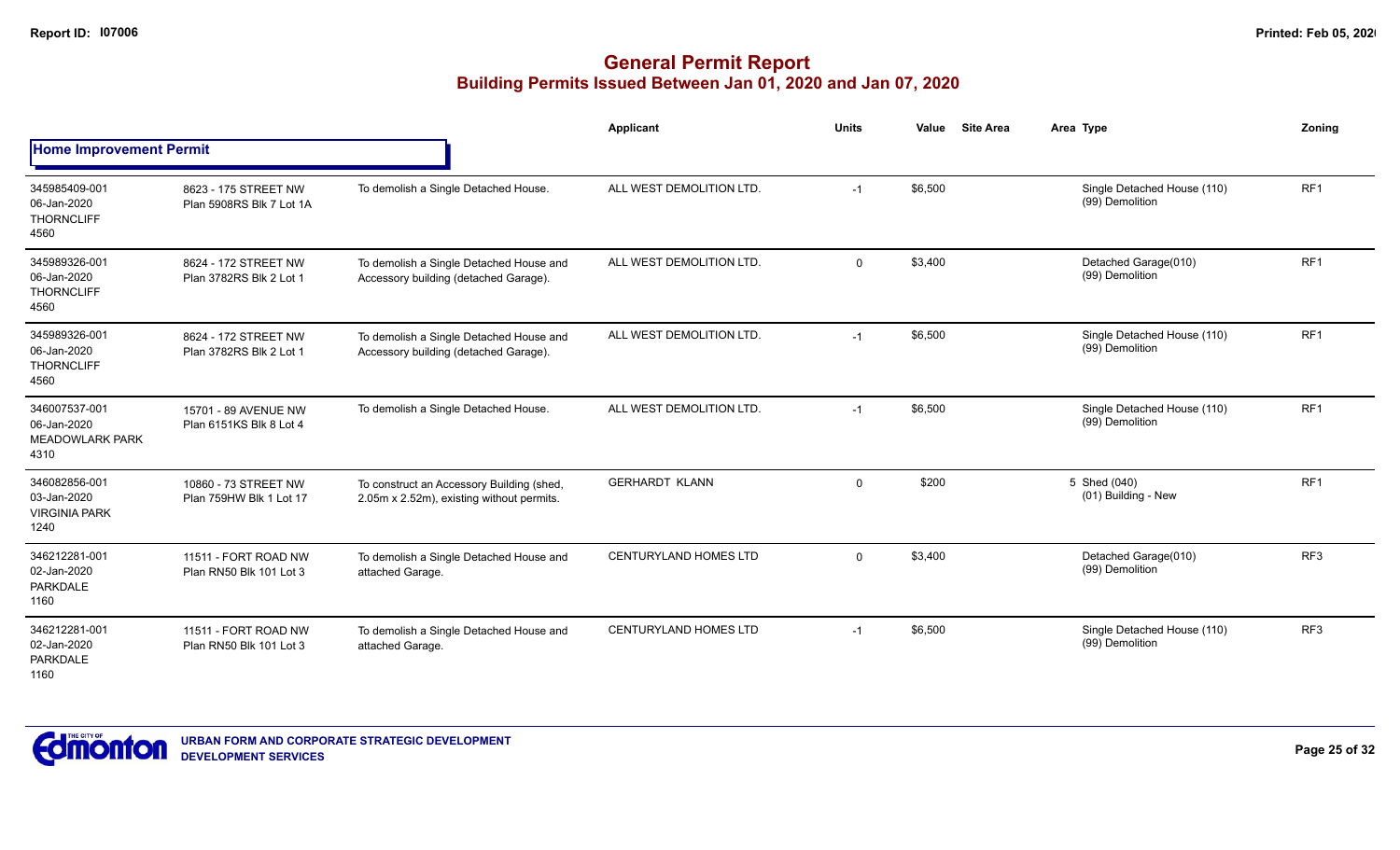|                                                                      |                                                                       |                                                                                                                                                                                                                               | Applicant                           | <b>Units</b>   | Value    | <b>Site Area</b> | Area Type                                                         | Zoning          |
|----------------------------------------------------------------------|-----------------------------------------------------------------------|-------------------------------------------------------------------------------------------------------------------------------------------------------------------------------------------------------------------------------|-------------------------------------|----------------|----------|------------------|-------------------------------------------------------------------|-----------------|
| <b>Home Improvement Permit</b>                                       |                                                                       |                                                                                                                                                                                                                               |                                     |                |          |                  |                                                                   |                 |
| 346357112-001<br>06-Jan-2020<br><b>SUMMERSIDE</b><br>6213            | 8411 - 18 AVENUE SW<br>Plan 1020501 Blk 32 Lot 115                    | To construct exterior and interior alterations to a<br>Single Detached House (Adding a new<br>bedroom on an open space, adding 2 windows<br>to the left elevation of the home).                                               | <b>KYLE BRAITHWAITE</b>             | $\Omega$       |          |                  | Single Detached House (110)<br>(03) Exterior Alterations          | <b>RSL</b>      |
| 346357112-001<br>06-Jan-2020<br><b>SUMMERSIDE</b><br>6213            | 8411 - 18 AVENUE SW<br>Plan 1020501 Blk 32 Lot 115                    | To construct exterior and interior alterations to a<br>Single Detached House (Adding a new<br>bedroom on an open space, adding 2 windows<br>to the left elevation of the home).                                               | <b>KYLE BRAITHWAITE</b>             | $\Omega$       |          |                  | Single Detached House (110)<br>(03) Interior Alterations          | <b>RSL</b>      |
| 346495628-001<br>07-Jan-2020<br><b>LAGO LINDO</b><br>2450            | 17804 - 91A STREET NW<br>Plan 8621018 Blk 15 Lot 51                   | To install a Hot Tub (2.22m x 2.03m).                                                                                                                                                                                         | <b>MARK FOSSEN</b>                  | $\Omega$       | \$5,200  |                  | Detached Misc. Structure (090)<br>$(14)$ Hot Tub                  | RF <sub>1</sub> |
| 346717547-001<br>03-Jan-2020<br><b>CRYSTALLINA NERA WEST</b><br>2463 | 844 - CRYSTALLINA NERA WAY<br><b>NW</b><br>Plan 1323459 Blk 5 Lot 172 | To develop a Secondary Suite Suite and in the<br>Basement of a Single Detached House and to<br>construct exterior alterations (New side<br>Entrance for Secondary Suite)                                                      | <b>JOHN KANIMBA</b>                 | $\overline{1}$ | \$25,000 |                  | Single Detached House (110)<br>(07) Add Suites to Single Dwelling | <b>RSL</b>      |
| 346717547-001<br>03-Jan-2020<br><b>CRYSTALLINA NERA WEST</b><br>2463 | 844 - CRYSTALLINA NERA WAY<br><b>NW</b><br>Plan 1323459 Blk 5 Lot 172 | To develop a Secondary Suite Suite and in the<br>Basement of a Single Detached House and to<br>construct exterior alterations (New side<br>Entrance for Secondary Suite)                                                      | <b>JOHN KANIMBA</b>                 | $\Omega$       |          |                  | Single Detached House (110)<br>(03) Exterior Alterations          | <b>RSL</b>      |
| 346766102-001<br>06-Jan-2020<br><b>BRECKENRIDGE GREENS</b><br>4700   | 1420 - BRECKENRIDGE DRIVE<br><b>NW</b><br>Plan 0124006 Blk 18 Lot 26  | To construct exterior alterations to the main<br>floor of a Single Detached House (Making stairs<br>wide) and to construct interior alterations<br>(Other interior alterations, NOT to be used as an<br>additional Dwelling). | <b>DISTINCT INTERIOR DESIGN INC</b> | $\Omega$       |          |                  | Single Detached House (110)<br>(03) Interior Alterations          | <b>RSL</b>      |
| 346766102-001<br>06-Jan-2020<br>BRECKENRIDGE GREENS<br>4700          | 1420 - BRECKENRIDGE DRIVE<br><b>NW</b><br>Plan 0124006 Blk 18 Lot 26  | To construct exterior alterations to the main<br>floor of a Single Detached House (Making stairs<br>wide) and to construct interior alterations<br>(Other interior alterations, NOT to be used as an<br>additional Dwelling). | <b>DISTINCT INTERIOR DESIGN INC</b> | $\Omega$       |          |                  | Single Detached House (110)<br>(03) Exterior Alterations          | <b>RSL</b>      |

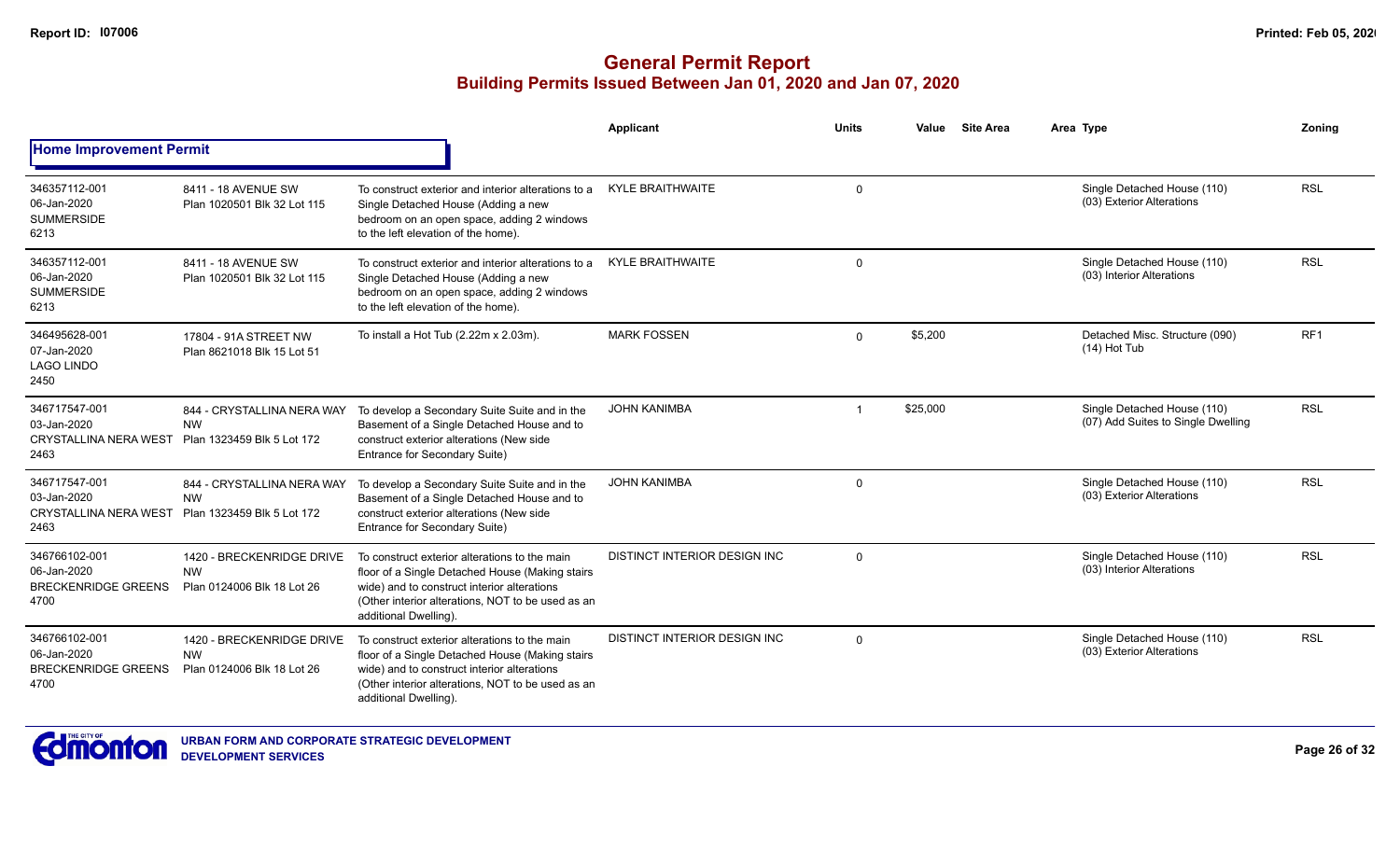|                                                                |                                                      |                                                                                                                                                                                                               | <b>Applicant</b>                 | <b>Units</b> | Value    | <b>Site Area</b> | Area Type                                                          | Zoning          |
|----------------------------------------------------------------|------------------------------------------------------|---------------------------------------------------------------------------------------------------------------------------------------------------------------------------------------------------------------|----------------------------------|--------------|----------|------------------|--------------------------------------------------------------------|-----------------|
| <b>Home Improvement Permit</b>                                 |                                                      |                                                                                                                                                                                                               |                                  |              |          |                  |                                                                    |                 |
| 346831293-001<br>07-Jan-2020<br><b>JASPER PARK</b><br>4230     | 8745 - 151 STREET NW<br>Plan 2419KS Blk 8 Lot 12     | To construct an Accessory Building (rear<br>detached Garage, 7.39m x 7.39m).                                                                                                                                  | UNIFIED HOMES & CONSTRUCTION LTD | $\Omega$     | \$8,800  |                  | 55 Detached Garage (010)<br>(01) Building - New                    | RF <sub>1</sub> |
| 347207828-001<br>02-Jan-2020<br><b>TAMARACK</b><br>6443        | 3729 - 13 STREET NW<br>Plan 0726190 Blk 5 Lot 40     | To construct interior alterations to a Single<br>Detached House (Basement development, NOT<br>to be used as an additional Dwelling).<br>(2 Bedrooms, 1 Washroom, 1 Wet bar, and 1<br>Furnace room)            | SINGH, PARMDEEP                  | $\mathbf{0}$ | \$21,000 |                  | Single Detached House (110)<br>(03) Interior Alterations           | <b>RSL</b>      |
| 347237287-001<br>06-Jan-2020<br>PRINCE CHARLES<br>3350         | 12135 - 124 STREET NW<br>Plan RN64 Blk 22 Lot 12     | To develop a Secondary Suite in the Basement<br>of a Semi-Detached House.                                                                                                                                     | <b>RYAN WOLLENBERG</b>           | -1           | \$9,000  |                  | 78 Semi-Detached House (210)<br>(07) Add Suites to Single Dwelling | RF <sub>3</sub> |
| 347243898-003<br>07-Jan-2020<br><b>MCCONACHIE AREA</b><br>2521 | 17868 - 61 STREET NW<br>Plan 1525713 Blk 21 Lot 71   | To construct an Accessory Building (detached<br>Garage 6.40m x 6.10m).                                                                                                                                        | RAYHANA HOMES                    | $\mathbf 0$  | \$6,300  |                  | 39 Detached Garage (010)<br>(01) Building - New                    | <b>RPL</b>      |
| 347337963-001<br>07-Jan-2020<br><b>WESTMOUNT</b><br>3440       | 10608 - 129 STREET NW<br>Plan 3875P Blk 52 Lot 2     | To construct interior alterations to a Single<br>Detached House (Basement development, NOT<br>to be used as an additional Dwelling), (1<br>bathroom, living room, mechanical room, NO<br>wet bar or kitchen). | <b>TYBEN CONSTRUCTION CORP.</b>  | $\Omega$     | \$85,000 |                  | Single Detached House (110)<br>(03) Interior Alterations           | RF <sub>1</sub> |
| 347352678-001<br>07-Jan-2020<br>PAISLEY<br>5469                | 3438 - PARKER LOOP SW<br>Plan 1323918 Blk 2 Lot 3    | To develop a Secondary Suite in the Basement<br>of a Single Detached House.                                                                                                                                   | <b>KRISHNANAND SALICK</b>        | -1           | \$42,500 |                  | Single Detached House (110)<br>(07) Add Suites to Single Dwelling  | <b>HVLD</b>     |
| 347461145-003<br>07-Jan-2020<br><b>EDGEMONT</b><br>4462        | 3403 - ERLANGER BEND NW<br>Plan 1920259 Blk 2 Lot 16 | To construct an Accessory Building (detached<br>Garage (6.1m x 6.1m)).                                                                                                                                        | <b>BROOKFIELD RESIDENTIAL</b>    | $\Omega$     | \$6,000  |                  | 37 Detached Garage (010)<br>(01) Building - New                    | <b>RMD</b>      |

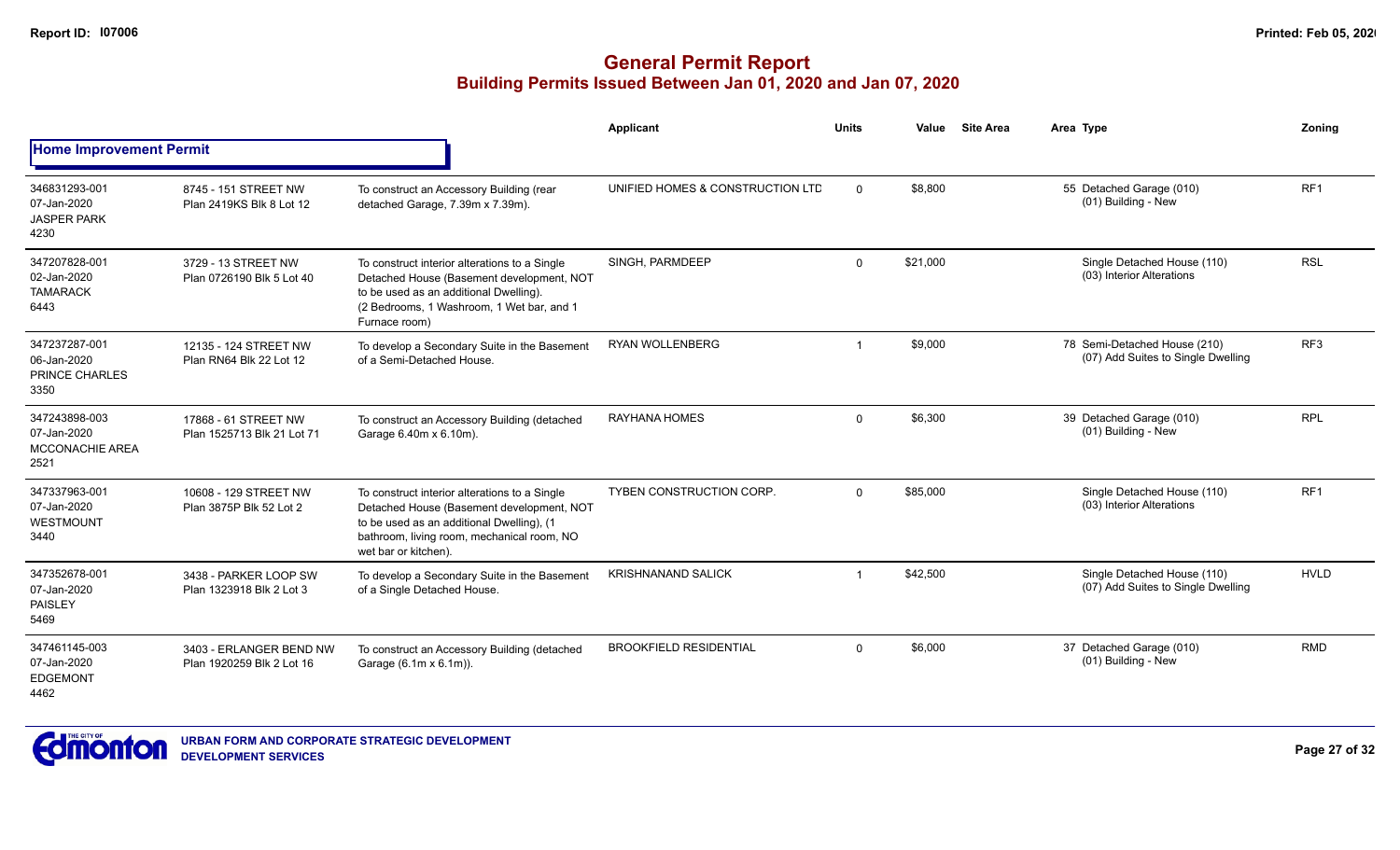|                                                                |                                                      |                                                                                                                                                                                                           | Applicant                     | <b>Units</b>            | Value    | <b>Site Area</b> | Area Type                                                             | Zoning          |
|----------------------------------------------------------------|------------------------------------------------------|-----------------------------------------------------------------------------------------------------------------------------------------------------------------------------------------------------------|-------------------------------|-------------------------|----------|------------------|-----------------------------------------------------------------------|-----------------|
| <b>Home Improvement Permit</b>                                 |                                                      |                                                                                                                                                                                                           |                               |                         |          |                  |                                                                       |                 |
| 347464109-003<br>07-Jan-2020<br><b>EDGEMONT</b><br>4462        | 3405 - ERLANGER BEND NW<br>Plan 1920259 Blk 2 Lot 15 | To construct an Accessory Building (detached<br>Garage (6.1 m x 6.1 m)).                                                                                                                                  | <b>BROOKFIELD RESIDENTIAL</b> | $\Omega$                | \$6,000  |                  | 37 Detached Garage (010)<br>(01) Building - New                       | <b>RMD</b>      |
| 347550903-001<br>03-Jan-2020<br><b>GLENGARRY</b><br>2290       | 13412 - 94 STREET NW<br>Plan 4594MC Blk 26 Lot 15    | To develop a Secondary Suite in the Basement<br>of a Single Detached House (New Suite) (2<br>Bed, 1 bath, Living, Kitchen).                                                                               | <b>JEREMIE GAGNON</b>         |                         | \$40,000 |                  | 100 Single Detached House (110)<br>(07) Add Suites to Single Dwelling | RF <sub>1</sub> |
| 348091988-001<br>06-Jan-2020<br>PRINCE CHARLES<br>3350         | 12137 - 124 STREET NW<br>Plan RN64 Blk 22 Lot 12     | To develop a Secondary Suite in the Basement<br>of a Semi-Detached House.                                                                                                                                 | <b>RYAN WOLLENBERG</b>        | $\overline{\mathbf{1}}$ | \$9,000  |                  | 78 Semi-Detached House (210)<br>(07) Add Suites to Single Dwelling    | RF3             |
| 348226560-001<br>06-Jan-2020<br><b>BELVEDERE</b><br>2080       | 13440 - 61 STREET NW<br>Plan 2676MC Blk 5 Lot 29     | To develop a Secondary Suite in the Basement<br>of a Single Detached House (2 Bed, 1 Bath,<br>Living Room, Kitchen, Furnace Room, Common<br>Laundry).                                                     | <b>RICHARD SIEBEN</b>         |                         | \$0      |                  | Single Detached House (110)<br>(07) Add Suites to Single Dwelling     | RF <sub>1</sub> |
| 348291307-001<br>07-Jan-2020<br><b>JAMIESON PLACE</b><br>4220  | 18816 - 49 AVENUE NW<br>Plan 9823027 Blk 17 Lot 12   | To construct exterior alterations (skylight).                                                                                                                                                             | Sargeants Roofing Ltd.        | $\mathbf 0$             |          |                  | Single Detached House (110)<br>(03) Exterior Alterations              | RF <sub>1</sub> |
| 348350958-003<br>07-Jan-2020<br><b>WALKER</b><br>6662          | 1177 - WATT DRIVE SW<br>Plan 1823360 Blk 10 Lot 8    | To construct an Accessory Building (detached<br>Garage 6.10m x 6.71m).                                                                                                                                    | MORRISON HOMES (EDMONTON) LTD | $\Omega$                | \$6,600  |                  | 41 Detached Garage (010)<br>(01) Building - New                       | <b>RPL</b>      |
| 348373723-001<br>07-Jan-2020<br><b>MCCONACHIE AREA</b><br>2521 | 6304 - 169 AVENUE NW<br>Plan 1723195 Blk 8 Lot 51    | To construct interior alterations to a Single<br>Detached House (Basement development w/<br>wetbar. NOT to be used as an additional<br>Dwelling, 2 Bedrooms, 1 Bathroom, 1 Mech<br>Room, 1 Living Area.). | <b>JOSEPH OTITOJU</b>         | $\mathbf 0$             | \$25,000 |                  | Single Detached House (110)<br>(03) Interior Alterations              | <b>RPL</b>      |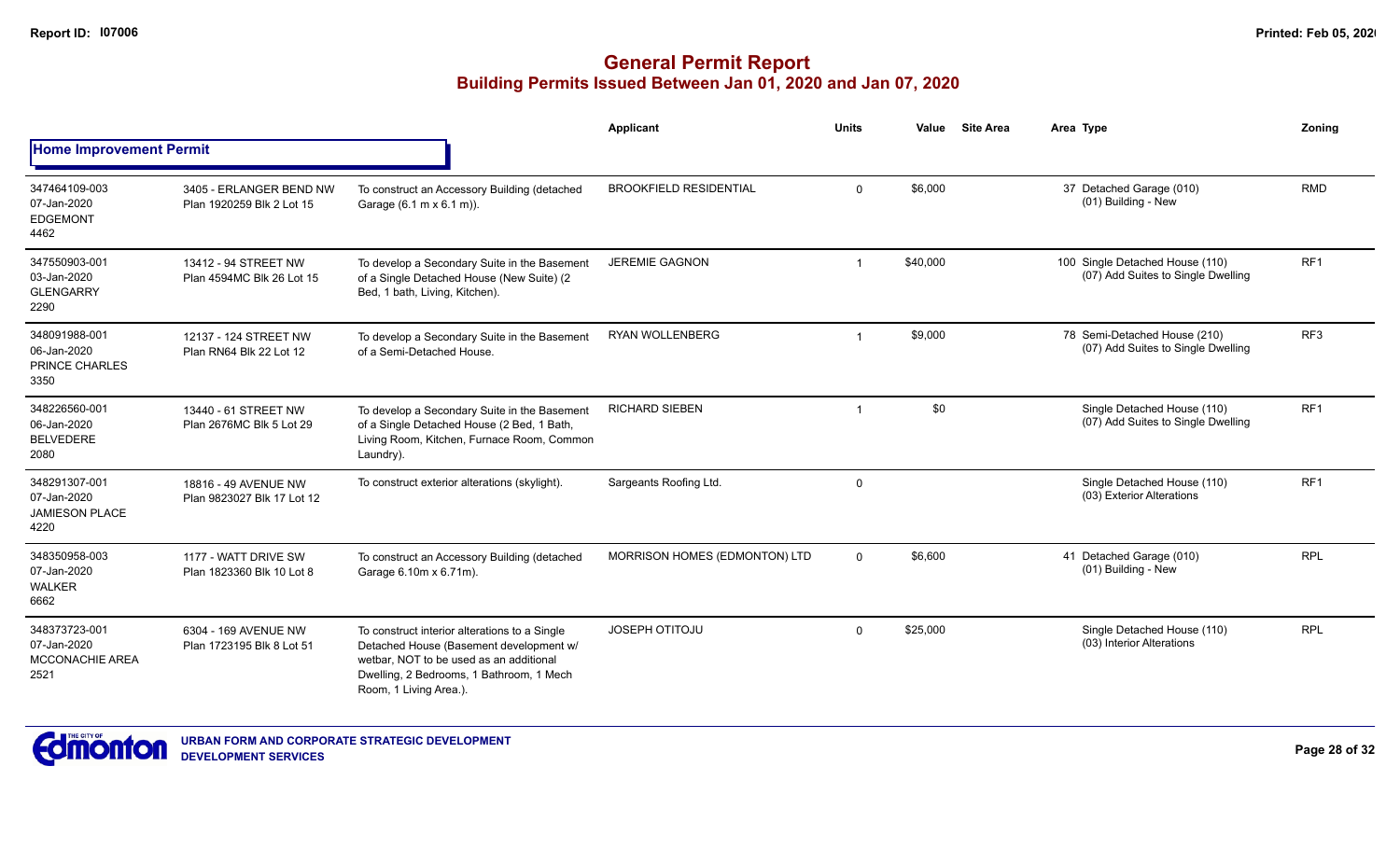|                                                               |                                                        |                                                                                                                                                                                                                              | Applicant               | <b>Units</b> | Value    | <b>Site Area</b> | Area Type                                                | Zoning          |
|---------------------------------------------------------------|--------------------------------------------------------|------------------------------------------------------------------------------------------------------------------------------------------------------------------------------------------------------------------------------|-------------------------|--------------|----------|------------------|----------------------------------------------------------|-----------------|
| <b>Home Improvement Permit</b>                                |                                                        |                                                                                                                                                                                                                              |                         |              |          |                  |                                                          |                 |
| 349290087-001<br>07-Jan-2020<br>KING EDWARD PARK<br>6360      | 8720 - 80 AVENUE NW<br>Plan 5036S Blk 18 Lot 12        | To construct a rear uncovered deck with<br>Privacy Screen to a Single Detached House,<br>existing without permits (deck, 3.09m x 2.53m<br>@ 0.90m in Height and privacy screen @ 1.65m<br>in Height).                        | DARRYL GLEN             | $\Omega$     | \$2,000  |                  | 8 Single Detached House (110)<br>(03) Deck Attached      | RF <sub>3</sub> |
| 349361712-001<br>07-Jan-2020<br><b>SUMMERSIDE</b><br>6213     | 8508 - 24 AVENUE SW<br>Plan 1523705 Blk 63 Lot 28      | To construct interior alterations to Single<br>Detached House (Basement development, NOT<br>to be used as an additional Dwelling), (1<br>bathroom, 2 storage room, laundry area,<br>mechanical room, NO wet bar or kitchen). | LEO CARLO ALFONSO       | $\Omega$     | \$10,000 |                  | Single Detached House (110)<br>(03) Interior Alterations | <b>RPL</b>      |
| 349615896-001<br>03-Jan-2020<br><b>ALBERTA AVENUE</b><br>1010 | 12142 - 93 STREET NW<br>Plan 2909AS Blk 15 Lot 4       | To construct an Accessory Building (detached<br>Garage, 6.1m x 6.7m).                                                                                                                                                        | <b>LEONARD RATHBONE</b> | $\Omega$     | \$6,600  |                  | 41 Detached Garage (010)<br>(01) Building - New          | RF <sub>3</sub> |
| 349679768-001<br>07-Jan-2020<br><b>STARLING</b><br>4474       | 1291 - STARLING DRIVE NW<br>Plan 1424488 Blk 3 Lot 94  | To construct an extension to a rear uncovered<br>deck to a Single Detached House (proposed<br>lower level, 4.50m x 4.40m @ 0.68m in Height;<br>existing upper level, 3.00m x 3.00m @ 0.76m in<br>Height).                    | <b>MARK TYLER</b>       | $\Omega$     | \$5,300  |                  | 21 Semi-Detached House (210)<br>(03) Deck Attached       | RF4             |
| 349893201-001<br>03-Jan-2020<br><b>CHAPPELLE AREA</b><br>5462 | 4047 - CHAPPELLE GREEN SW<br>Plan 1720925 Blk 31 Lot 4 | To construct interior alterations to a Single<br>Detached House (Basement development, NOT<br>to be used as an additional Dwelling), (1<br>bathroom, living room, mechanical / laundry<br>room, NO kitchen or wet bar).      | <b>MARCEL BRUCKNER</b>  | $\Omega$     | \$5,000  |                  | Single Detached House (110)<br>(03) Interior Alterations | <b>RPL</b>      |
| 349996391-001<br>03-Jan-2020<br>LYNNWOOD<br>4280              | 7908 - 158 STREET NW<br>Plan 5559KS Blk 8 Lot 31       | To construct interior alterations to a Single<br>Detached House (Basement development, NOT<br>to be used as an additional Dwelling, 1 Hobby<br>Room, 1 Bathroom, 1 Rec Area, 1 Crawl<br>Space).                              | <b>DAVID HOLD</b>       | $\Omega$     | \$15,000 |                  | Single Detached House (110)<br>(03) Interior Alterations | RF <sub>1</sub> |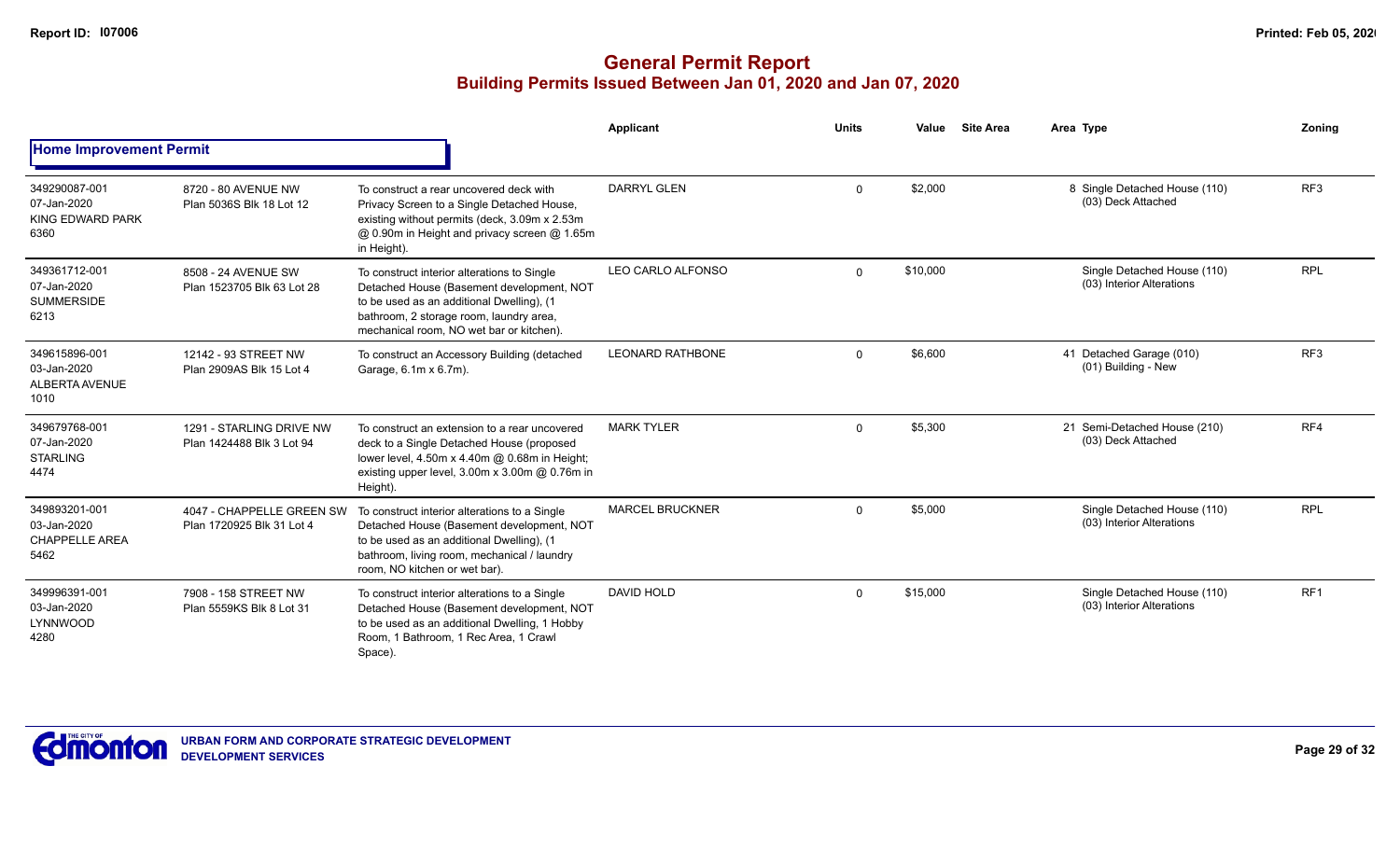|                                                                    |                                                     |                                                                                                                                                                                                                                        | Applicant                | <b>Units</b> | Value    | <b>Site Area</b> | Area Type                                                | Zonina          |
|--------------------------------------------------------------------|-----------------------------------------------------|----------------------------------------------------------------------------------------------------------------------------------------------------------------------------------------------------------------------------------------|--------------------------|--------------|----------|------------------|----------------------------------------------------------|-----------------|
| <b>Home Improvement Permit</b>                                     |                                                     |                                                                                                                                                                                                                                        |                          |              |          |                  |                                                          |                 |
| 350269990-001<br>03-Jan-2020<br>AMBLESIDE<br>5505                  | 3237 - ALLAN WAY SW<br>Plan 1224163 Blk 19 Lot 4    | To construct interior alterations to a Single<br>Detached House (Basement development, NOT<br>to be used as an additional Dwelling). 1<br>bedroom, bath room, mech room, and rec area                                                  | <b>HEATHER THOMSON</b>   | $\mathbf 0$  | \$23,000 |                  | Single Detached House (110)<br>(03) Interior Alterations | <b>RSL</b>      |
| 350321645-001<br>03-Jan-2020<br><b>TAMARACK</b><br>6443            | 1256 - 25 AVENUE NW<br>Plan 1524842 Blk 4 Lot 75    | To construct interior alterations to a Single<br>Detached House (Basement development, NOT<br>to be used as an additional Dwelling), (1<br>bedroom, 1 bathroom, kitchen, living room, NO<br>separate entrance to the basement).        | SANJAYKUMAR PATEL        | $\Omega$     | \$10,000 |                  | Single Detached House (110)<br>(03) Interior Alterations | <b>RSL</b>      |
| 350326753-001<br>06-Jan-2020<br><b>ROSSLYN</b><br>3390             | 13227 - 102 STREET NW<br>Plan 5457KS Blk 13 Lot 7   | To demolish a detached Garage.                                                                                                                                                                                                         | <b>RICHARD JOHNSTON</b>  | $\Omega$     | \$3,400  |                  | Detached Garage(010)<br>(99) Demolition                  | RF4             |
| 350364543-001<br>02-Jan-2020<br><b>GLENRIDDING HEIGHTS</b><br>5578 | 16323 - 17 AVENUE SW<br>Plan 1525107 Blk 9 Lot 13   | To construct interior alterations to a Single<br>Detached House (Basement development, NOT<br>to be used as an additional Dwelling).<br>(1 Bedroom, 1 Bathroom, 1 Storage/furnace<br>room, and 1 Rec room)                             | <b>ANTHONY LAFACE</b>    | $\Omega$     | \$5,000  |                  | Single Detached House (110)<br>(03) Interior Alterations | <b>RSL</b>      |
| 350557999-001<br>03-Jan-2020<br>CALLAGHAN<br>5457                  | Plan 1221398 Blk 9 Lot 68                           | 1224 - CUNNINGHAM DRIVE SVI To construct interior alterations to a Single<br>Detached House (Basement development, NOT<br>to be used as an additional Dwelling), (1 office,<br>open space, mechanical room, NO wet bar or<br>kitchen). | <b>ADITYA NAYAR</b>      | $\Omega$     | \$15,000 |                  | Single Detached House (110)<br>(03) Interior Alterations | <b>RSL</b>      |
| 350563600-001<br>03-Jan-2020<br><b>ROSENTHAL</b><br>4750           | 8150 - 222A STREET NW<br>Plan 1723550 Blk 25 Lot 11 | To construct a rear uncovered deck (2.74m x<br>3.05m @ 0.71m in Height) to a Single Detached<br>House.                                                                                                                                 | <b>BEDROCK HOMES LTD</b> | $\Omega$     | \$2,100  |                  | 8 Single Detached House (110)<br>(03) Deck Attached      | <b>RSL</b>      |
| 350633970-001<br>07-Jan-2020<br><b>NORTH GLENORA</b><br>3310       | 13554 - 110A AVENUE NW<br>Plan 3624HW Blk 10 Lot 16 | To demolish a Single Detached House and<br>detached Garage.                                                                                                                                                                            | 1914202 ALBERTA LTD      | $\Omega$     | \$3,400  |                  | Detached Garage(010)<br>(99) Demolition                  | RF <sub>1</sub> |

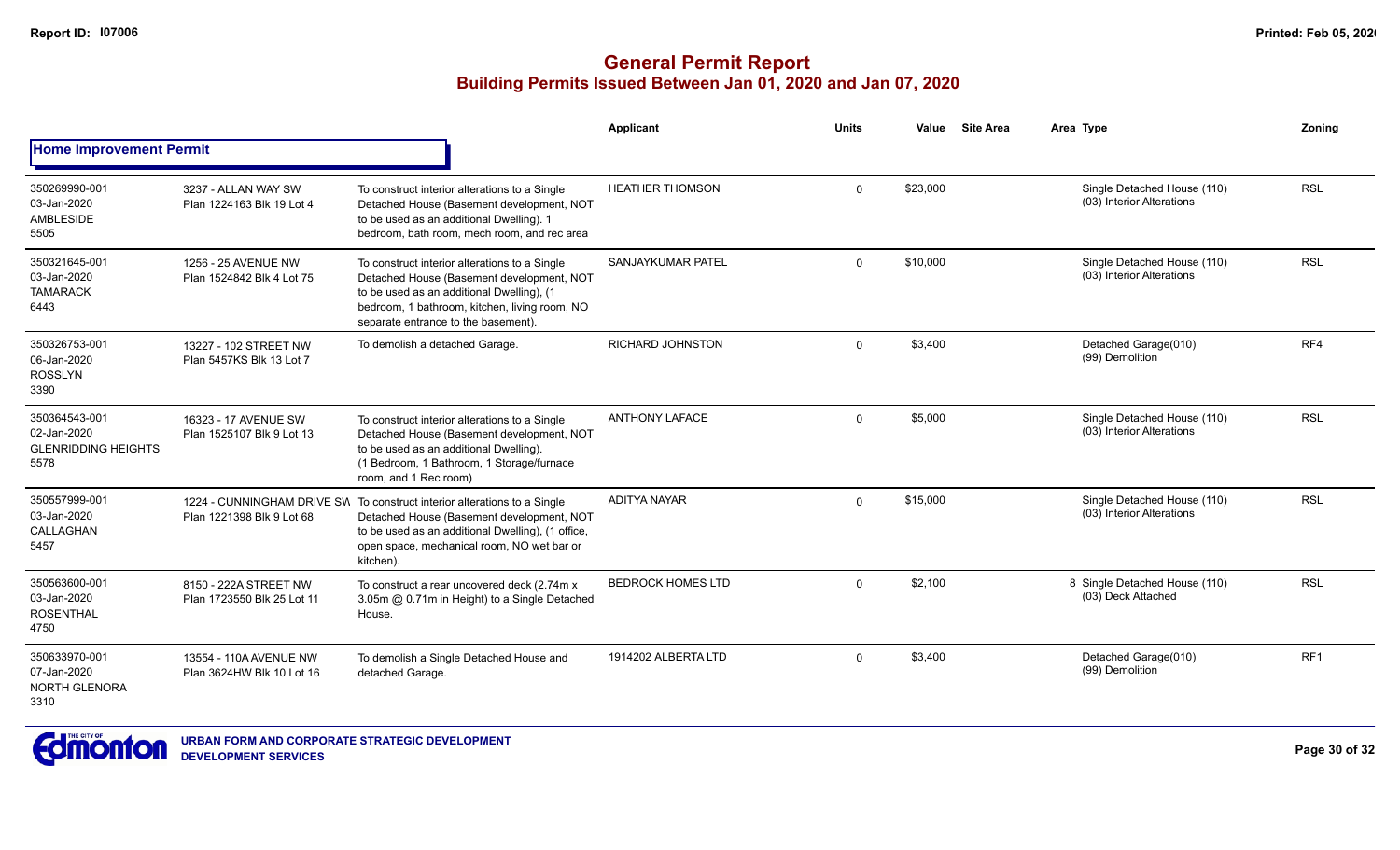|                                                                      |                                                     |                                                                                                                                                                                                                         | <b>Applicant</b>                                | <b>Units</b> | Value    | <b>Site Area</b> | Area Type                                                | Zonina          |
|----------------------------------------------------------------------|-----------------------------------------------------|-------------------------------------------------------------------------------------------------------------------------------------------------------------------------------------------------------------------------|-------------------------------------------------|--------------|----------|------------------|----------------------------------------------------------|-----------------|
| <b>Home Improvement Permit</b>                                       |                                                     |                                                                                                                                                                                                                         |                                                 |              |          |                  |                                                          |                 |
| 350633970-001<br>07-Jan-2020<br><b>NORTH GLENORA</b><br>3310         | 13554 - 110A AVENUE NW<br>Plan 3624HW Blk 10 Lot 16 | To demolish a Single Detached House and<br>detached Garage.                                                                                                                                                             | 1914202 ALBERTA LTD                             | $-1$         | \$6,500  |                  | Single Detached House (110)<br>(99) Demolition           | RF <sub>1</sub> |
| 350677163-001<br>06-Jan-2020<br><b>CRYSTALLINA NERA WEST</b><br>2463 | 17427 - 77 STREET NW<br>Plan 1820022 Blk 16 Lot 37  | To construct an Accessory Building (rear<br>detached Garage (6.10m x 6.10m)).                                                                                                                                           | DAYTONA HOMES INC                               | $\Omega$     | \$6,000  |                  | 37 Detached Garage (010)<br>(01) Building - New          | <b>RPL</b>      |
| 350683996-001<br>03-Jan-2020<br><b>KESWICK AREA</b><br>5576          | 3117 - KESWICK WAY SW<br>Plan 1720474 Blk 5 Lot 14  | To construct interior alterations to a<br>Semi-Detached House (Basement development<br>(Lot #14), NOT to be used as an additional<br>Dwelling), (1 bedroom, 1 bathroom, rec room,<br>NO wet bar or kitchen).            | KIMBERLEY CONSTRUCTION<br><b>MANAGEMENT LTD</b> | $\mathbf{0}$ | \$27,300 |                  | Semi-Detached House (210)<br>(03) Interior Alterations   | RF4             |
| 350717439-001<br>02-Jan-2020<br><b>ROSENTHAL</b><br>4750             | 8147 - 224 STREET NW<br>Plan 1325400 Blk 2 Lot 10   | To construct interior alterations to a Single<br>Detached House (Basement development, NOT<br>to be used as an additional Dwelling).<br>(1 Rec room, 1 Storage, and 1 Mechanical<br>room)                               | ZENITH GENERAL CONTRACTING LTD                  | $\Omega$     | \$12,500 |                  | Single Detached House (110)<br>(03) Interior Alterations | <b>RPL</b>      |
| 350720959-001<br>07-Jan-2020<br><b>PAISLEY</b><br>5469               | 2717 - PRICE LINK SW<br>Plan 1720738 Blk 12 Lot 12  | To construct an Accessory building (detached<br>Garage, 6.10m x 6.10m).                                                                                                                                                 | <b>BROOKFIELD RESIDENTIAL</b>                   | $\Omega$     | \$6,000  |                  | 37 Detached Garage (010)<br>(01) Building - New          | <b>HVLD</b>     |
| 350902420-001<br>07-Jan-2020<br><b>TRUMPETER AREA</b><br>4471        | 20025 - 128A AVENUE NW<br>Plan 0941729 Blk 2 Lot 5  | To construct interior alterations to a Single<br>Detached House (Basement development, NOT<br>to be used as an additional Dwelling, 1<br>Bedroom, 1 Living Room, 1 Storage Area, 1<br>Bathroom, 1 Office, 1 Mech Room). | <b>HOMES BY KAY INC</b>                         | $\Omega$     | \$20,000 |                  | Single Detached House (110)<br>(03) Interior Alterations | <b>RSL</b>      |